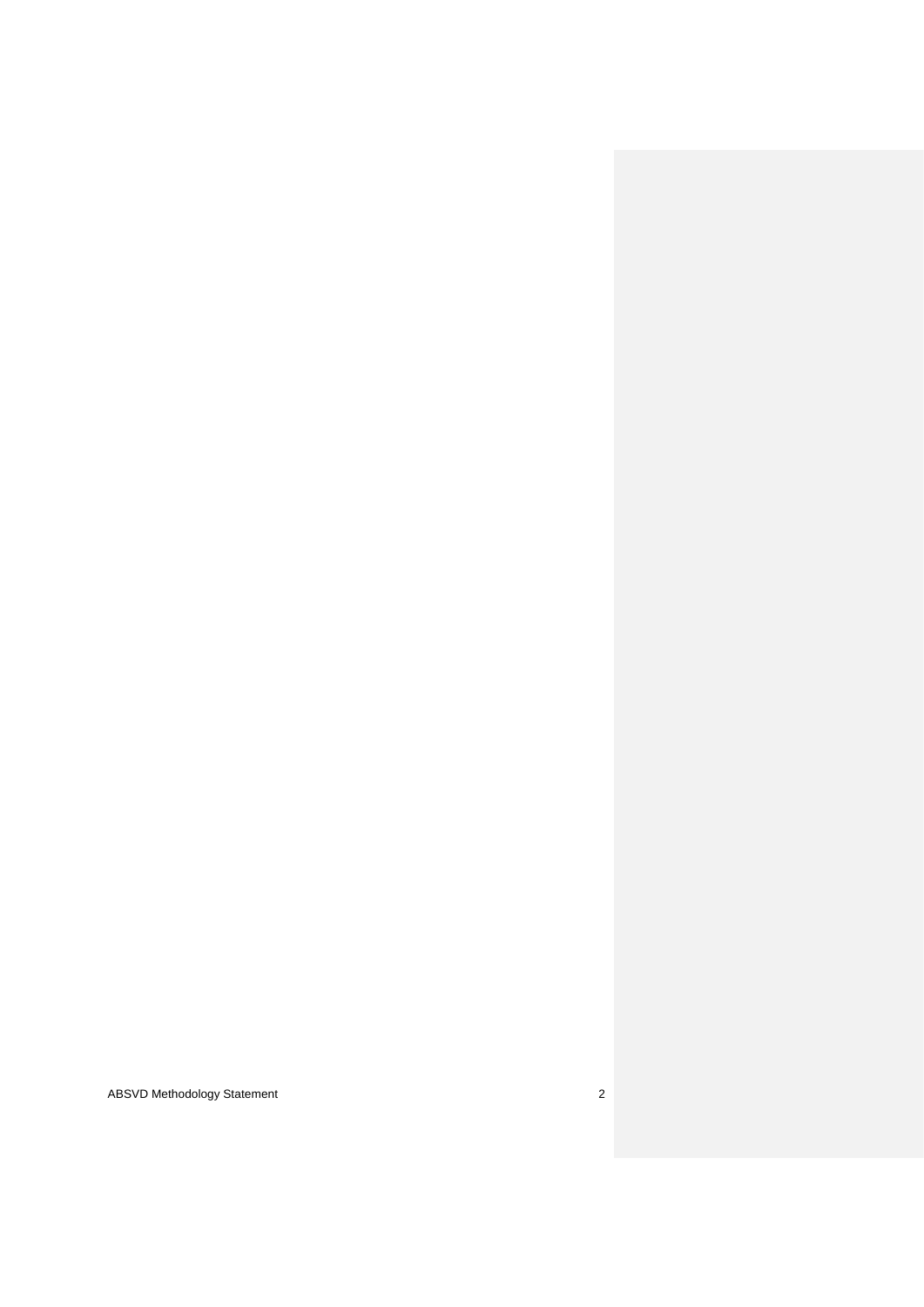#### **Version Control**

| <b>Date</b> | <b>Version No.</b> | <b>Notes</b>                               |
|-------------|--------------------|--------------------------------------------|
| 07.02.03    | 1.0                | <b>Initial version</b>                     |
| 28.11.03    | 1.1                | Revision to incorporate Maximum            |
|             |                    | <b>Generation Service and Commercial</b>   |
|             |                    | Intertrips as an Applicable Balancing      |
|             |                    | <b>Services</b>                            |
| 04.10.04    | 2.0                | Revisions to incorporate changes as        |
|             |                    | a result of CAP071: the development        |
|             |                    | of Maximum Generation Service              |
| 01.01.05    | 2.1                | Revisions to incorporate changes           |
|             |                    | relating to BETTA                          |
| 15.7.05     | 2.2                | Revisions to incorporate changes as        |
|             |                    | a result of CAP076: Treatment of           |
|             |                    | System to Generating Intertripping         |
|             |                    | <b>Schemes</b>                             |
| 01.04.07    | 2.3                | <b>Revisions to incorporate Short Term</b> |
|             |                    | <b>Operating Reserve (STOR)</b>            |
| 01.04.11    | 3.0                | <b>Revision following annual review</b>    |
| 01.04.13    | 4.0                | <b>Revision following annual review</b>    |
| 01.04.14    | 5.0                | <b>Revision following annual review</b>    |
| 01.04.16    | 6.0                | <b>Revision following annual review</b>    |
| 01.04.17    | 7.0                | <b>Revision following annual review</b>    |
| 01.04.18    | 8.0                | <b>Revision following annual review</b>    |
| 01.04.19    | 9.0                | <b>Revision following annual review</b>    |

This Statement has been developed in consultation with the industry and the Authority. The Statement may only be modified in accordance with the processes set out in Standard Condition C16 of the Transmission Licence.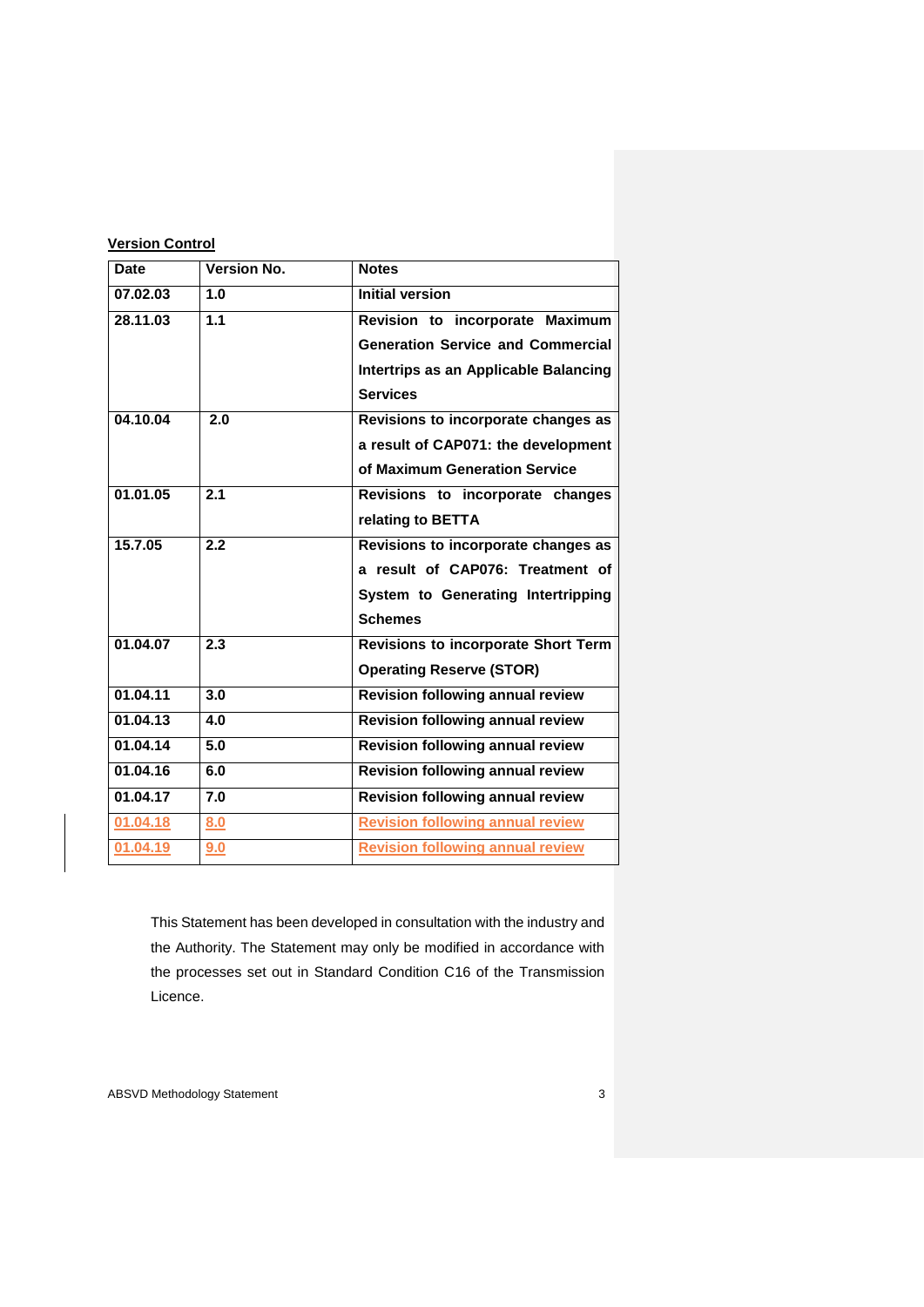The latest version of this document is available, together with the relevant change marked version (if any), electronically from the National Grid **ESO** Website:

https://www.nationalgrideso.com/balancing-services/c16-statements-and-consultations https://www.nationalgrid.com/uk/electricity/market-operations-anddata/transmission-licence-c16-statements-and-consultations

Alternatively a copy may be requested from the following address:

Head of Market Change -- Electricity Future Markets National Grid Electricity System Operator National GridFaraday House Warwick Technology Park Gallows Hill Warwick CV34 6DA Email address: [BalancingServices@nationalgrid.com](mailto:BalancingServices@nationalgrid.com)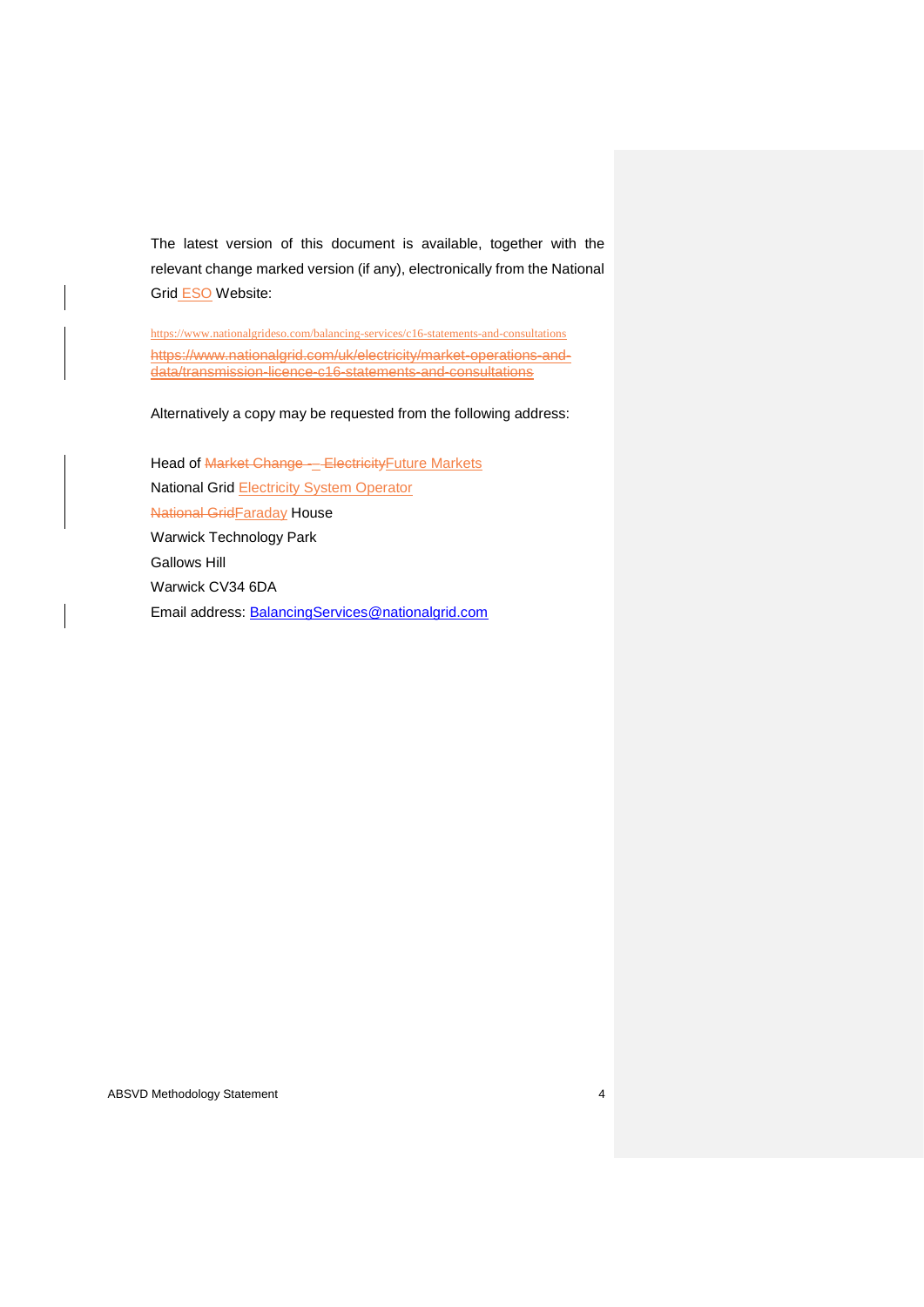# **CONTENTS**

#### PART A **Introduction**

1. Purpose of Document

#### PART B **Applicable Balancing Services Volume Data**

- 1. Basis of Calculation
- 1.1 Variables included in the ABSVD
- 1.2 Balancing Services for inclusion in the ABSVD
- 1.3 ABSVD Provision
- 1.4 Re-submission of ABSVD

#### PART C **ABSVD Methodology**

- 1. Principles
- 2. Notification Procedure
- 3. Disputes
- 4. Worked Examples
- 4.1 Provision of Mode A Frequency Response
- 4.2 Provision of Short Term Operating Reserve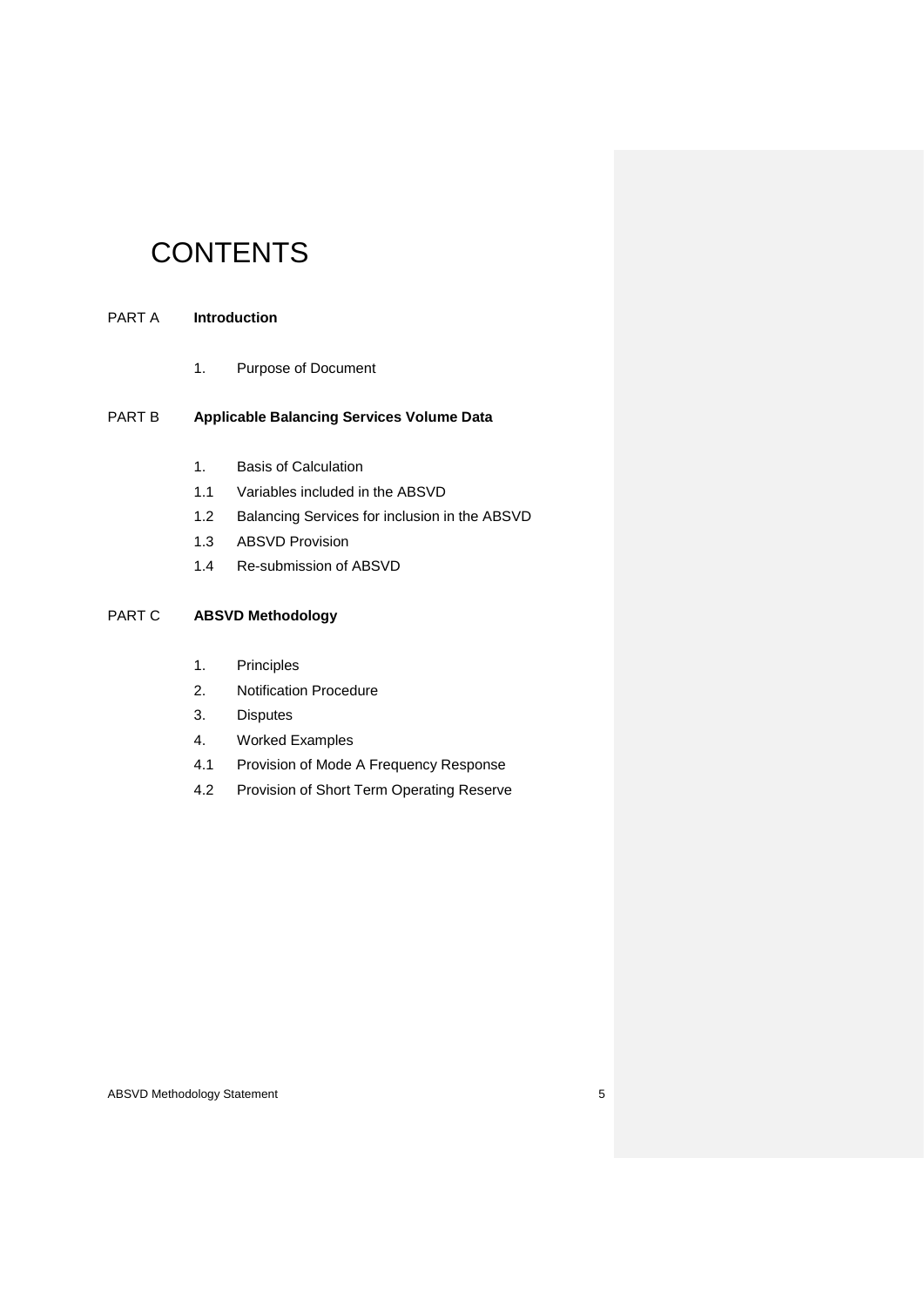#### **PART A: INTRODUCTION**

#### 1. **Purpose of Document**

This document sets out the Applicable Balancing Services Volume Data Methodology that National Grid Electricity System Operator Limited (NGESO) Transmission plc (NGET) is required to establish in accordance with Standard Condition C16 of the Transmission Licence. The purpose of this Statement is to set out the information on Applicable Balancing Services that will be taken into account under the Balancing and Settlement Code for the purposes of determining Imbalance Volumes.

This Statement has been developed in consultation with the industry and the Authority. The Statement may only be modified in accordance with the processes set out in Standard Condition C16 of the Transmission Licence. Where we buy, sell or acquire a Balancing Service of a kind or under a mechanism which potentially affects a Party's imbalance position, and it is not covered by this Statement then we shall promptly seek to establish a revised Statement covering such Balancing Services and/or mechanisms in accordance with the relevant provisions of Standard Condition C16 of the Transmission Licence.

The Statement makes reference to a number of definitions contained in the Grid Code, the Connection and Use of System Code and the Balancing and Settlement Code. In the event that any of the relevant provisions in the Grid Code, the Connection and Use of System Code or the Balancing and Settlement Code are amended it may become necessary for us to modify the Statement in order that it remains consistent with the Grid Code, the Connection and Use of System Code and the Balancing and Settlement Code.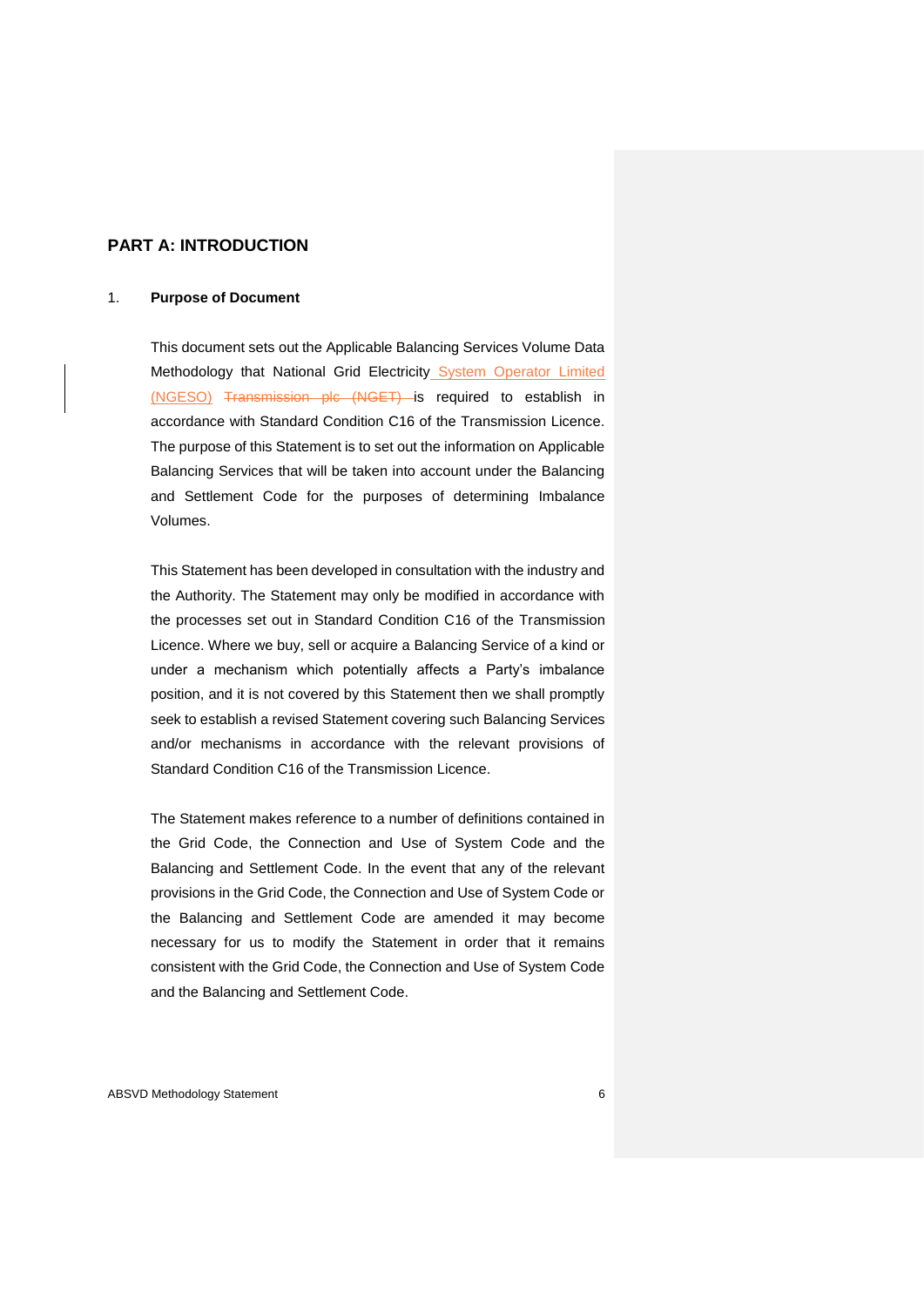In any event, where our statutory obligations or the provisions of the Grid Code are considered inconsistent with any part of this Statement, then the relevant statutory obligation and/or Grid Code provision will take precedence.

Unless defined in this Statement, terms used herein shall have the same meanings given to them in the Transmission Licence, the Grid Code, the Connection and Use of System Code and/or the Balancing and Settlement Code as the case may be. In this Statement, all references to 'National Grid' shall mean NGESONGET, being the National Electricity Transmission System Operator Transmission Company for the purposes of the Balancing and Settlement Code.

The latest version of this document is available electronically from the National Grid Website: https://www.nationalgrid.com/uk/electricity/market-operations-and-

data/transmission-licence-c16-statements-and-consultations https://www.nationalgrideso.com/balancing-services/c16-statements-and-consultations

Alternatively a copy may be requested from the following address:

Head of Market Change -- Electricity Future Markets National GridElectricity System Operator **National GridFaraday House** Warwick Technology Park Gallows Hill Warwick CV34 6DA Email address: [BalancingServices@nationalgrid.com](mailto:BalancingServices@nationalgrid.com)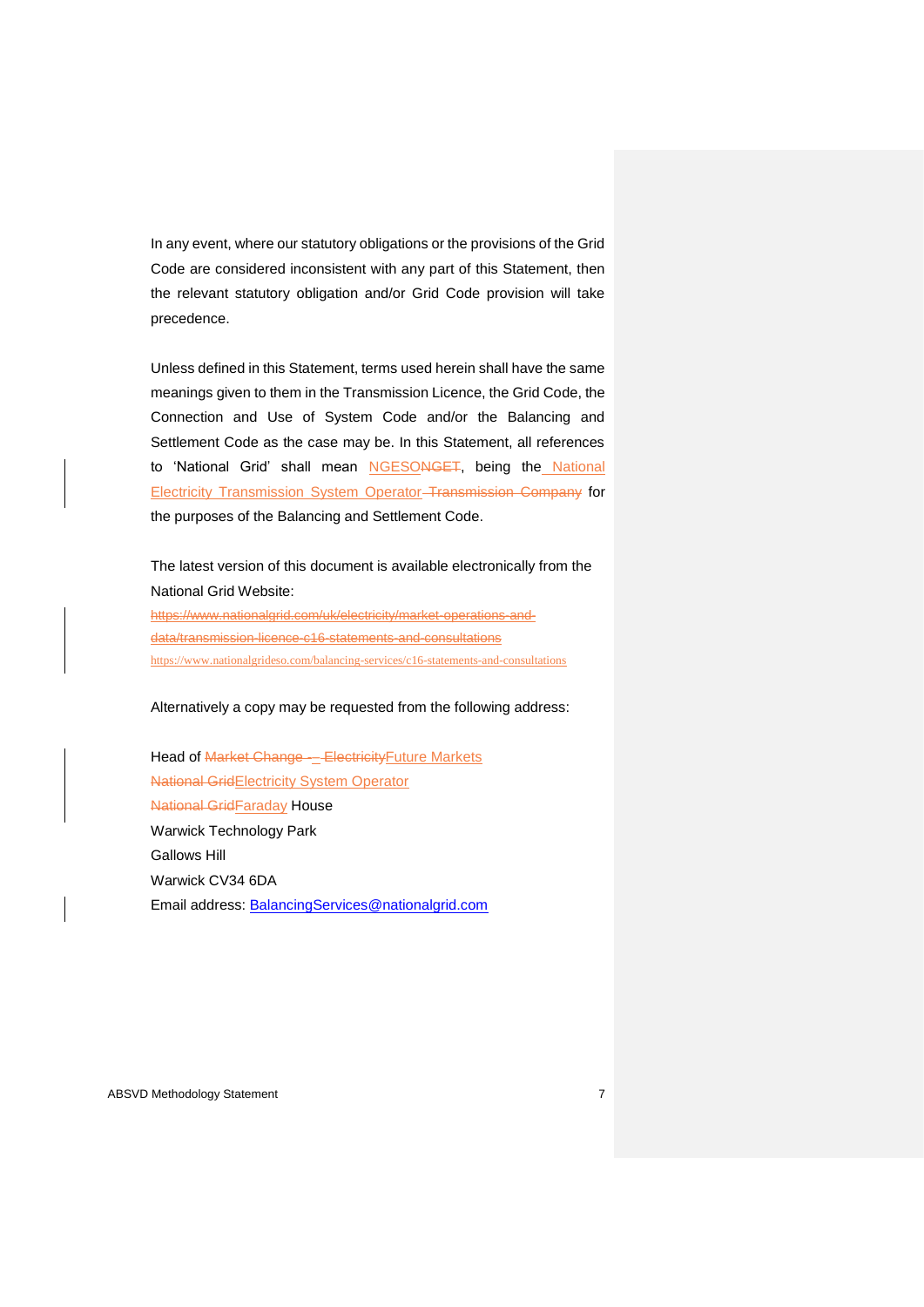## **PART B: APPLICABLE BALANCING SERVICES VOLUME DATA 'ABSVD'**

#### **1. Basis of Calculation**

#### **1.1 Variables included in the ABSVD**

The ABSVD is specified in Section Q, Paragraph 6.4 of the Balancing and Settlement Code and consists of QASij, being the *Applicable Balancing Services Volume Data* in respect of BM Unit i, in Settlement Period j, determined in accordance with this Statement.

The inclusion of any individual Applicable Balancing Service within the Applicable Balancing Services Volume Data is at the discretion of the Lead Party of the relevant BM Unit (see part C, section 2) unless otherwise directed in the CUSC. Where an Applicable Balancing Service provider is not the Lead Party of the BM Unit to which the energy is attributed, the inclusion or exclusion of the energy is a matter of negotiation between the service provider and the Lead Party of the BM Unit.

The Applicable Balancing Services Volume Data is used in the calculation of Period BM Unit Balancing Services Volume, QBSij. QBSij is the volume of all energy associated with balancing services used in the determination of imbalance. It consists of the volume of Bid Offer Acceptances plus the Applicable Balancing Services Volume Data. The determination of QBS<sub>ij</sub> is specified in Section T, Paragraph 4.3.2 of the Balancing and Settlement Code:

 $\overline{\text{QBS}}$ ij =  $\sum$ n (QAOn ij + QABn ij) + $\sum$ n (RRAOn ij + RRABn ij) + QASij + $^4$ BMUADDVij – QDDij + QBSDij

**Formatted:** Indent: Left: 1.25 cm, First line: 0.02 cm, Pattern: Clear (Background 1) **Formatted:** Not Highlight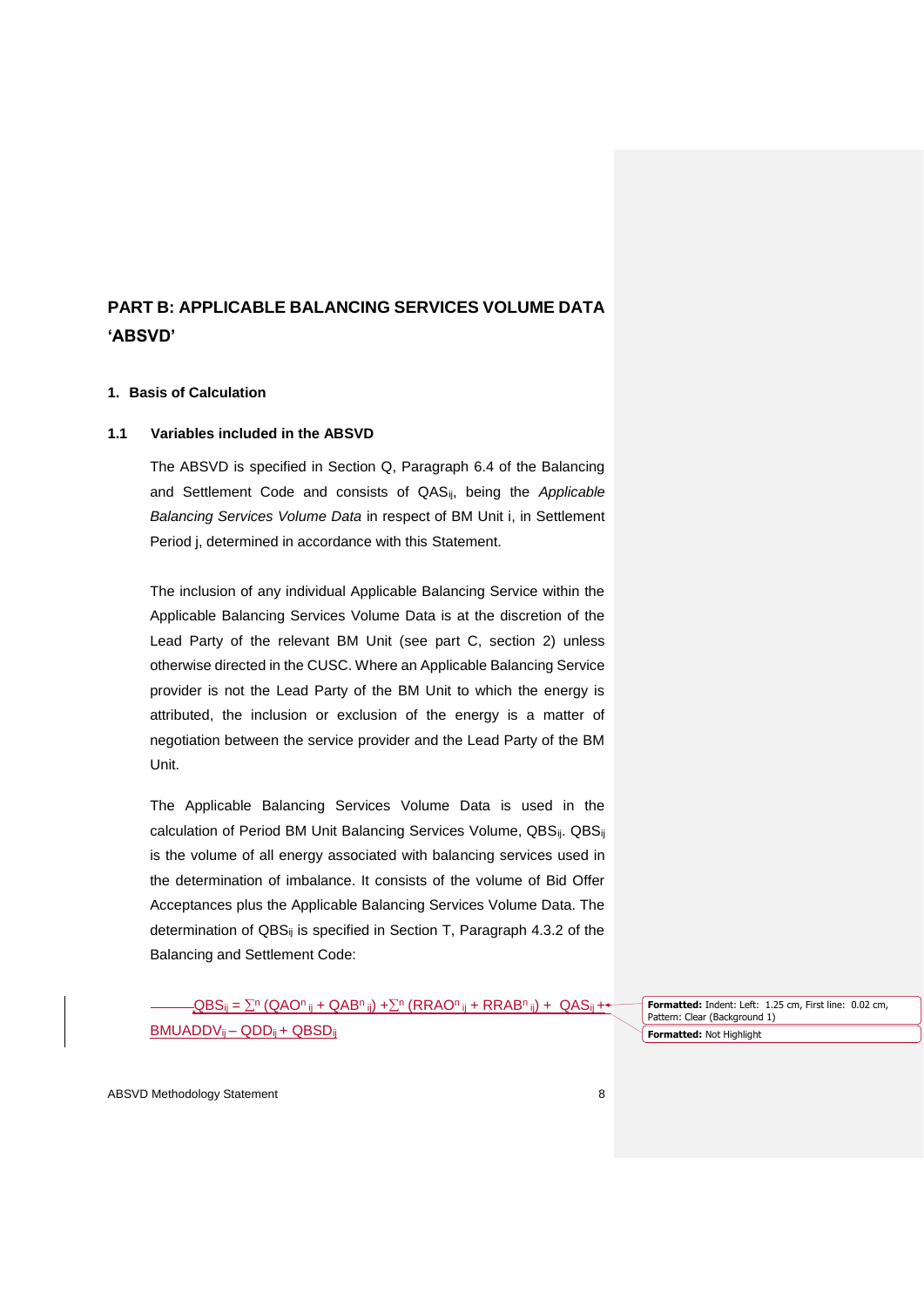#### $\overline{QBS_{ij}} = \Sigma^{n} (QAO^{n}_{ij} + QAB^{n}{}_{ij}) + QAS_{ij}$

where  $\Sigma$ <sup>n</sup> represents the sum over all Bid-Offer Pair numbers for the BM Unit.

QBS<sub>ij</sub> is the volume of Balancing Services per BM Unit. For determination of the account's imbalance volume, it is necessary to determine the Balancing Services volume delivered across the account, QABSaj (the Account Period Balancing Services Volume). This is determined as the sum across the energy account of the Balancing Services volume for each BM unit, multiplied by the applicable loss factor, as specified in Section T, paragraph 4.6.2 of the Balancing and Settlement Code.

## $QABS_{ai} = (\sum_{i}QBS_{ij} * TLM_{ij}) + (\sum_{i2}QSND_{i2j} * TLM_{i2j})$  $QABS_{ai} = \sum_i QBS_{ii} \times TLM_{ii}$

Where  $\Sigma$  in relation to QBS<sub>ij</sub> represents the sum over all Primary BM+ Units for which such Energy Account is the corresponding Energy Account of the Lead Party.

Where  $\Sigma_i$  represents the sum over all BM Units for which such Energy Account is the corresponding Energy Account of the Lead Party.

The Account Energy Imbalance Volume, QAEIaj, is the difference between the energy credited to the account, less the contract position and the Account Period Balancing Services Volume, as specified in accordance with section T, paragraph 4.6.3 of the Balancing and Settlement Code.

QAEIaj = QACEaj – QABSaj – QABCaj

The Account Energy Imbalance Volume is then multiplied by System Sell Price for positive imbalance volume and System Buy Price for negative **Formatted:** Indent: First line: 1.25 cm

| Formatted: Font: 12 pt                                                  |
|-------------------------------------------------------------------------|
| Formatted: Justified, Indent: Left: 1.25 cm, Line spacing:<br>1.5 lines |
| Formatted: Font: (Default) Arial                                        |
| Formatted: Font: (Default) Arial, 12 pt                                 |
| Formatted: Font: (Default) Arial                                        |
| Formatted: Font: (Default) Arial, 12 pt                                 |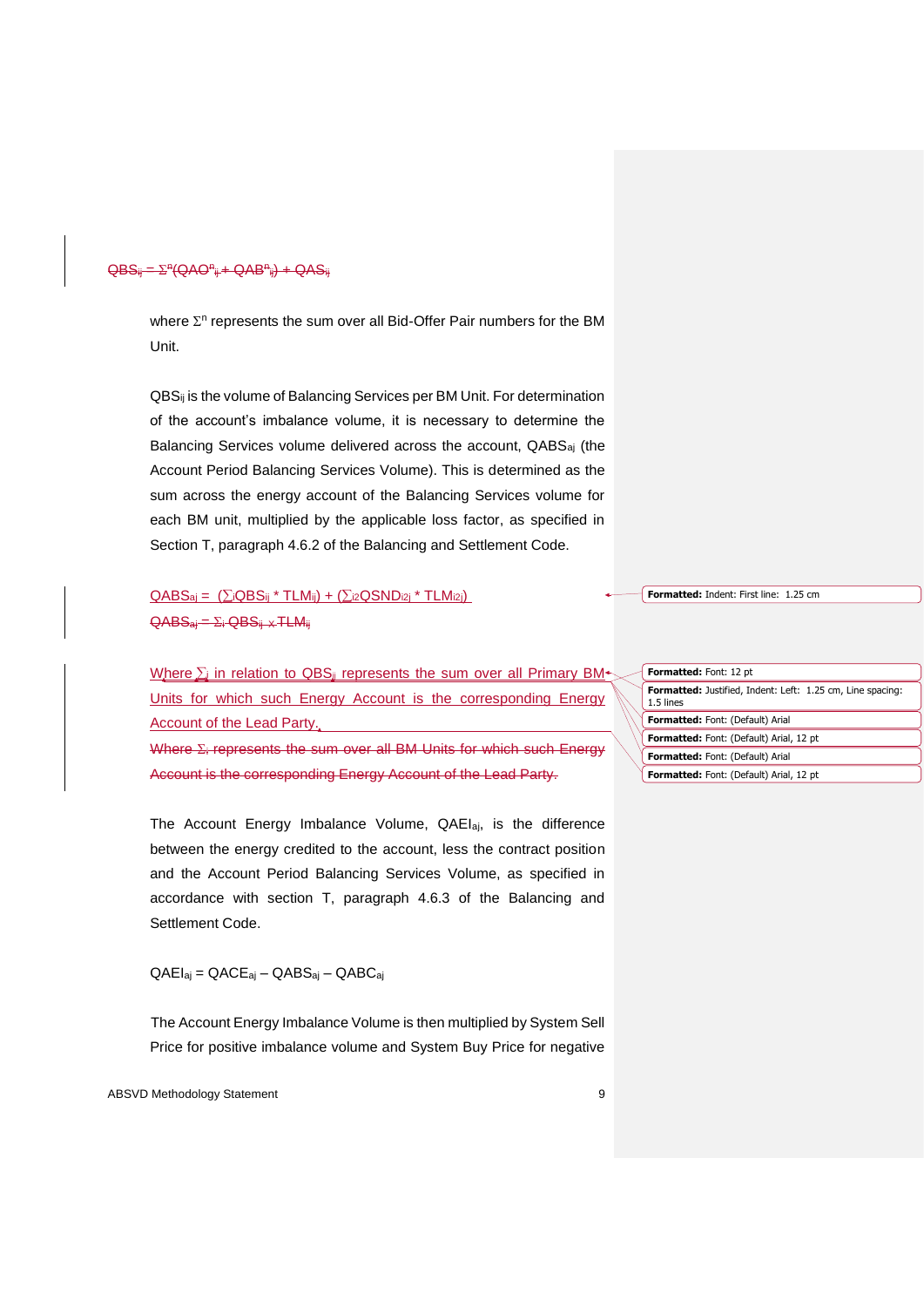imbalance volume to give the Energy Imbalance Cashflows as specified in Section T, Paragraph 4.7 of the Balancing and Settlement Code.

#### **1.2 Balancing Services for inclusion in the ABSVD**

Balancing Services are defined in the Transmission Licence and described in more detail in the Procurement Guidelines, which National Grid is required to establish in accordance with Standard Condition C16 of the Transmission Licence. The purpose of the Procurement Guidelines is to set out the kinds of Balancing Services which we may be interested in purchasing, together with the mechanisms by which we envisage purchasing such Balancing Services. ABSVD covers a subset of the Balancing Services that we intend to procure.

In general, Balancing Services, deemed to be Applicable will be those services required by the System Operator for economic operation of the transmission system, that result in the service provider being exposed to imbalance charges whilst assisting in system balancing. For the avoidance of doubt a consultation will be carried out prior to any further Balancing Services being included in the calculation of ABSVD.

The following Applicable Balancing Services contracts will be included in the calculation of the ABSVD:

• **Short Term Operating Reserve (STOR)** – Utilisation volumes for participants within the Balancing Mechanism will be dealt with automatically via the BM and will feed into the energy imbalance position via the acceptance of an Offer. Utilisation volumes for non-BM participants will not be subject to the acceptance of an Offer.

The calculation of ABSVD will not include the instructed volume from non-BM providers in relation to the utilisation of STOR.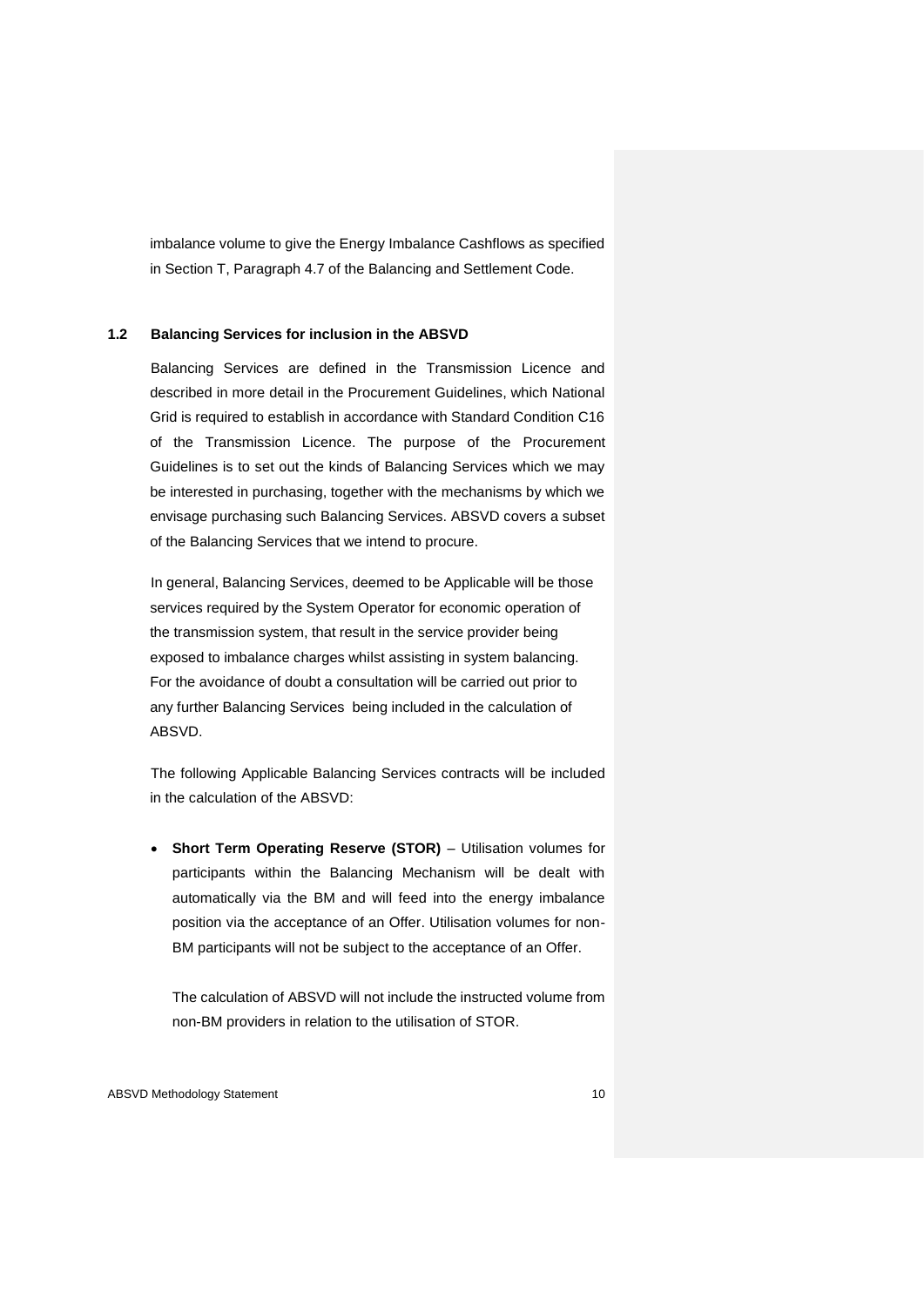- **Mode A Frequency Response**  Energy volumes will be determined in accordance with paragraph 4.1.3.9A of the Connection and Use of System Code.
- **Frequency Response other than Mode A Frequency Response** Utilisation volumes will be determined in accordance with system frequency and the characteristic of the response service.
- **Fast Reserve** Utilisation volumes for participants within the Balancing Mechanism will be dealt with automatically via the BM and will feed into the energy imbalance position via the acceptance of an Offer. Utilisation volumes for non-BM participants will not be subject to the acceptance of an Offer.

The calculation of ABSVD will include the instructed volume from non-BM providers in relation to the utilisation of Fast Reserve.

- **Commercial Intertrips** Energy volumes as a result of the operation of the commercial intertrip will be calculated in accordance with the relevant Commercial Services Agreement.
- **Fast De-Load Service (a type of constraint management service)** – Energy volumes as a result of an instruction to fast de-load will be calculated in accordance with the relevant Commercial Services Agreement.
- **Maximum Generation Service** Utilisation volumes will be calculated in accordance with the CUSC, the relevant Commercial Services Agreement and the methodology contained in Part C of this **Statement**
- **System to Generator Operational Intertripping** Utilisation volumes will be calculated in accordance with Part C of this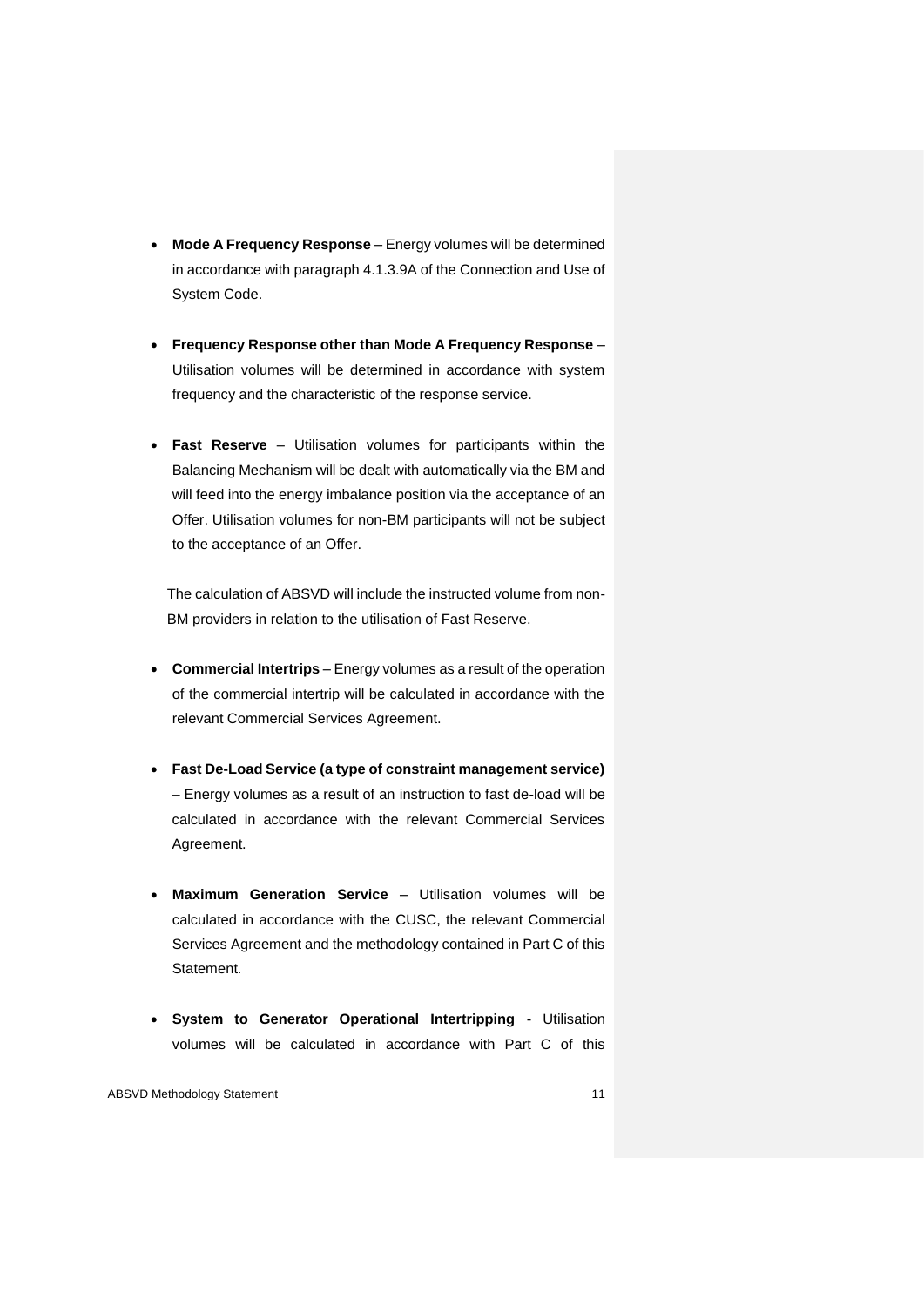Statement. For the avoidance of doubt, where an intertripping scheme is a Category 1 Intertripping Scheme as defined in the CUSC and determined within a generator's Bilateral Connection Agreement, SFsm, will always be 0.

#### **1.3 ABSVD Provision**

ABSVD will be submitted in accordance with section Q, Paragraph 6.4 of the Balancing and Settlement Code. In outline this entails the submission of ABSVD within two Business Days following the relevant Settlement Day.

#### **1.4 Re-submission of ABSVD**

In the event that an error is identified in the ABSVD, the data will be resubmitted, as soon as reasonably practicable, once the corrected data is available.

### **PART C: ABSVD METHODOLOGY**

#### 1. **Principles**

QAS<sub>ij</sub> will be determined in accordance with the following formula:

$$
QAS_{ij} = \sum_{s \in i} (SE_{sj} \times SF_{sm})
$$

where:

*si*

is the summation across all Ancillary Service and Other Service provision (as referred to in the definition of Balancing Services within the Transmission Licence and described more fully in Parts B and C of the Procurement Guidelines), s, that contribute to the production or consumption of BM Unit i.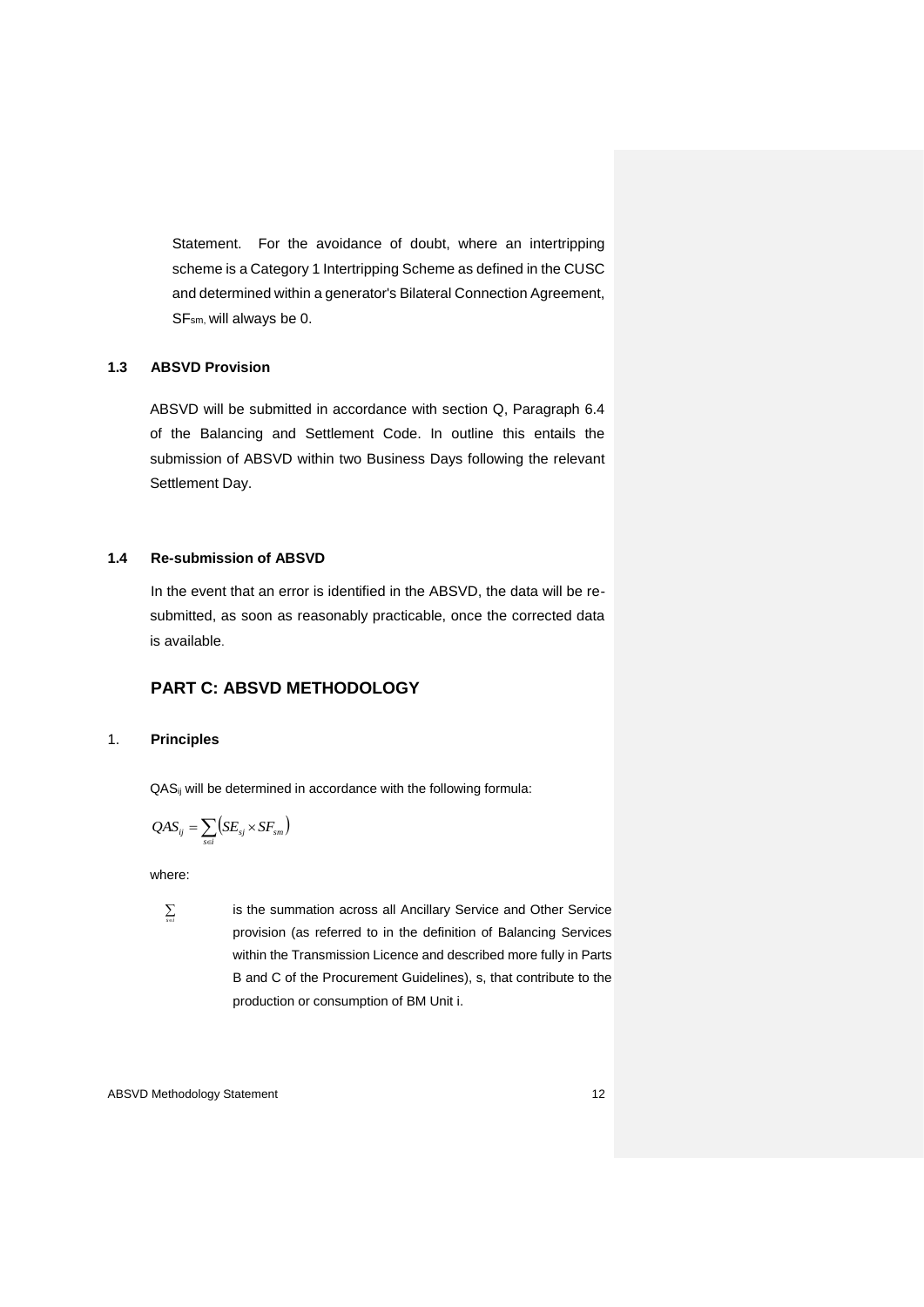#### m is the relevant calendar month

- s is the number of a discreet Ancillary Service or Other Service provision.
- SE<sub>si</sub> Is the expected energy delivered by Ancillary Service or Other Service, s, in Settlement Period j as indicated below.
- SFsm is the Service Flag for Service *s* in calendar month m. It takes a value of 0 or 1 as notified by the lead party of the BM Unit which incorporates service s, in accordance with the Notification Procedure.

#### Determination of SEsj

Where service s is a Frequency Response service:

$$
SE_{sj} = \int_0^{SPD} FR_{ij}(t) dt
$$

where

 $FR_{ij}(t)$  is defined in accordance with section 4, sub section 1, paragraph 4.1.3.9A of CUSC, except that:

- i. Reference to i should be construed as referring to the relevant service, s;
- ii. Reference to the Mandatory Service Agreement should be construed as the relevant service agreement; and
- iii. Reference to Mode A Frequency Response should be construed as the relevant frequency response.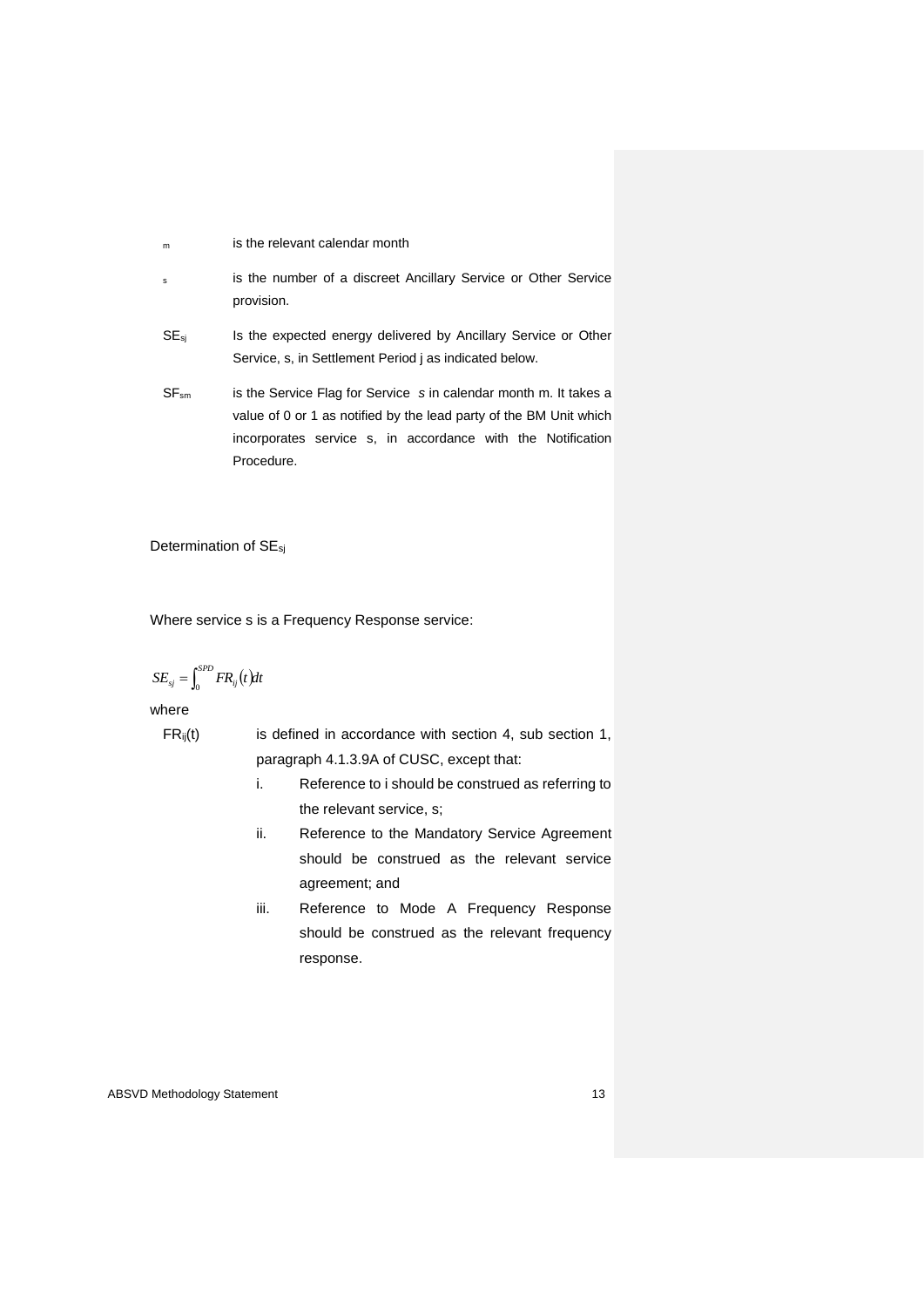Where service s is fast reserve, STOR, or occasional (non-dynamic) response (and a bid offer acceptance is not issued in respect of the service call off):

$$
SE_{sj} = \int_0^{SPD} E_{sj}(t) dt
$$

#### Where

 $E_{si}(t)$  is the required energy from service s, time t from the start of settlement period j. The required energy is determined with reference to Figure 1 below.





#### where

Time start instruction issued

Is the time that National Grid issues an instruction to the service provider to start delivering the service, and the instruction is not subsequently rejected as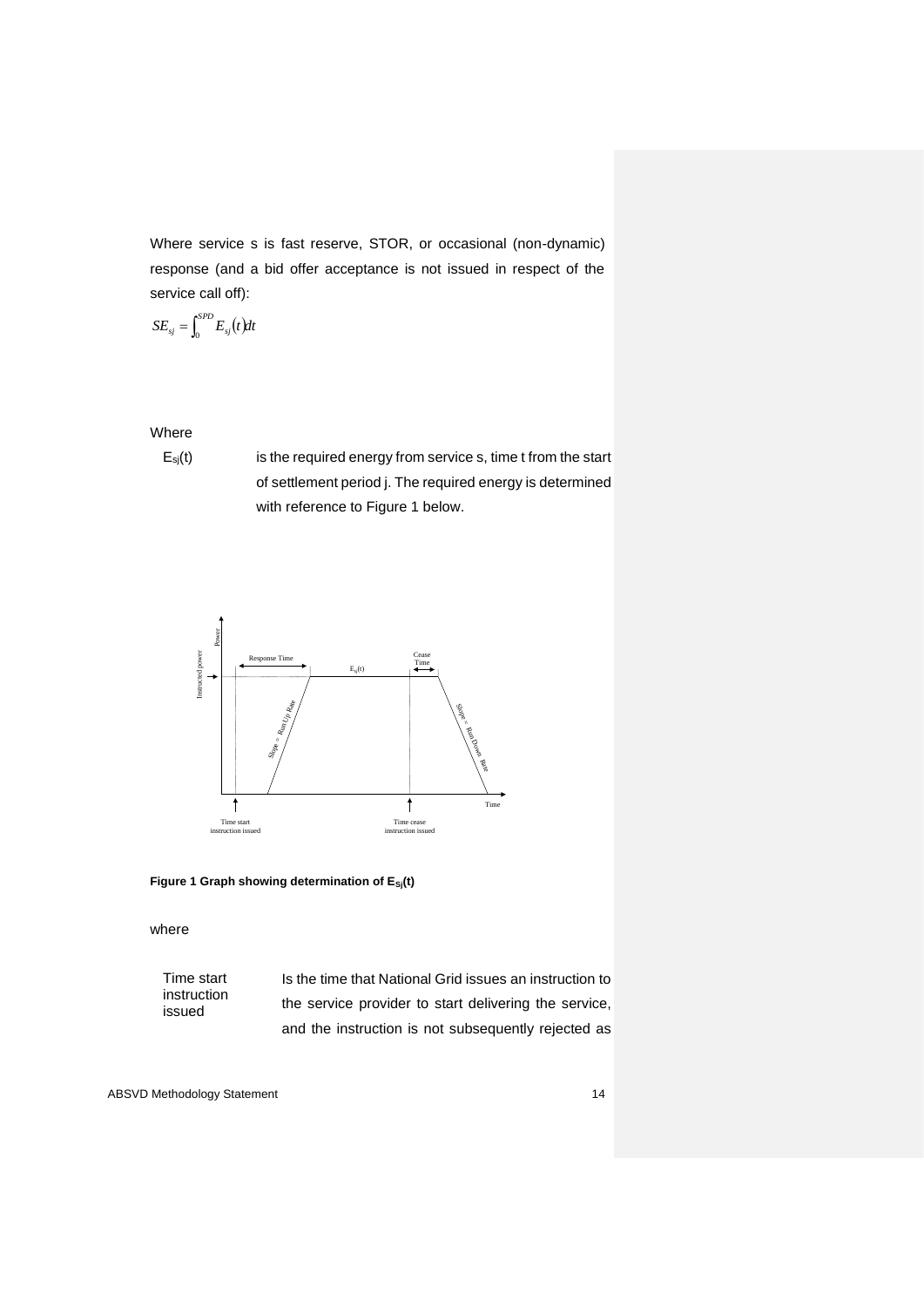being incorrectly issued. For the avoidance of doubt, instruction includes a signal from a relay (or other equipment) owned by National Grid to initiate the delivery of an occasional (non-dynamic) response service.

Time cease instruction issued Is the time that National Grid issues an instruction to the service provider to cease delivering the service. Response time Is the time agreed between the provider and National Grid that it will take for the service to be fully delivered from the time the start instruction is issued. In the event that no time has been agreed, it will take the value 0 seconds.

- Cease time Is the time agreed between the provider and National Grid that it will take between a cease instruction been issued and the provider starting to cease delivery. In the event that no time has been agreed, it will take the value 0 seconds.
- Run Up Rate Is the rate agreed between the provider and National Grid that the provider will change load at, in response to a start instruction. In the event that no value has been agreed, it will be deemed to be infinite.
- Run Down Rate Is the rate agreed between the provider and National Grid that the provider will change load at, in response to a cease instruction. In the event that no value has been agreed it will be deemed to be infinite.
- Instructed Power Is the change in power production or consumption instructed by National Grid in accordance with the agreement between the provider and National Grid.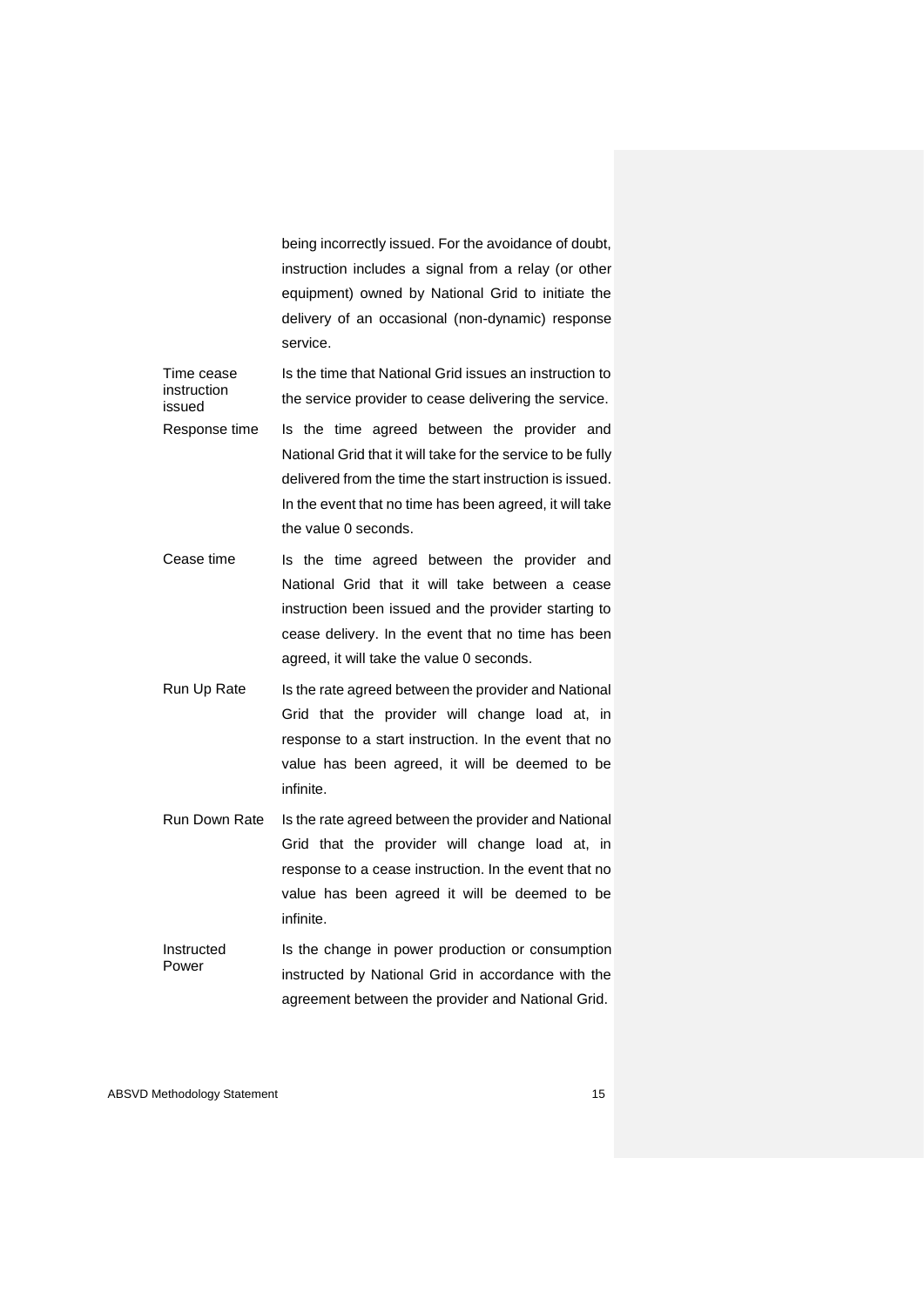Where service s is the Maximum Generation Service,

 $SE<sub>sj</sub> = Min (Qmax<sub>ij</sub>, X * CEC/2)$ 

| Qmax <sub>ii</sub>                                                  | Is the calculated Maximum Generation Service<br>volume as defined by<br>Max (QM <sub>ij</sub> – (FPN <sub>ij</sub> + $\Sigma$ (QAB <sup>n</sup> ij + QAO <sup>n</sup> ij)), 0)                                                                         |  |  |  |  |
|---------------------------------------------------------------------|--------------------------------------------------------------------------------------------------------------------------------------------------------------------------------------------------------------------------------------------------------|--|--|--|--|
| X                                                                   | is 0.03 or such figure as may be either:<br>set out in the Maximum Generation Service<br>(i)<br>Agreement for the available BM Unit or<br>agreed or determined in accordance with<br>(ii)<br>Paragraphs 4.2.5.3 to 4.2.5.5 (inclusive) of the<br>CUSC. |  |  |  |  |
| CEC                                                                 | Connection Entry Capacity for the Available BM Unit<br>as defined in the CUSC                                                                                                                                                                          |  |  |  |  |
| QM <sub>ii</sub> ,<br>$QAB^n_{ii}$<br>QAO <sup>n</sup> ij, FPNij(t) | Have the meanings ascribed to them in the Balancing<br>and Settlement Code                                                                                                                                                                             |  |  |  |  |
| MEL                                                                 | Maximum Export Limit as defined in the Grid Code                                                                                                                                                                                                       |  |  |  |  |

For the avoidance of doubt, any Maximum Generation Service volume delivered in excess of X multiplied by CEC will be subject to the dispute provision set out in Paragraph 4.2.5 of CUSC. Any volume in excess of X multiplied by CEC will not be classed as an Applicable Balancing Services volume unless otherwise agreed or directed in accordance with the dispute provision set out in Paragraph 4.2.5 of CUSC.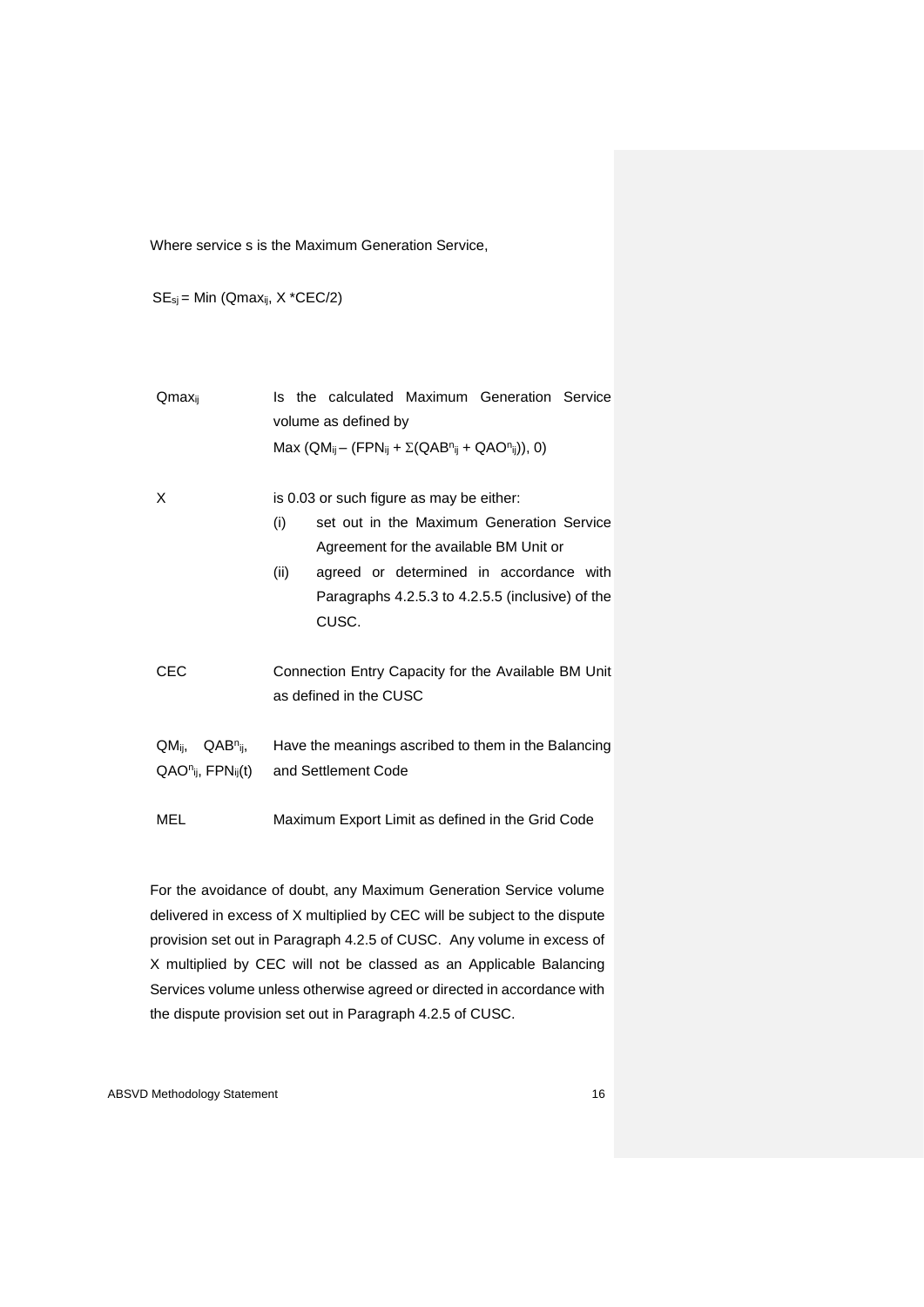The above calculation will be applied from the start of the settlement period during which the Maximum Generation Service Emergency Instruction has been issued until the end of the settlement period for which the Maximum Generation Service Emergency Instruction is ceased.

The volume identified as Maximum Generation Service (assuming that a settlement period does not end following the issue of a 'cease' instruction, but prior to the return of output to MEL) using the above calculation is demonstrated in Fig 2 below.



Figure 2 – Graph showing calculation of Qmaxij

Where Service s is System to Generator Operational Intertripping Scheme, Commercial Intertripping Scheme or Fast De-Load Service, SEsj will be equal to the reduction in output calculated from the time of the intertrip firing or the fast de-load instruction until the end of the Balancing Mechanism Window Period. The volume output reduction (in MWh) over this period is equal to the integral of spot (MW) Final Physical Notification (FPN), plus the sum of all accepted Bid and Offer spot (MW) values covered by the period. Where an intertrip or fast de-load occurs on a modular BMU and does not affect all generating units that make up that BMU, the output of the remaining generating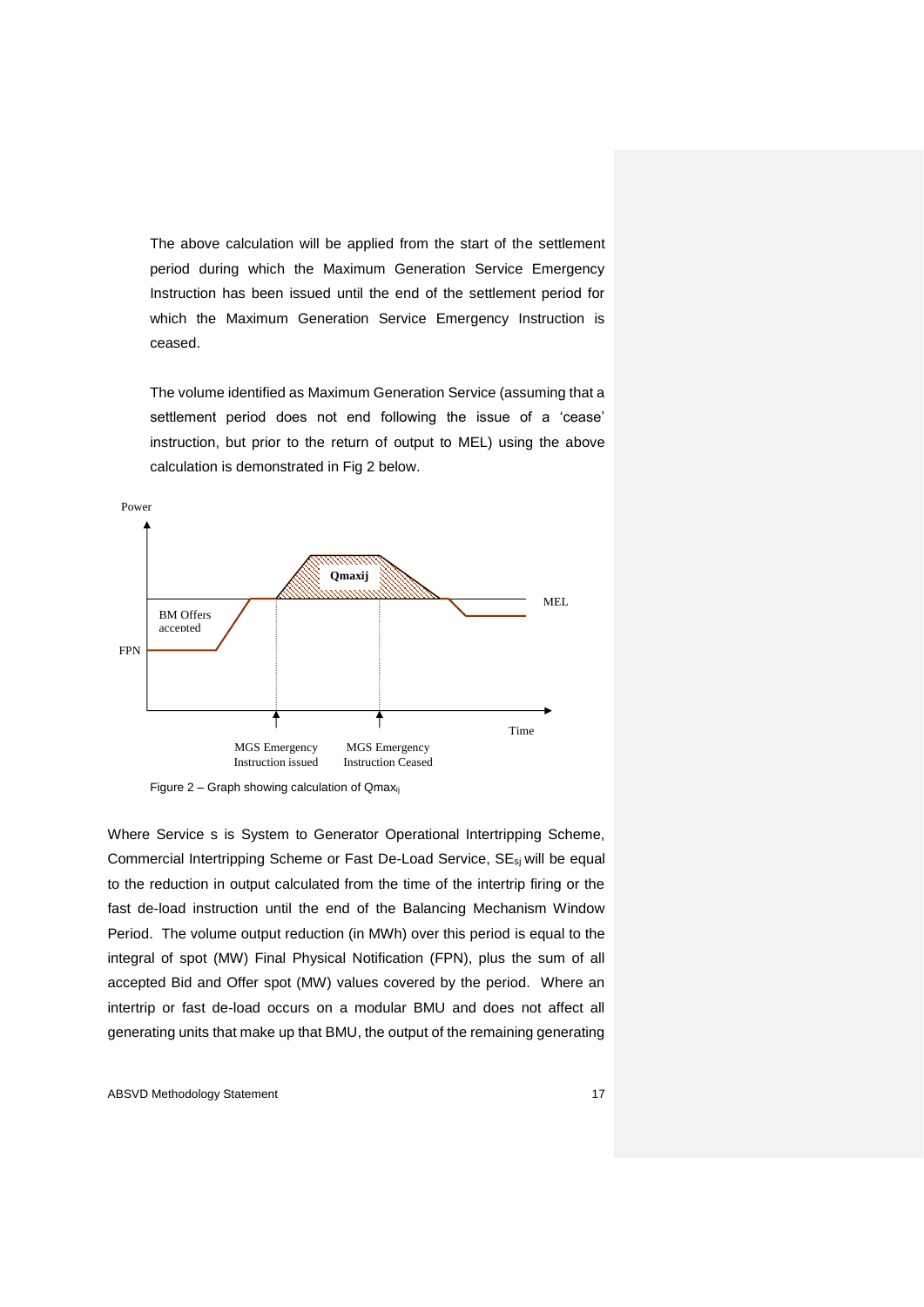units will be taken off the total volume such that SE<sub>sj</sub> reflects the volume (MWh) associated with the intertrip or fast de-load. This is shown algebraically below:

$$
\int\limits_{t_0}^{t_1}\Bigl(FPN_{ij}(t)+\sum\nolimits^k\Bigl(qABO^{kn}_{ij}(t)\Bigr)-QM_{ij}(t)\Bigr)d(t)
$$

#### **Where**

| to                         | = time of intertrip firing or fast de-load instruction             |
|----------------------------|--------------------------------------------------------------------|
| t1                         | = time at end of Balancing Mechanism Window Period                 |
| $FPN_{ij}(t)$              | $=$ Final Physical Notification as defined within the BSC          |
| $qABOkn$ <sub>ii</sub> (t) | = Accepted Bid-Offer Volume as defined within the BSC              |
| $\Sigma^k$                 | = Sum over each separate Bid Offer Acceptance                      |
| $QM_{ij}(t)$               | = Metered output of BM Unit i in settlement period j for spot time |
|                            | t, where Active Energy volumes are estimated from operational      |
|                            | metering data held by the Transmission Company                     |

An example of the volume calculated for a given set of circumstances, using the above calculation is demonstrated in Fig 3 below. For the avoidance of doubt, the 'wall' is the end of the Balancing Mechanism Window.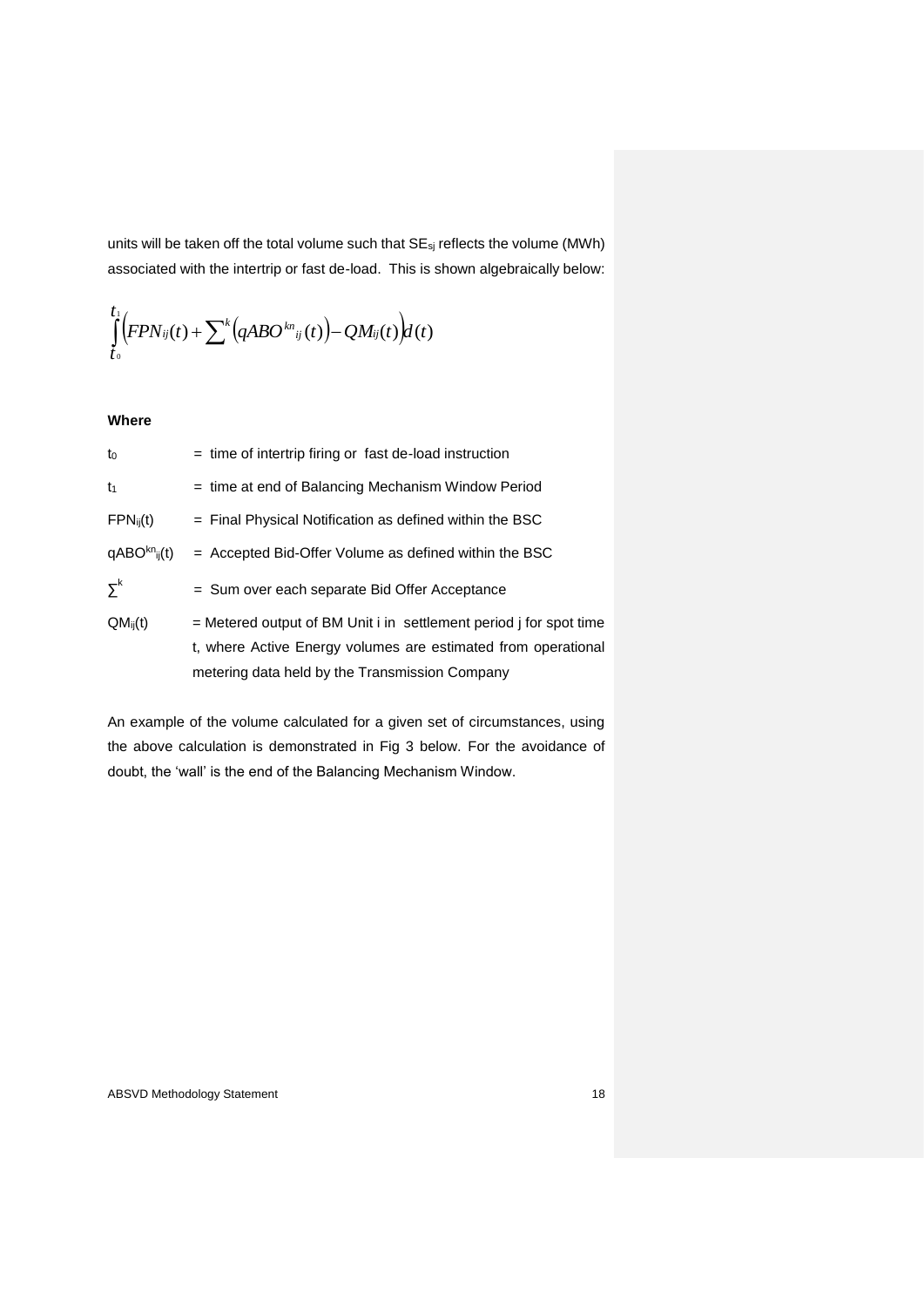



**Fig 3a – Graph showing example of SEsj for System to Generator Operational Intertripping Scheme or a Commercial Intertripping Scheme (time delayed) or a** 

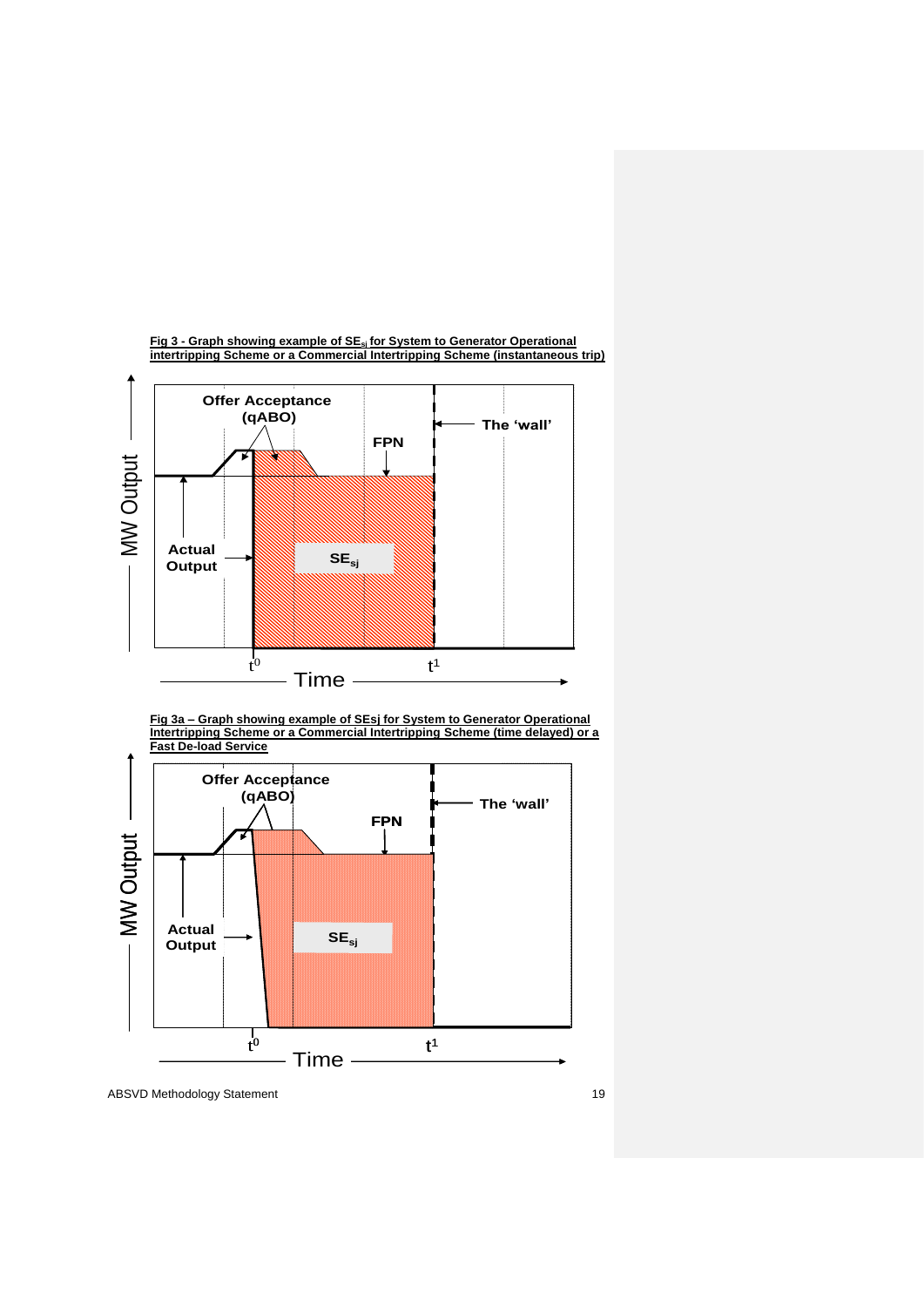For all other services:

 $SE_{sj} = 0$ 

#### 2. **Notification Procedure**

This procedure allows the Lead Party of a BM unit to notify National Grid, monthly in advance, which (if any) services should be included in the determination of QAS<sub>ij</sub> unless otherwise directed within the CUSC for the BM unit(s) in respect of which they are the Lead Party. The Lead Party of the BM Unit that incorporates service s may notify

National Grid that the value of SF<sub>sm</sub> to be 1 or 0.

The notification must be made in writing to:

The Settlement Manager National Grid Electricity System Operator National Grid House Faraday House Warwick Technology Park Gallows Hill Warwick CV34 6DA

For the notification to be valid, it must either:

- i. be received by National Grid more that 10 business days before the start of calendar month m; or
- ii. be received by National Grid prior to the commencement of the contract for service s.

In the case of Category 1 System to Generator Operational Intertripping,  $SF_{sm}$  will always = 0. This is in line with the requirements set out under the CUSC.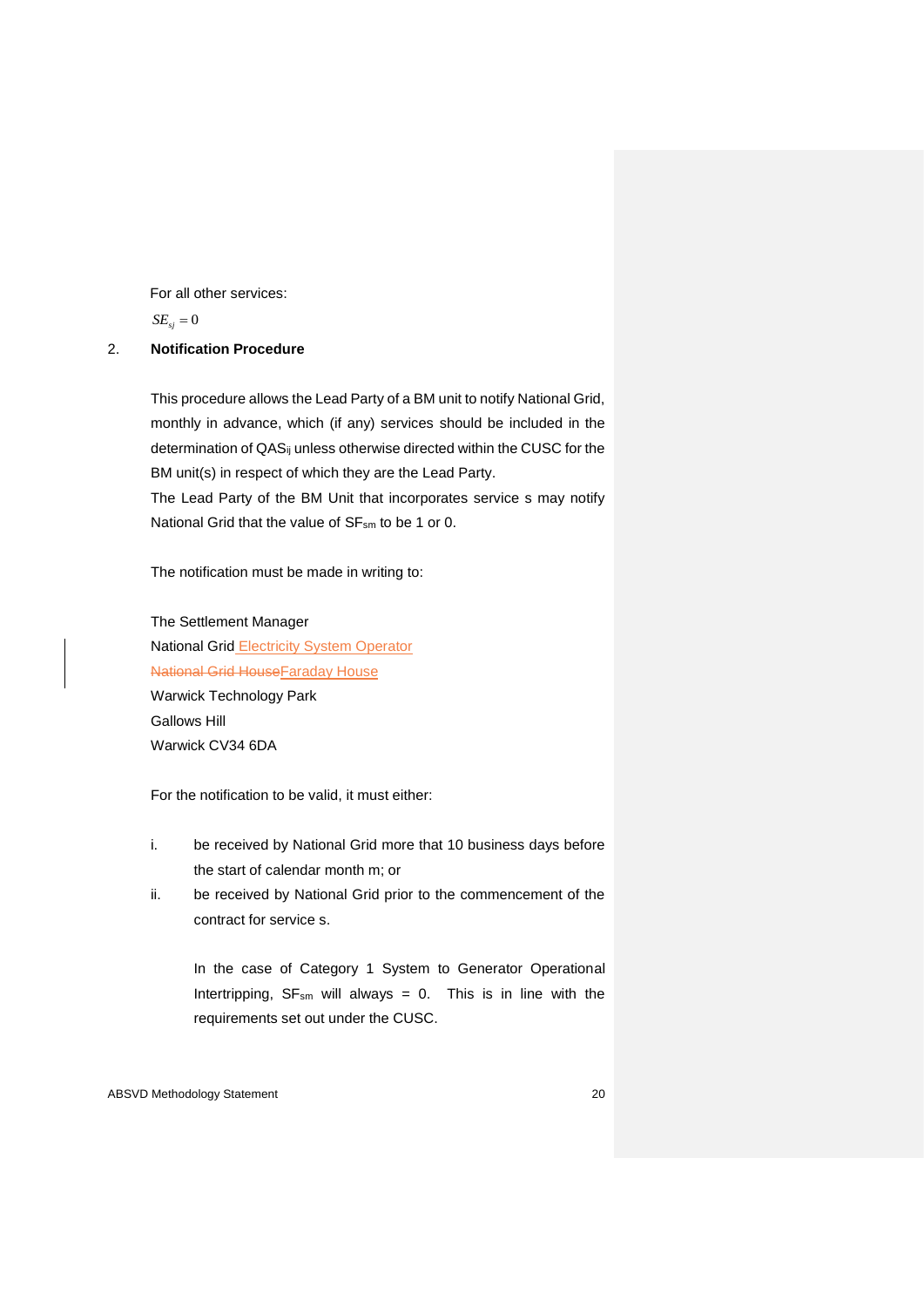In the event that no notification is received for the initial value of  $SF_{sm}$ , National Grid will allocate values as follows:

- i. In the event that service 's' is Mode A Frequency Response, or Category 2, 3 or 4 System to Generator Operational Intertripping Scheme SFsm=1; otherwise
	-
- ii. SF<sub>sm</sub>=0.

For subsequent months where a notification is not received, National Grid will allocate a value to  $SF_{sm}$ , such that  $SF_{sm} = SF_{s(m-1)}$ .

These rules imply default initial notification of 'opt-in' for Mode A Frequency Response, and 'opt-out' for all other types of Balancing Services.

#### 3. **Disputes**

A dispute arises where the Lead Party of the relevant BM Unit disagrees with the value of QAS<sub>ii</sub> notified by National Grid. Where such a dispute arises, a representative of National Grid and each BSC Party concerned who has authority to resolve the dispute shall meet (including by agreement by telephone) within 10 Business Days of a request by either party (or within such longer period as may be agreed, acting reasonably) and seek to resolve it. If the parties to the dispute are unable to resolve it within 10 Business Days of the meeting (or within such longer period as they may agree within that initial 10 Business Day period, both parties acting reasonably as to the length of the period), then the parties' obligations under this paragraph to undertake such discussions shall no longer apply in relation to that dispute. Either party may then refer the dispute to arbitration pursuant to the rules of the Electricity Arbitration Association in force from time to time.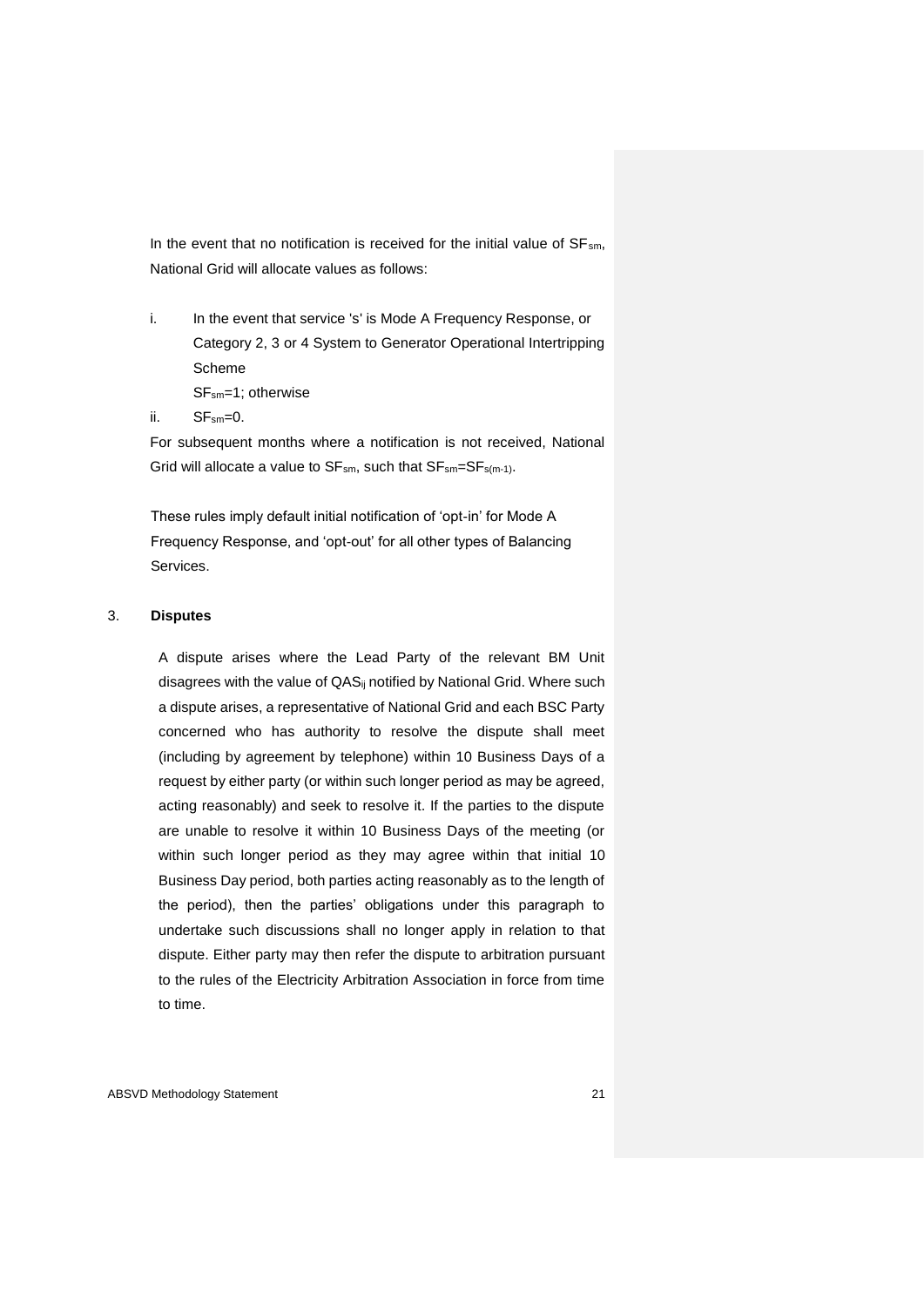The laws of England shall be the proper law of reference to arbitration under this paragraph and in particular (but not so as to derogate from the generality of the foregoing) the provisions of the Arbitration Act 1996 shall apply to any such arbitration wherever it or any part of it shall be conducted.

Any arbitrator or panel of arbitrators appointed under this Paragraph 3 shall determine such issues as are referred to him or them consistently with any determination by the Authority, whether or not relating to the same or different facts.

For the avoidance of doubt, a party may only raise a dispute in respect of QAS<sub>ij</sub> where they are Lead Party of the relevant BM Unit.

#### 4. **Worked Examples**

#### **4.1 Provision of Mode A Frequency Response**

Note that this example would apply equally to other commercial frequency response services.

A generator delivers response as illustrated in Figure 2.

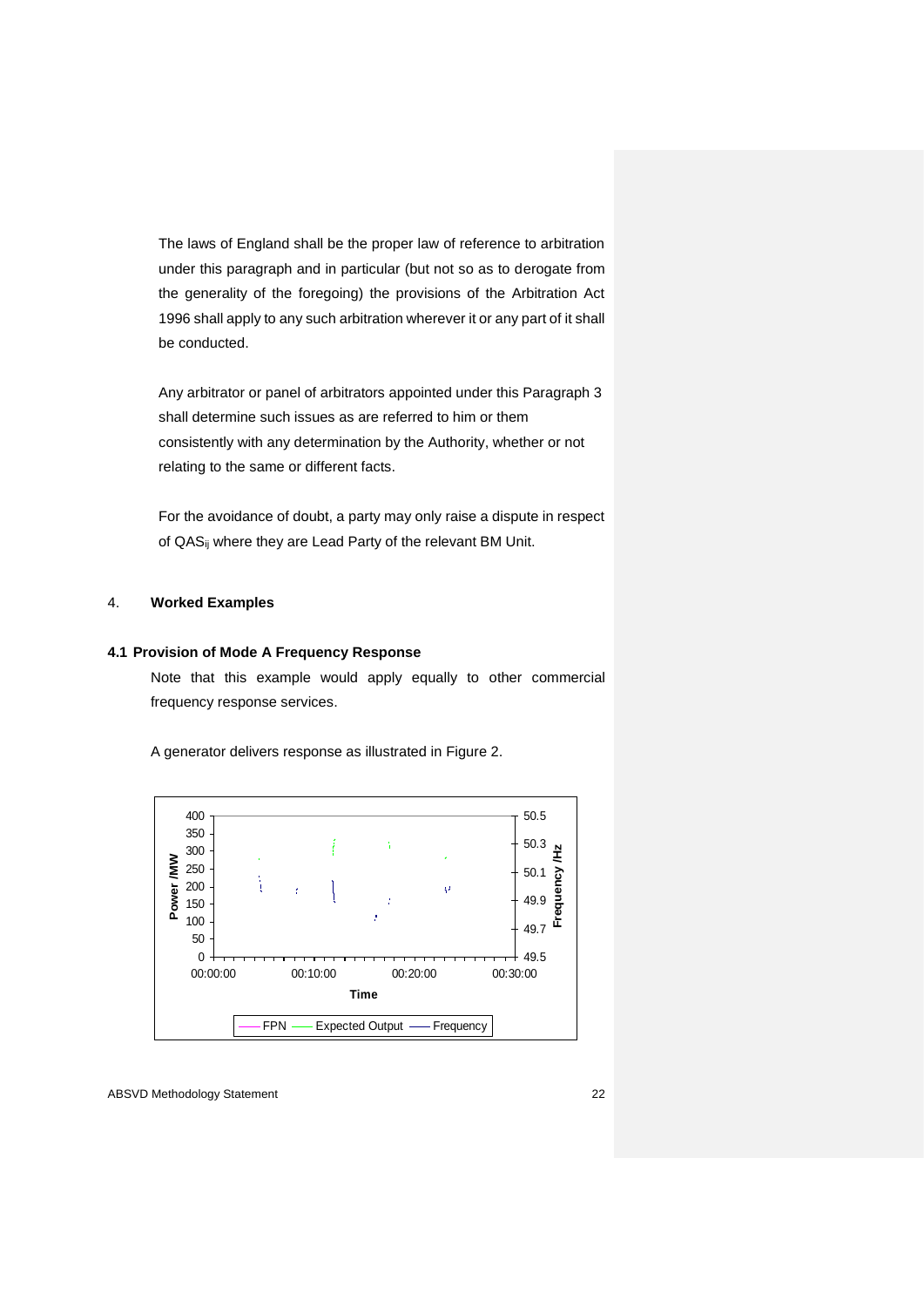#### **Figure 2 Example of Response Delivery**

In accordance with this methodology and the provisions in section 4, sub section 1, paragraph 4.1.3.9A described in CUSC, QAS<sub>ij</sub> is determined to be 2.5 MWh (meaning that in the relevant half hour, as a result of providing response, an additional 2.5 MWh of energy was required to be produced).

If this party operated a single BM Unit with the following parameters for this settlement period, the impact on central settlement would be as follows:

| Contracted Position<br>$(QABC_{ai})$                            | 137 MWh   |
|-----------------------------------------------------------------|-----------|
| <b>Final Physical</b><br>Notification (FPN <sub>ii</sub> )      | 145 MWh   |
| Metered Production<br>$(QM_{ii})$                               | 147.5 MWh |
| Applicable Balancing<br>Services Volume<br>(QAS <sub>ii</sub> ) | 2.5 MWh   |
| <b>Transmission Loss</b><br>Multiplier (TLM <sub>ii</sub> )     | 0.95      |
| <b>Bid Offer</b><br>Acceptances                                 | 0 MWh     |

The credited energy volume QCEaij is determined in accordance with the Balancing and Settlement Code, section T, paragraph 4.5.1(b):

 $QCE<sub>iaji</sub> = QM<sub>ij</sub> × TLM<sub>ij</sub> -  $\Sigma$ <sub>a</sub>QCE<sub>iaji</sub>$ 

 $= 147.5$  MWh  $\times$  0.95 – 0 MWh

 $= 140.13$  MWh

(where  $\Sigma_a$  is the sum over Energy Accounts of Subsidiary Parties – in this example it is assumed that all energy is credited to the lead party.)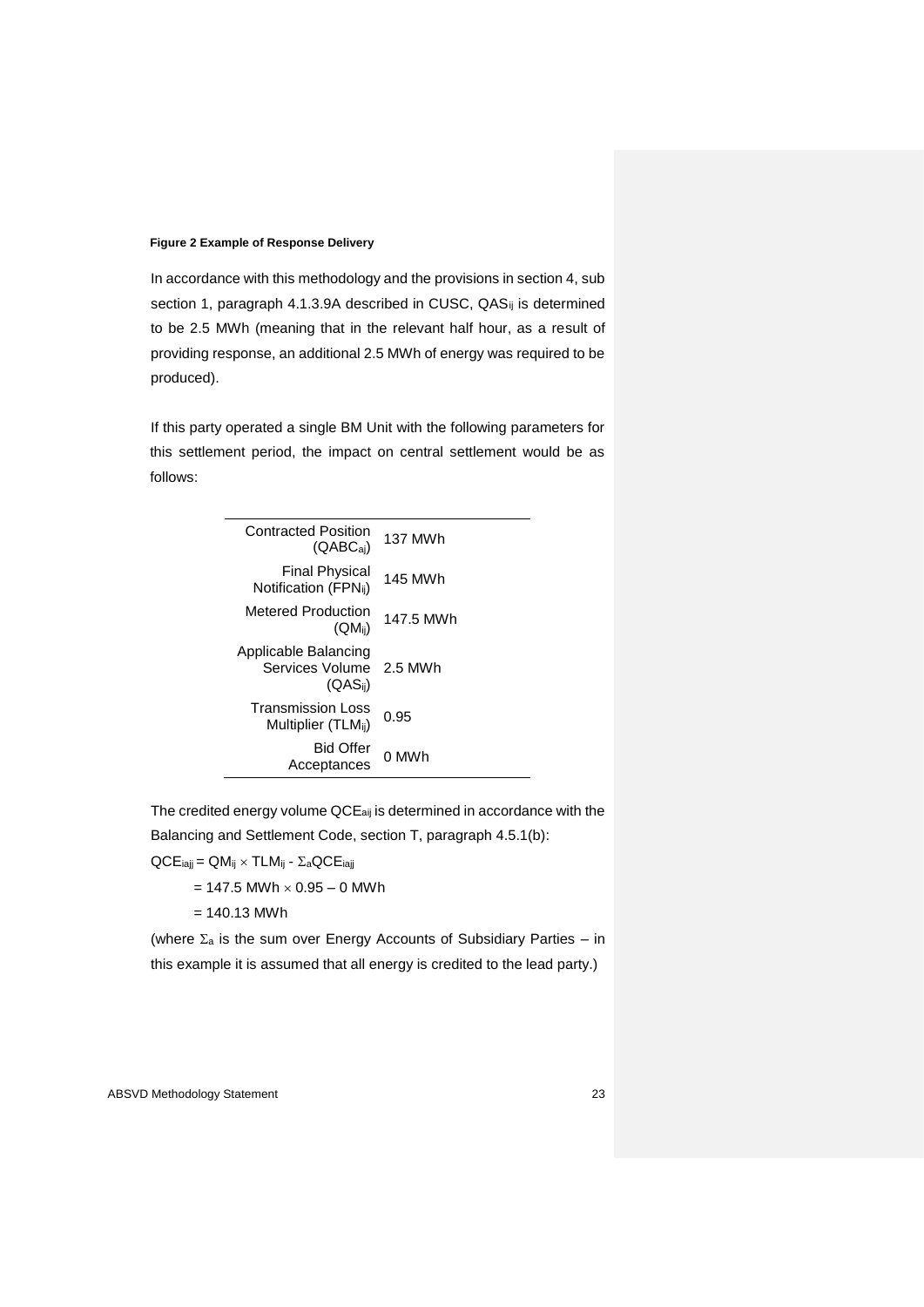The account credited energy volume QACEaj, would be calculated in accordance with the Balancing and Settlement Code, section T, paragraph 4.6.1:

 $QACE_{aj} = \Sigma_iQCE_{iaj}$ 

 $= 140.13$  MWh

The Balancing Services Volume is determined in accordance with the Balancing and Settlement Code, section T, paragraph 4.3.2:

 $\text{QBS}_{ij} = \Sigma^{n}(\text{QAO}^{n}_{ij} + \text{QAB}^{n}_{ij}) + \text{QAS}_{ij}$ 

 $= 0 + 2.5$  MWh

The Account Period Balancing Services volume is determined in accordance with the Balancing and Settlement Code, section T, paragraph 4.6.2:

 $QABS_{ai} = \Sigma_iQBS_{ii} \times TLM_{ii}$  $= 2.5$  MWh  $\times$  0.95  $= 2.38$  MWh

The Account Energy Imbalance Volume (QAEIaj) is determined in accordance with the Balancing and Settlement Code, section T, paragraph 4.6.3:

QAEIaj = QACEaj – QABSaj – QABCaj QAEIaj = 140.13 MWh – 2.38 MWh – 137 MWh  $= 0.75$  MWh

In this example, the account would receive a payment for 0.75 MWh at System Sell Price, in accordance with the Balancing and Settlement code, section T, paragraph 4.7.1.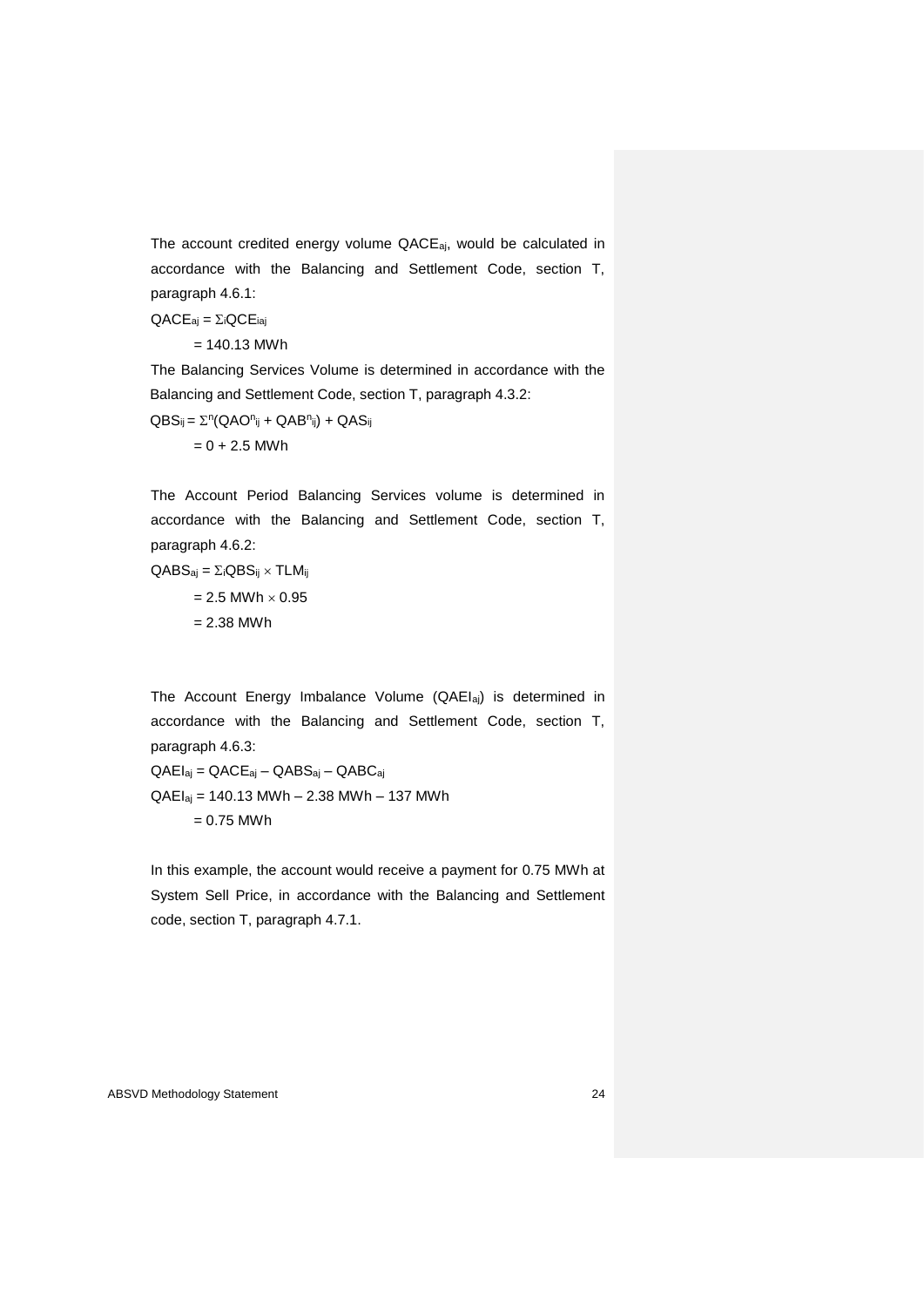#### **4.2Provision of Short Term Operating Reserve (STOR)**

Note that this example would apply equally to Fast Reserve or Occasional (non-dynamic) Response.

Consider a STOR provider with the following parameters:

| Response Time 15 minutes     |                          |
|------------------------------|--------------------------|
|                              | Run Up Rate 10 MW/minute |
| Run Down Rate $-5$ MW/minute |                          |
| Cease Time 5 minutes         |                          |
|                              |                          |

At 00:00 National Grid instructs 50 MW of STOR from the provider.

At 01:00 National Grid instructs the provider to cease delivery.

This leads to the delivery profile shown in figure 3:



**Figure 2 Example STOR Delivery**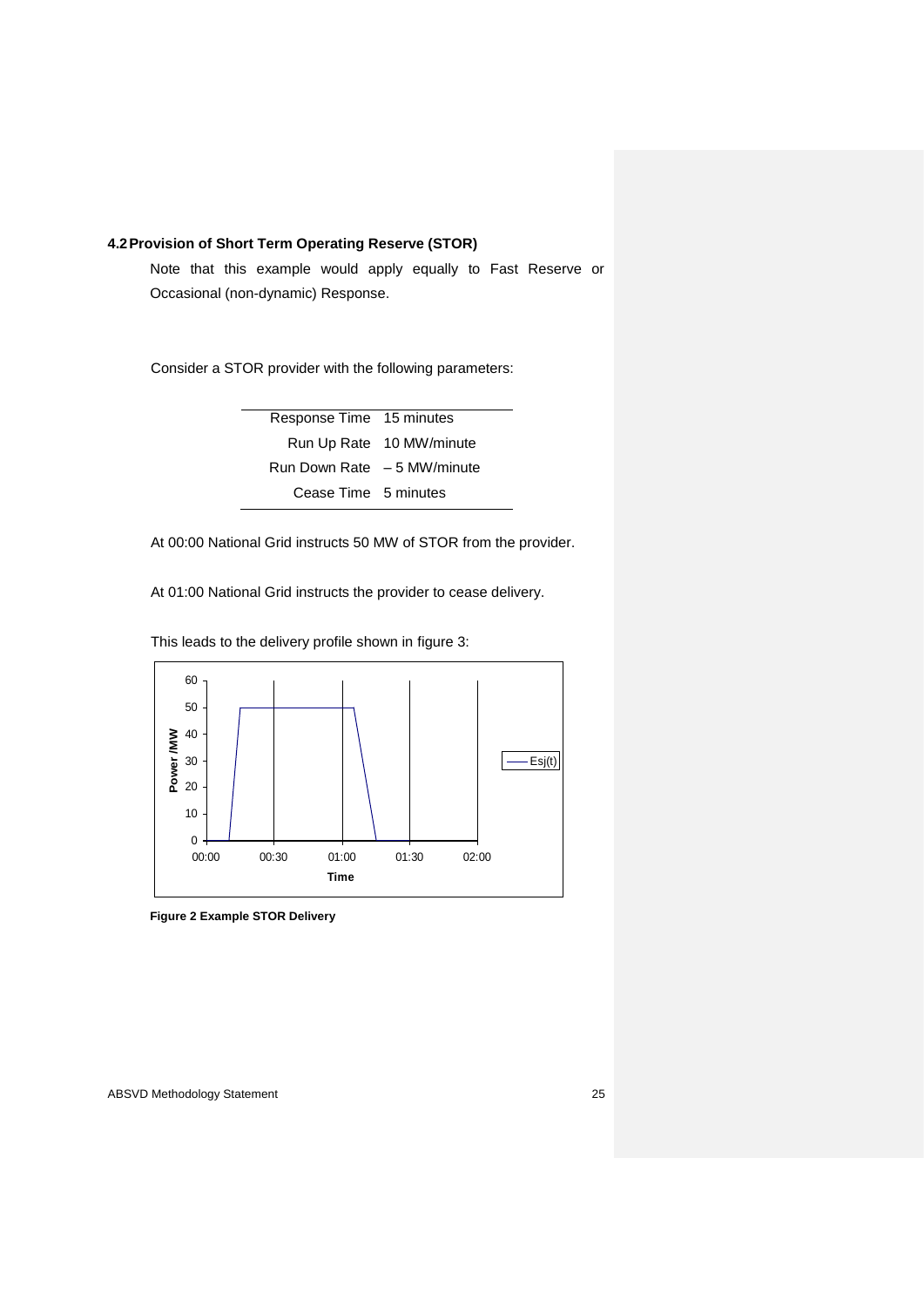| Settlement<br>Period<br>(Start time) | 00:00 | 00:30 | 01:00 | 01:30 |
|--------------------------------------|-------|-------|-------|-------|
| SE <sub>si</sub> /MWh                | 14.58 | 25    | 8.33  |       |

If this were the only Applicable Balancing Service provision within the BM unit with the service flag set to 1, then QAS<sub>ij</sub> would take the same values.

If this party operated a single BM Unit with the following parameters for the settlement period starting 00:30, then the impact on central settlement would be as follows:

| <b>Contracted Position</b><br>$(QABC_{ai})$                 | –200 MWh |
|-------------------------------------------------------------|----------|
| <b>Final Physical</b><br>Notification (FPN <sub>ii</sub> )  | –190 MWh |
| Metered<br>Consumption (QM <sub>ii</sub> )                  | –165 MWh |
| Applicable Balancing<br>Services Volume<br>$(QAS_{ii})$     | 25 MWh   |
| <b>Transmission Loss</b><br>Multiplier (TLM <sub>ij</sub> ) | 1.05     |
| <b>Bid Offer</b><br>Acceptances                             | 0 MWh    |
|                                                             |          |

The credited energy volume QCEiajj is determined in accordance with the Balancing and Settlement Code, section T, paragraph 4.5.1(b):

 $QCE_{\text{iajj}} = QM_{ij} \times TLM_{ij} - \Sigma_a QCE_{\text{iajj}}$ 

 $=$  – 165 MWh  $\times$  1.05 – 0 MWh

 $=- 173.25$  MWh

(where  $\Sigma_a$  is the sum over Energy Accounts of Subsidiary Parties – in this example it is assumed that all energy is credited to the lead party.)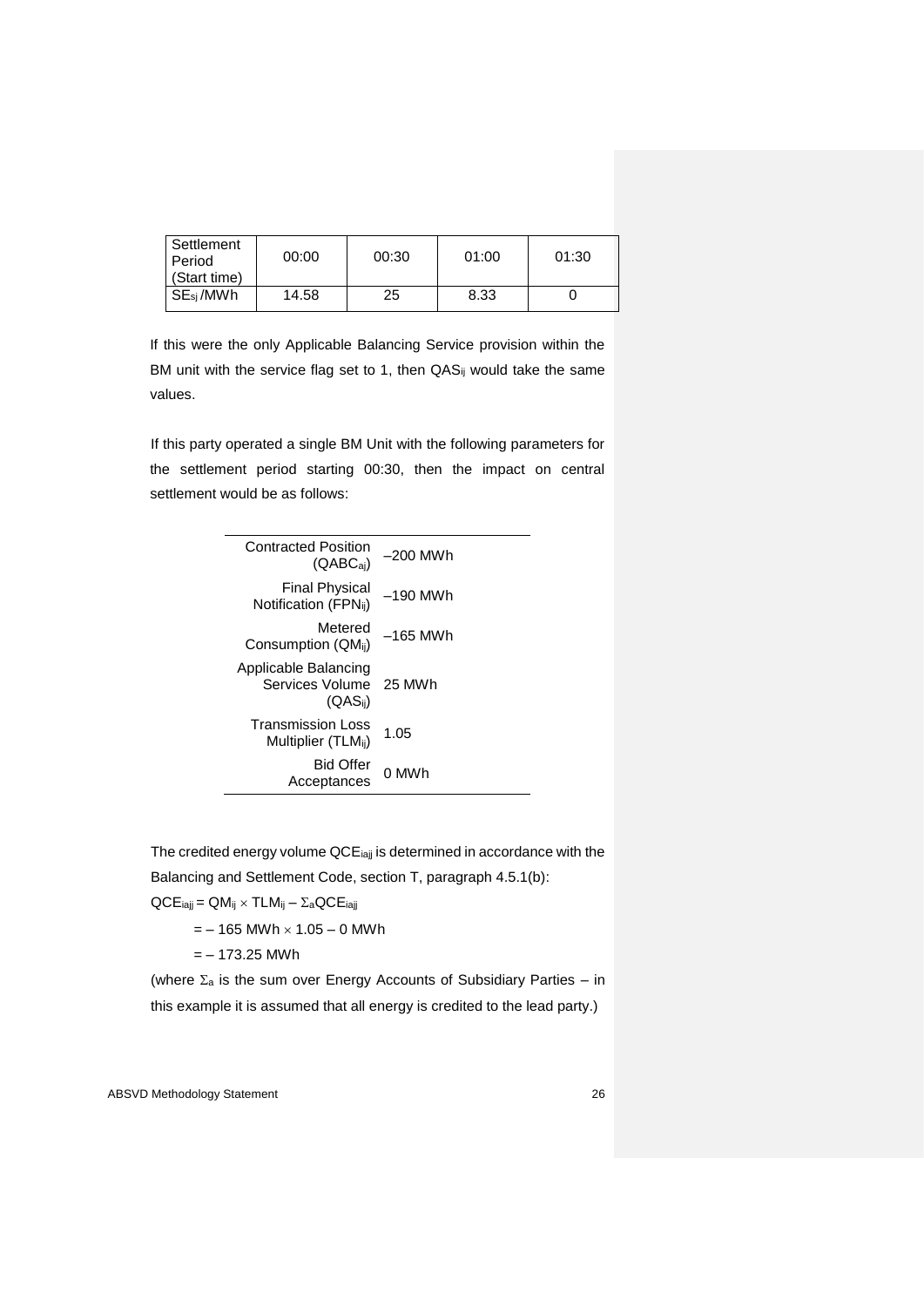The account credited energy volume QACEaj, would be calculated in accordance with the Balancing and Settlement Code, section T, paragraph 4.6.1:

 $QACE_{aj} = \Sigma iQCE_{iajj}$  $=-173.25$  MWh

The Balancing Services Volume is determined in accordance with the Balancing and Settlement Code, section T, paragraph 4.3.2:

 $\text{QBS}_{ij} = \sum^n (\text{QAO}^n_{ij} + \text{QAB}^n_{ij}) + \text{QAS}_{ij}$  $= 0 + 25$  MWh

The Account Period Balancing Services volume is determined in accordance with the Balancing and Settlement Code, section T, paragraph 4.6.2:

 $QABS_{aj} = \Sigma_iQBS_{ij} \times TLM_{ij}$ 

 $= 25$  MWh  $\times$  1.05

 $= 26.25$  MWh

The Account Energy Imbalance Volume (QAEIaj) is determined in accordance with the Balancing and Settlement Code, section T, paragraph 4.6.3:

QAEIaj = QACEaj – QABSaj – QABCaj  $QAEI_{ai} = -173.25$  MWh – 26.25 MWh – (– 200 MWh)  $= 0.5$  MWh

In this example, the account would receive a payment for 0.5 MWh at System Sell Price, in accordance with the Balancing and Settlement code, section T, paragraph 4.7.1.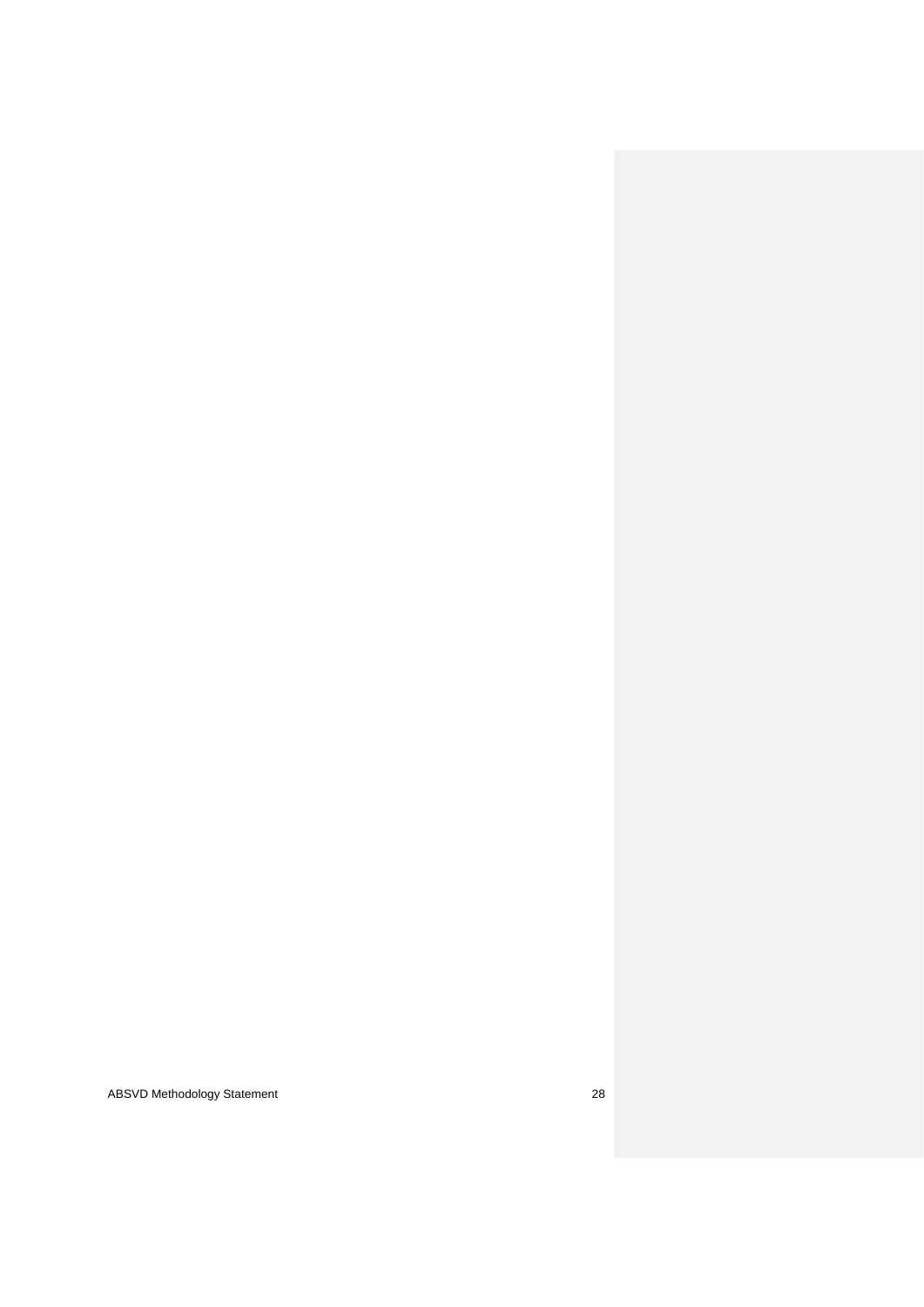# **Applicable Balancing Services Volume Data Methodology Statement**

**Effective Date: 1x April 201x20 Version Number: 7x10.0**

**Published in accordance with Standard Condition C16 of National Grid Electricity System Operator Transmission Licence**

*This appendix is a final tracked change version of the methodology that will only be implemented on and if an enabling BSC modification proposal is approved and in such case will be applicable from the implementation date of any enabling modification. National Grid will update this methodology accordingly in the next review.be implemented on 1st April 2020*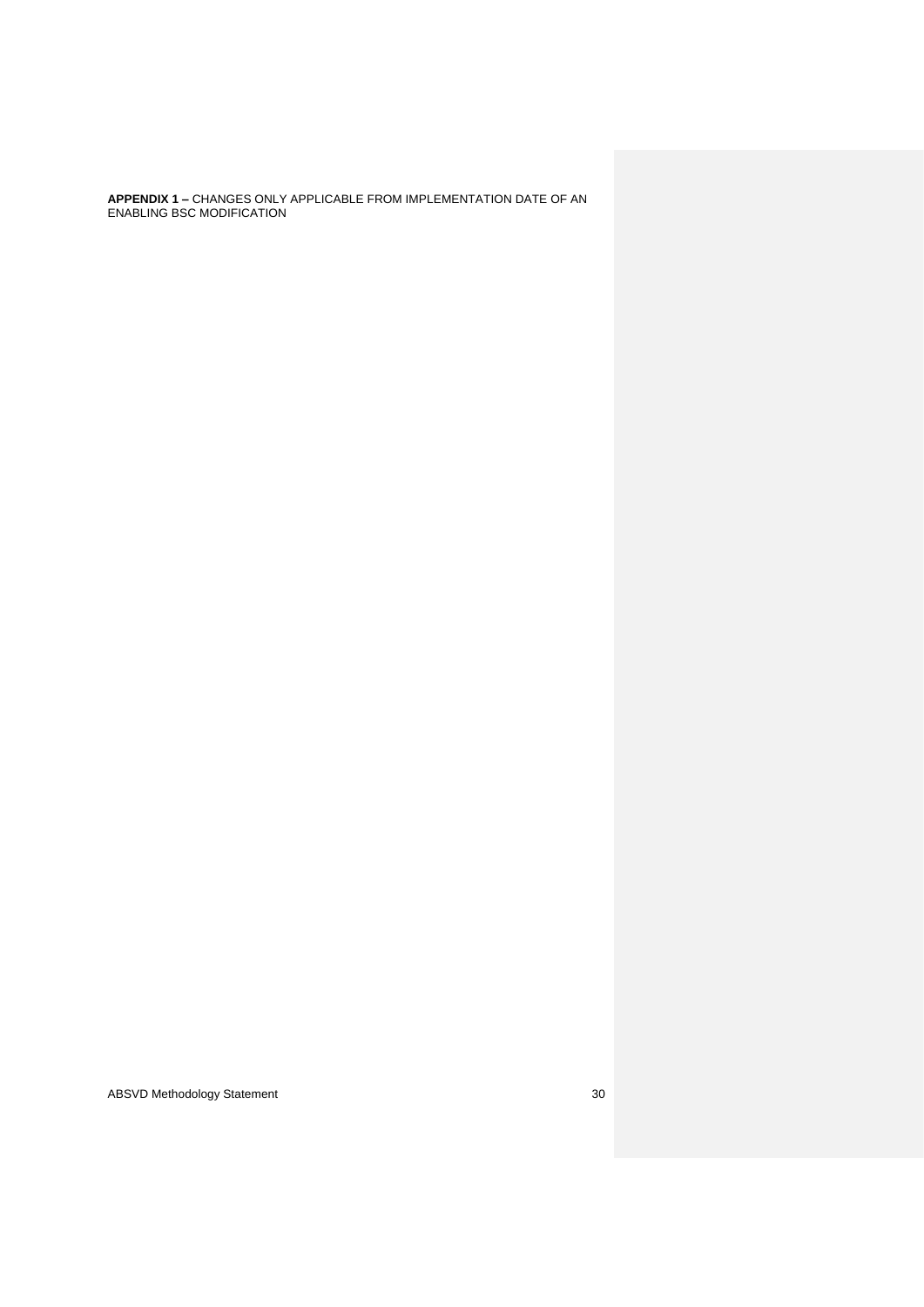#### **Version Control**

| 1.0 | <b>Initial version</b>                                                                       |
|-----|----------------------------------------------------------------------------------------------|
| 1.1 | Revision to incorporate Maximum                                                              |
|     | <b>Generation Service and Commercial</b>                                                     |
|     | Intertrips as an Applicable Balancing                                                        |
|     | <b>Services</b>                                                                              |
| 2.0 | Revisions to incorporate changes as                                                          |
|     | a result of CAP071: the development                                                          |
|     | of Maximum Generation Service                                                                |
| 2.1 | Revisions to incorporate changes                                                             |
|     | relating to BETTA                                                                            |
| 2.2 | Revisions to incorporate changes as                                                          |
|     | a result of CAP076: Treatment of                                                             |
|     | System to Generating Intertripping                                                           |
|     | <b>Schemes</b>                                                                               |
| 2.3 | <b>Revisions to incorporate Short Term</b>                                                   |
|     | <b>Operating Reserve (STOR)</b>                                                              |
| 3.0 | <b>Revision following annual review</b>                                                      |
| 4.0 | <b>Revision following annual review</b>                                                      |
| 5.0 | <b>Revision following annual review</b>                                                      |
| 6.0 | <b>Revision following annual review</b>                                                      |
| 7.0 | <b>Revision following annual review</b>                                                      |
| 7.1 | Proposed changes as a result of C16                                                          |
|     | <b>ABSVD workgroup discussions</b>                                                           |
| 8   | <b>Revision following annual review</b>                                                      |
|     | Please note updates other than the web                                                       |
|     | address will only apply on and if an enabling                                                |
|     | <b>BSC modification proposal is approved and</b><br>in such case will be applicable from the |
|     | implementation date of any enabling                                                          |
|     | modification. National Grid will update this                                                 |
|     | methodology accordingly in the next review.                                                  |
|     |                                                                                              |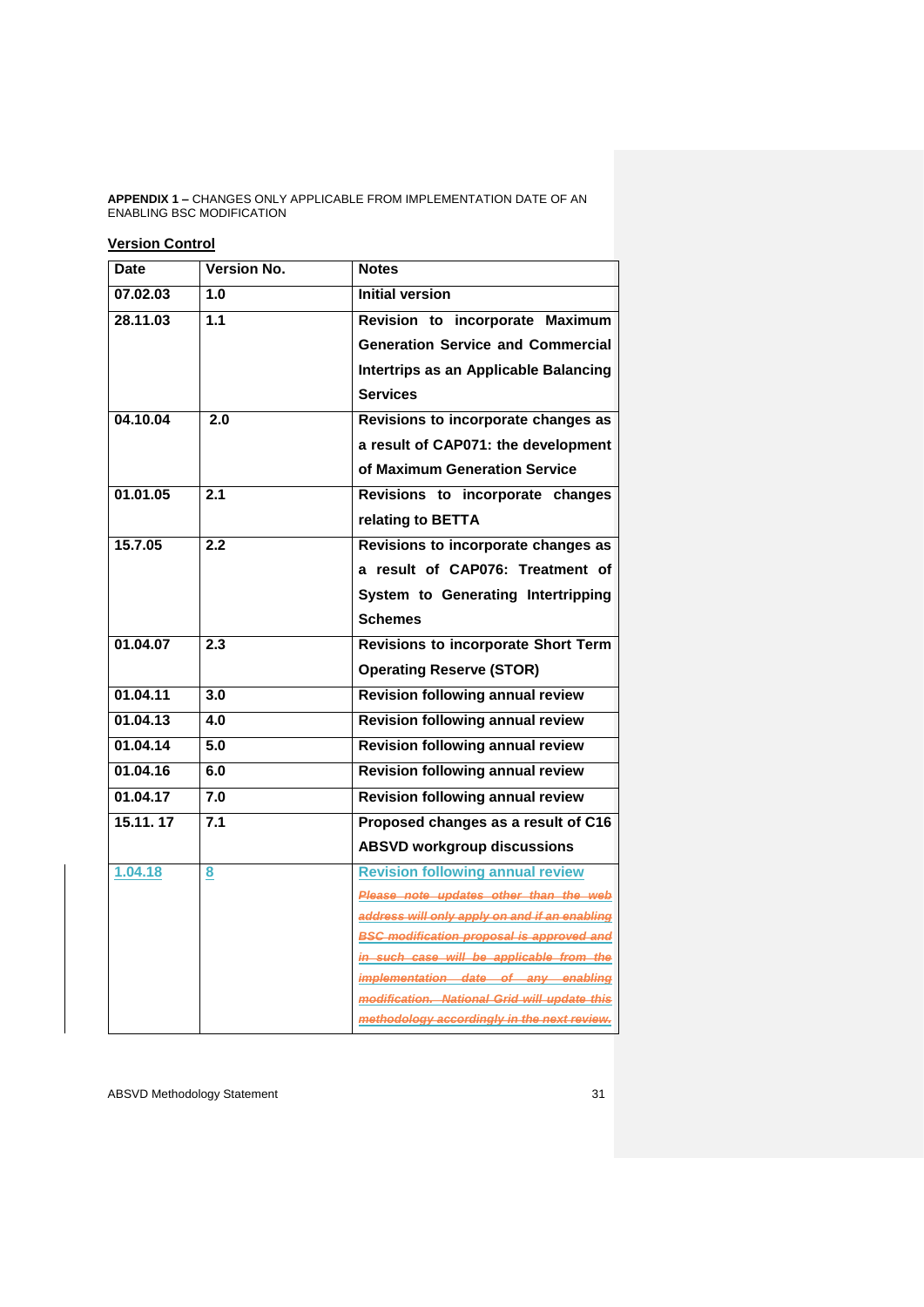| 01.04.19 | <b>Revision following annual review</b> |
|----------|-----------------------------------------|
| 01.04.20 | <b>Planned 2020 release</b>             |

This Statement has been developed in consultation with the industry and the Authority. The Statement may only be modified in accordance with the processes set out in Standard Condition C16 of the Transmission Licence.

The latest version of this document is available, together with the relevant change marked version (if any), electronically from the National Grid ESO Website:

https://www.nationalgrideso.com/balancing-services/c16-statements-and-consultations

https://www.nationalgrid.com/uk/electricity/market-and-operational-data/transmissione16-statements-and-consultations-

#### Alternatively a copy may be requested from the following address:

Head of Market Change -- Electricity Future Markets National Grid Electricity System Operator National GridFaraday House Warwick Technology Park Gallows Hill Warwick CV34 6DA Email address: [BalancingServices@nationalgrid.com](mailto:BalancingServices@nationalgrid.com)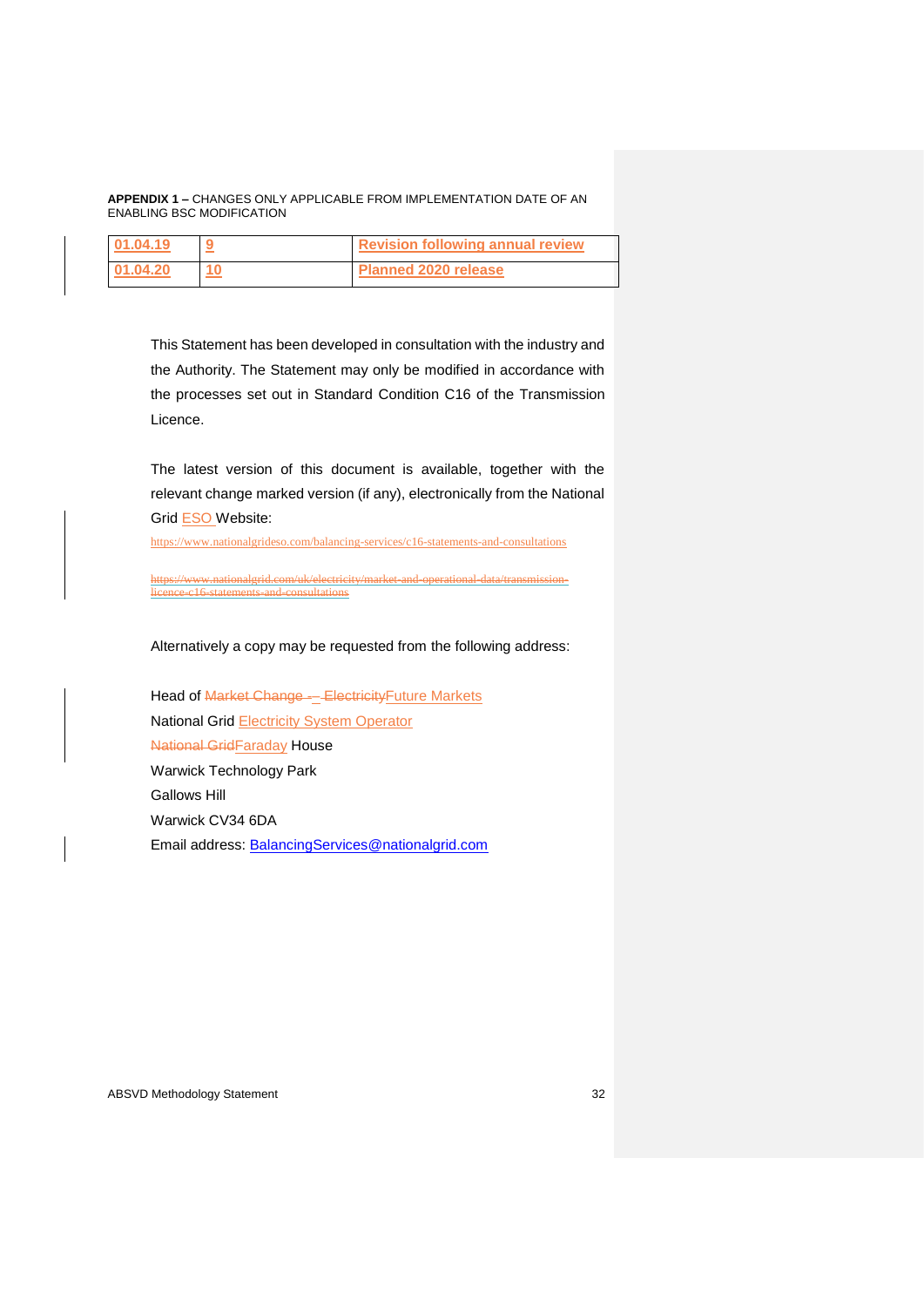## **CONTENTS**

#### PART A **Introduction**

- 2. Purpose of Document
- PART B **Applicable Balancing Services Volume Data for BM participants**
	- 2. Basis of Calculation
	- 2.1 Variables included in the ABSVD
	- 2.2 Balancing Services for inclusion in the ABSVD
	- 2.3 ABSVD Provision
	- 2.4 Re-submission of ABSVD
- PART C **Applicable Balancing Services Volume Data for Non-BM Providers**

#### **PART D ABSVD Methodology for BM participants**

- 5. Principles
- 6. Notification Procedure
- 7. Disputes
- 8. Worked Examples
- 8.1 Provision of Mode A Frequency Response
- 8.2 Provision of Short Term Operating Reserve

#### **PART E ABSVD Methodology for Non-BM Providers**

- 1. Principles
- 2. Disputes
- 3. Calculation of ABSVD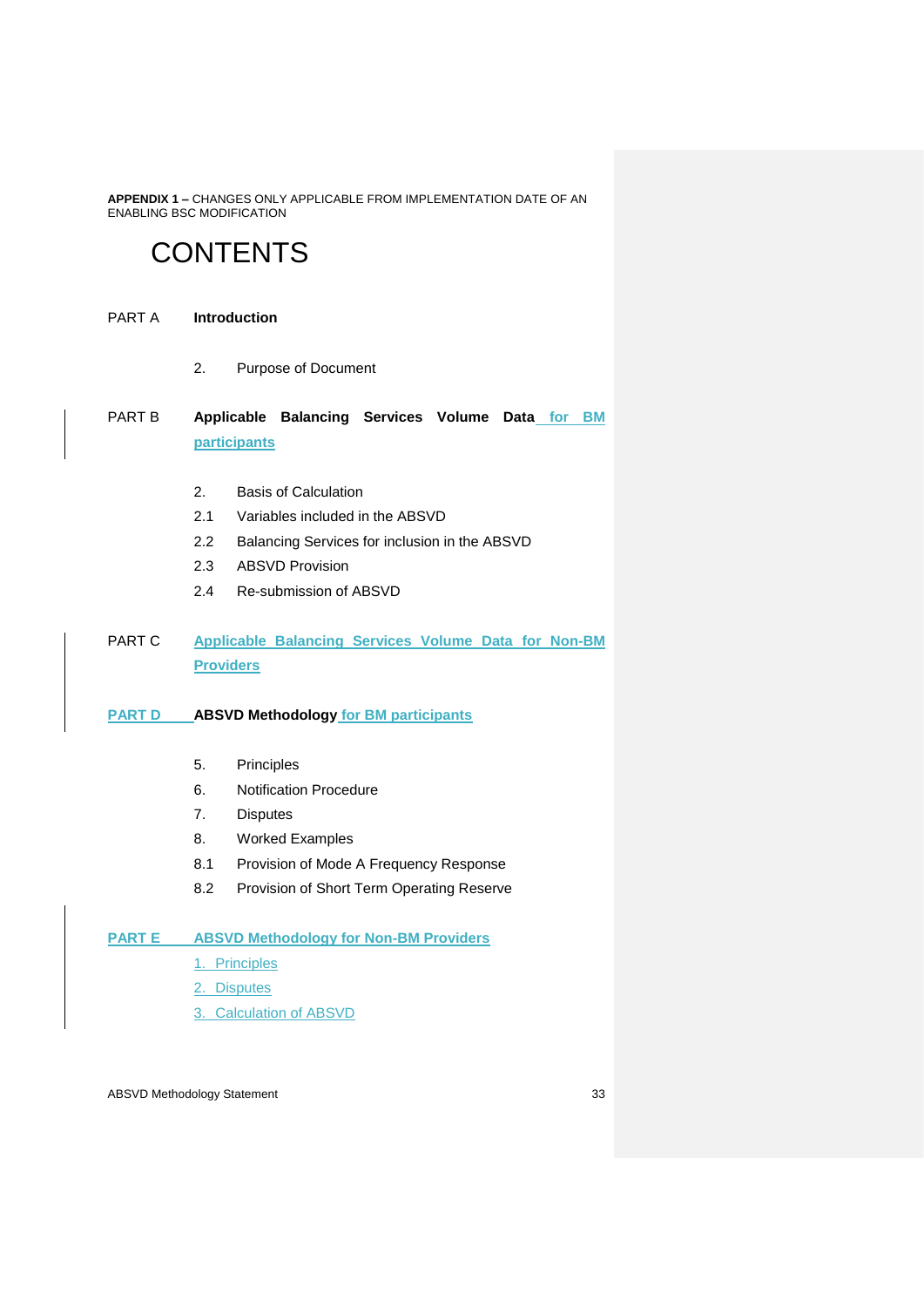#### **PART A: INTRODUCTION**

#### 1. **Purpose of Document**

This document sets out the Applicable Balancing Services Volume Data Methodology that National Grid Electricity Transmission ple (NGET)System Operator Limited (NGESO) is required to establish in accordance with Standard Condition C16 of the Transmission Licence. The purpose of this Statement is to set out the information on Applicable Balancing Services that will be taken into account under the Balancing and Settlement Code for the purposes of determining Imbalance Volumes.

This Statement has been developed in consultation with the industry and the Authority. The Statement may only be modified in accordance with the processes set out in Standard Condition C16 of the Transmission Licence. Where we buy, sell or acquire a Balancing Service of a kind or under a mechanism which potentially affects a Party's imbalance position, and it is not covered by this Statement then we shall promptly seek to establish a revised Statement covering such Balancing Services and/or mechanisms in accordance with the relevant provisions of Standard Condition C16 of the Transmission Licence.

The Statement makes reference to a number of definitions contained in the Grid Code, the Connection and Use of System Code and the Balancing and Settlement Code. In the event that any of the relevant provisions in the Grid Code, the Connection and Use of System Code or the Balancing and Settlement Code are amended it may become necessary for us to modify the Statement in order that it remains consistent with the Grid Code, the Connection and Use of System Code and the Balancing and Settlement Code.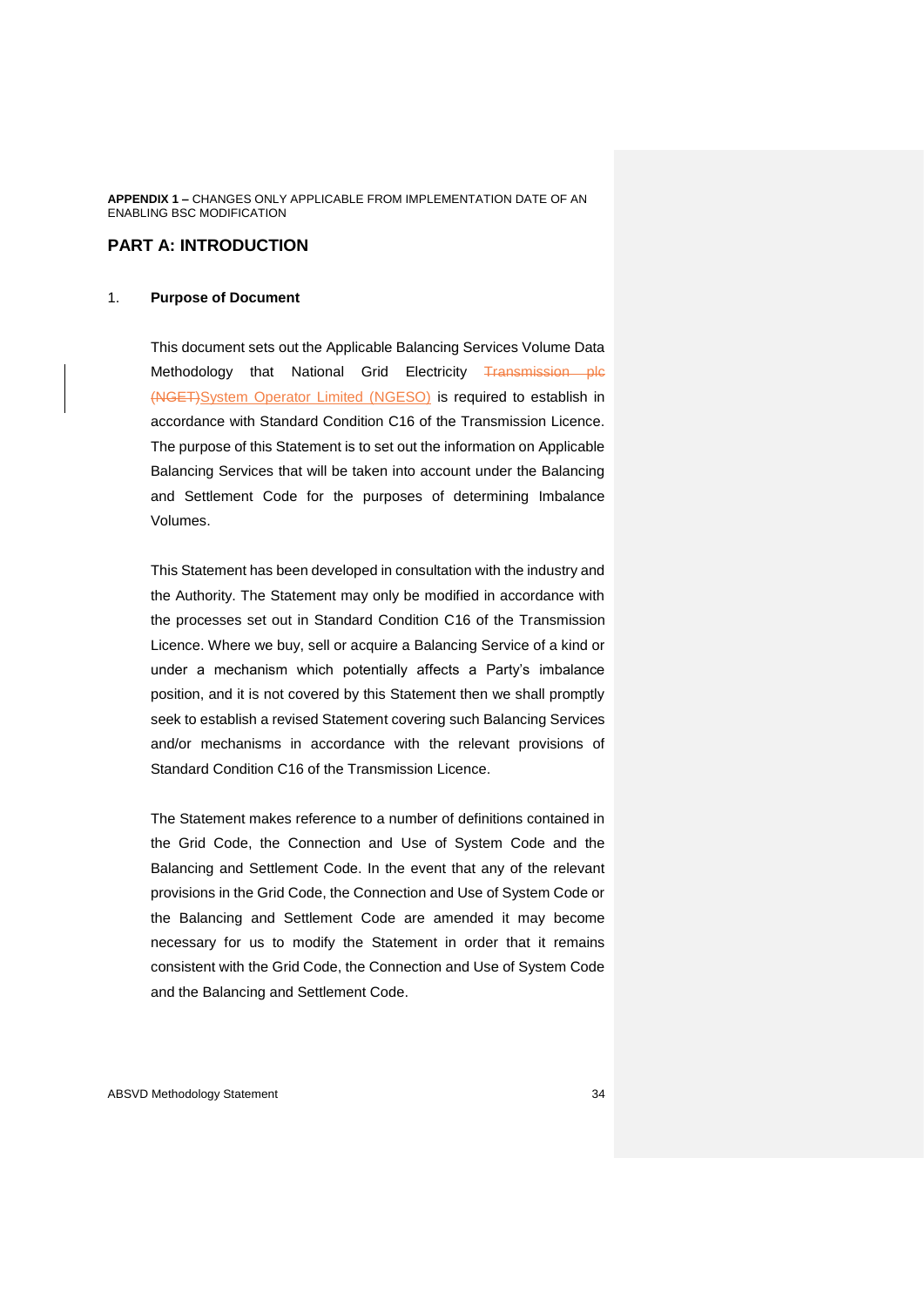In any event, where our statutory obligations or the provisions of the Grid Code are considered inconsistent with any part of this Statement, then the relevant statutory obligation and/or Grid Code provision will take precedence.

Unless defined in this Statement, terms used herein shall have the same meanings given to them in the Transmission Licence, the Grid Code, the Connection and Use of System Code and/or the Balancing and Settlement Code as the case may be. In this Statement, all references to 'National Grid' shall mean NGESO NGET, being the National Electricity Transmission System Operator Transmission Company for the purposes of the Balancing and Settlement Code.

For the purposes of this methodology only:

"Non-BM Provider" is taken to mean a party where the Supplier is responsible for the imbalance volumes associated with the Applicable **Balancing Services contract in their Base BMUs.** 

The latest version of this document is available electronically from the National Grid ESO Website:

https://www.nationalgrideso.com/balancing-services/c16-statements-and-consultations  $t$ //www.nationalgrid.com/uk/electricity/market-and-operational-data/transmissionlicence-c16-statements-and-consultations

Alternatively a copy may be requested from the following address:

Head of Market Change -- Electricity Future Markets National Grid Electricity System Operator National GridFaraday House Warwick Technology Park Gallows Hill Warwick CV34 6DA Email address: [BalancingServices@nationalgrid.com](mailto:BalancingServices@nationalgrid.com)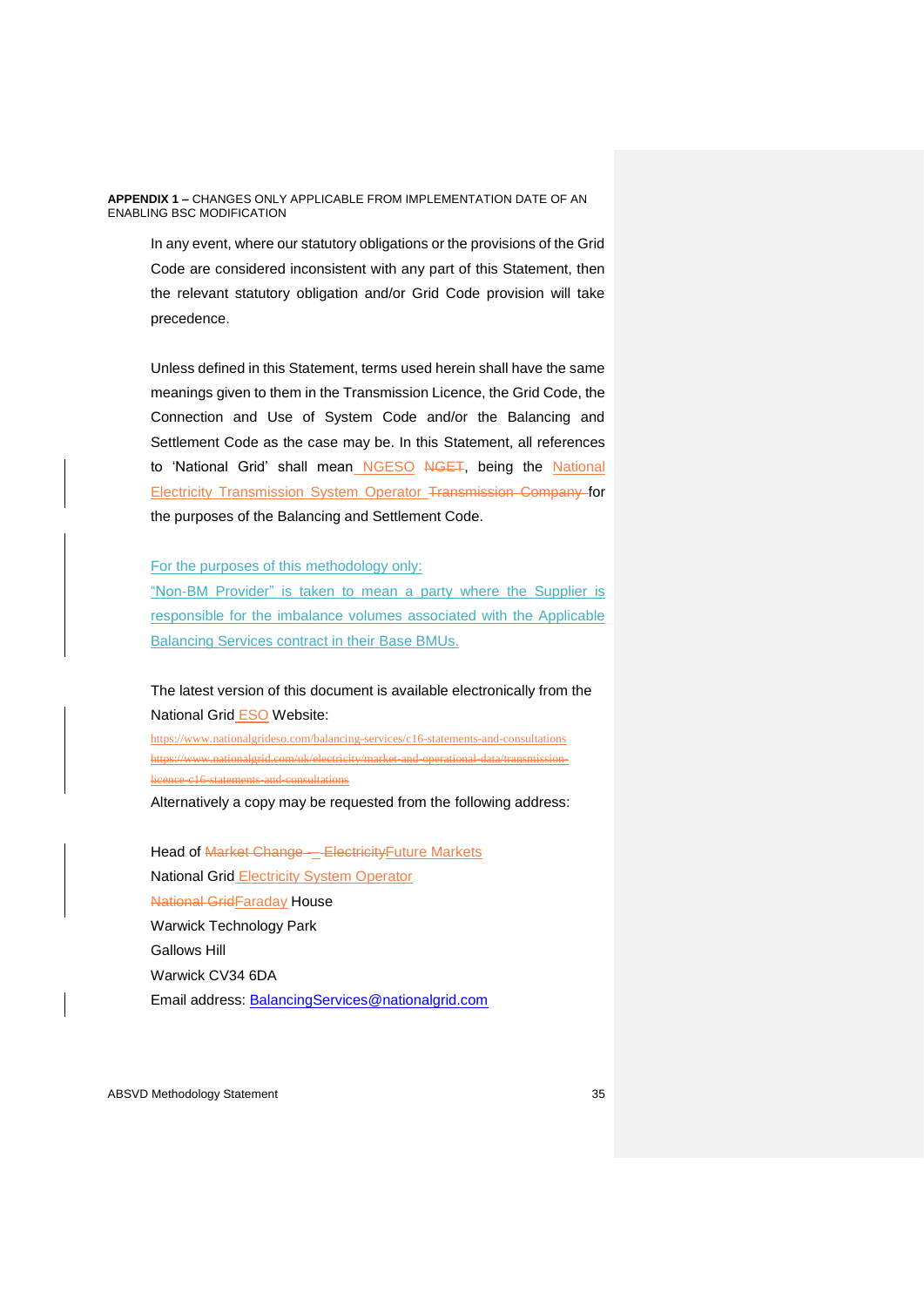## **PART B: APPLICABLE BALANCING SERVICES VOLUME DATA 'ABSVD' FOR BM PARTICIPANTS**

#### **2. Basis of Calculation**

#### **1.1 Variables included in the ABSVD**

The ABSVD is specified in Section Q, Paragraph 6.4 of the Balancing and Settlement Code and consists of QASij, being the *Applicable Balancing Services Volume Data* in respect of BM Unit i, in Settlement Period j, determined in accordance with this Statement.

The inclusion of any individual Applicable Balancing Service within the Applicable Balancing Services Volume Data is at the discretion of the Lead Party of the relevant BM Unit (see part C, section 2) unless otherwise directed in the CUSC. Where an Applicable Balancing Service provider is not the Lead Party of the BM Unit to which the energy is attributed, the inclusion or exclusion of the energy is a matter of negotiation between the service provider and the Lead Party of the BM Unit.,

The Applicable Balancing Services Volume Data is used in the calculation of Period BM Unit Balancing Services Volume, QBSij. QBSij is the volume of all energy associated with balancing services used in the determination of imbalance. It consists of the volume of Bid Offer Acceptances plus the Applicable Balancing Services Volume Data. The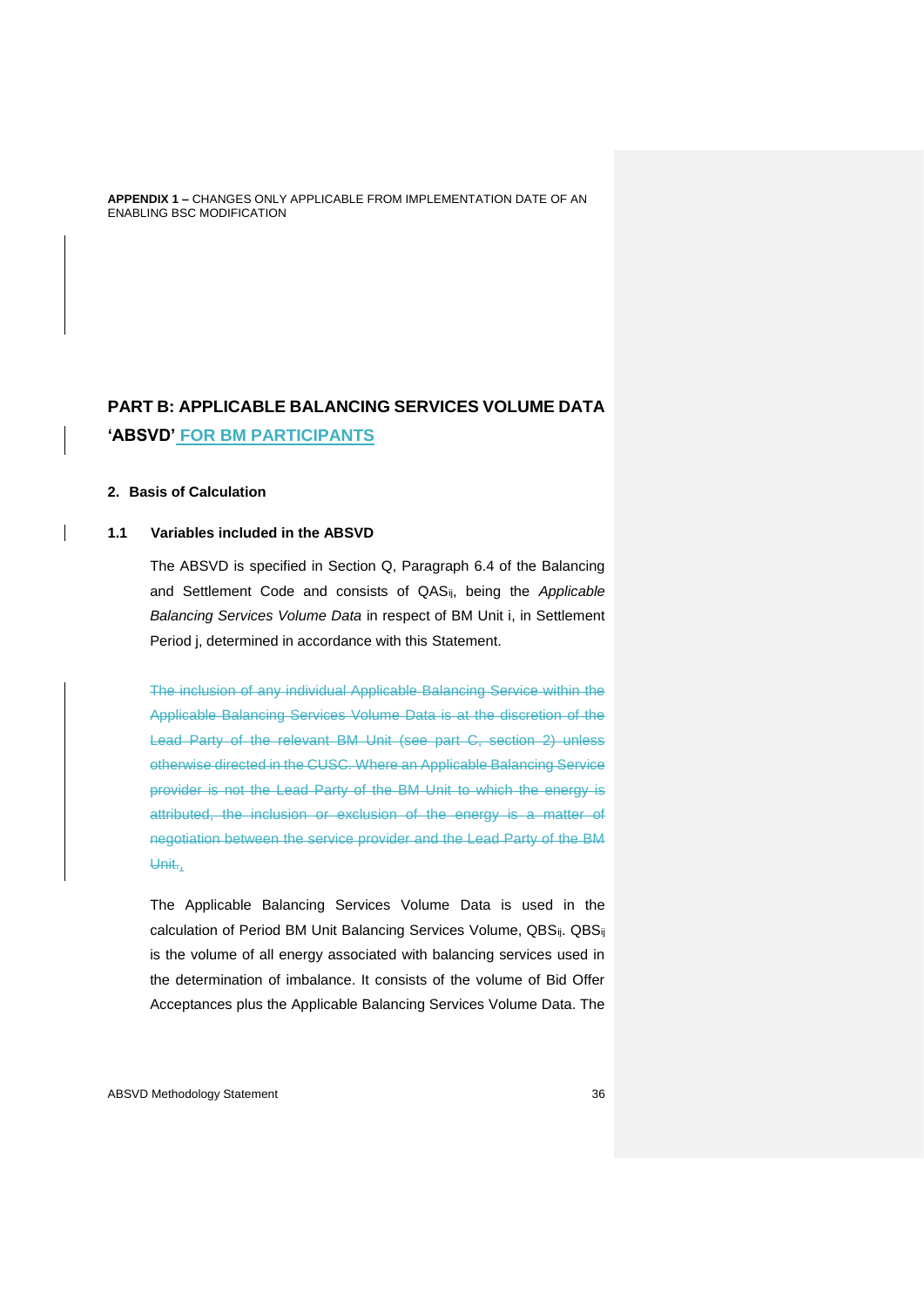determination of QBS<sub>ij</sub> is specified in Section T, Paragraph 4.3.2 of the Balancing and Settlement Code:

 $\text{QBS}_{ij} = \sum^n (\text{QAO}^n_{ij} + \text{QAB}^n_{ij}) + \text{QAS}_{ij}$ 

where  $\Sigma$ <sup>n</sup> represents the sum over all Bid-Offer Pair numbers for the BM Unit.

QBS<sub>ij</sub> is the volume of Balancing Services per BM Unit. For determination of the account's imbalance volume, it is necessary to determine the Balancing Services volume delivered across the account, QABSaj (the Account Period Balancing Services Volume). This is determined as the sum across the energy account of the Balancing Services volume for each BM unit, multiplied by the applicable loss factor, as specified in Section T, paragraph 4.6.2 of the Balancing and Settlement Code.

 $QABS_{aj} = \sum_{i} QBS_{ij} \times TLM_{ij}$ 

Where  $\Sigma_i$  represents the sum over all BM Units for which such Energy Account is the corresponding Energy Account of the Lead Party.

The Account Energy Imbalance Volume, QAEIaj, is the difference between the energy credited to the account, less the contract position and the Account Period Balancing Services Volume, as specified in accordance with section T, paragraph 4.6.3 of the Balancing and Settlement Code.

QAEIaj = QACEaj – QABSaj – QABCaj

The Account Energy Imbalance Volume is then multiplied by System Sell Price for positive imbalance volume and System Buy Price for negative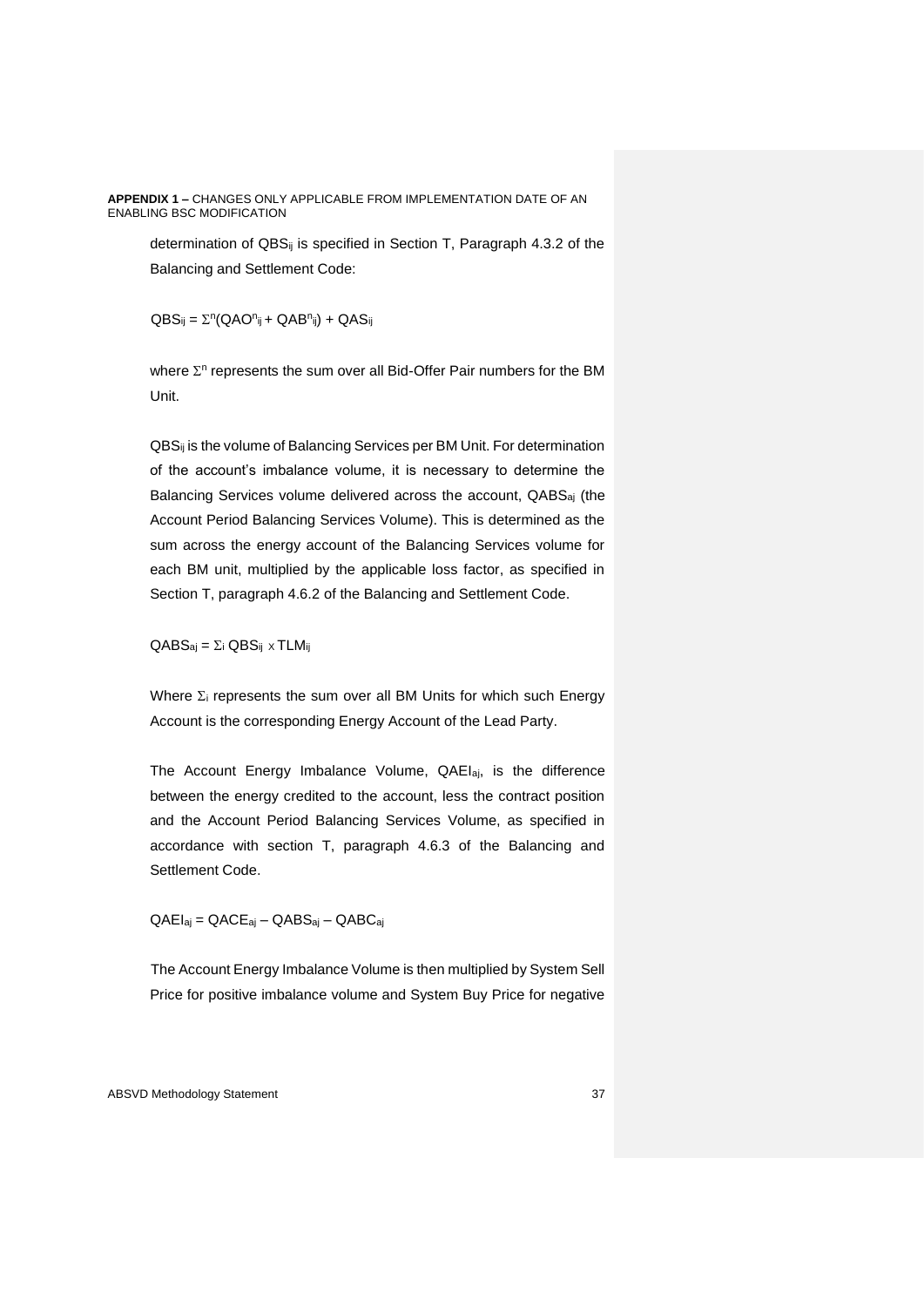imbalance volume to give the Energy Imbalance Cashflows as specified in Section T, Paragraph 4.7 of the Balancing and Settlement Code.

#### **1.2 Balancing Services for inclusion in the ABSVD**

Balancing Services are defined in the Transmission Licence and described in more detail in the Procurement Guidelines, which National Grid is required to establish in accordance with Standard Condition C16 of the Transmission Licence. The purpose of the Procurement Guidelines is to set out the kinds of Balancing Services which we may be interested in purchasing, together with the mechanisms by which we envisage purchasing such Balancing Services. ABSVD covers a subset of the Balancing Services that we intend to procure.

In general, Balancing Services, deemed to be Applicable will be those services required by the System Operator for economic operation of the transmission system, that result in the service provider being exposed to imbalance charges whilst assisting in system balancing. For the avoidance of doubt a consultation will be carried out prior to any further Balancing Services being included in the calculation of ABSVD.

The following Applicable Balancing Services contracts will be included in the calculation of the ABSVD:

• **Short Term Operating Reserve (STOR)** – Utilisation volumes for participants within the Balancing MechanismBM Participants will be dealt with automatically via the BM and will feed into the energy imbalance position via the acceptance of an Offer.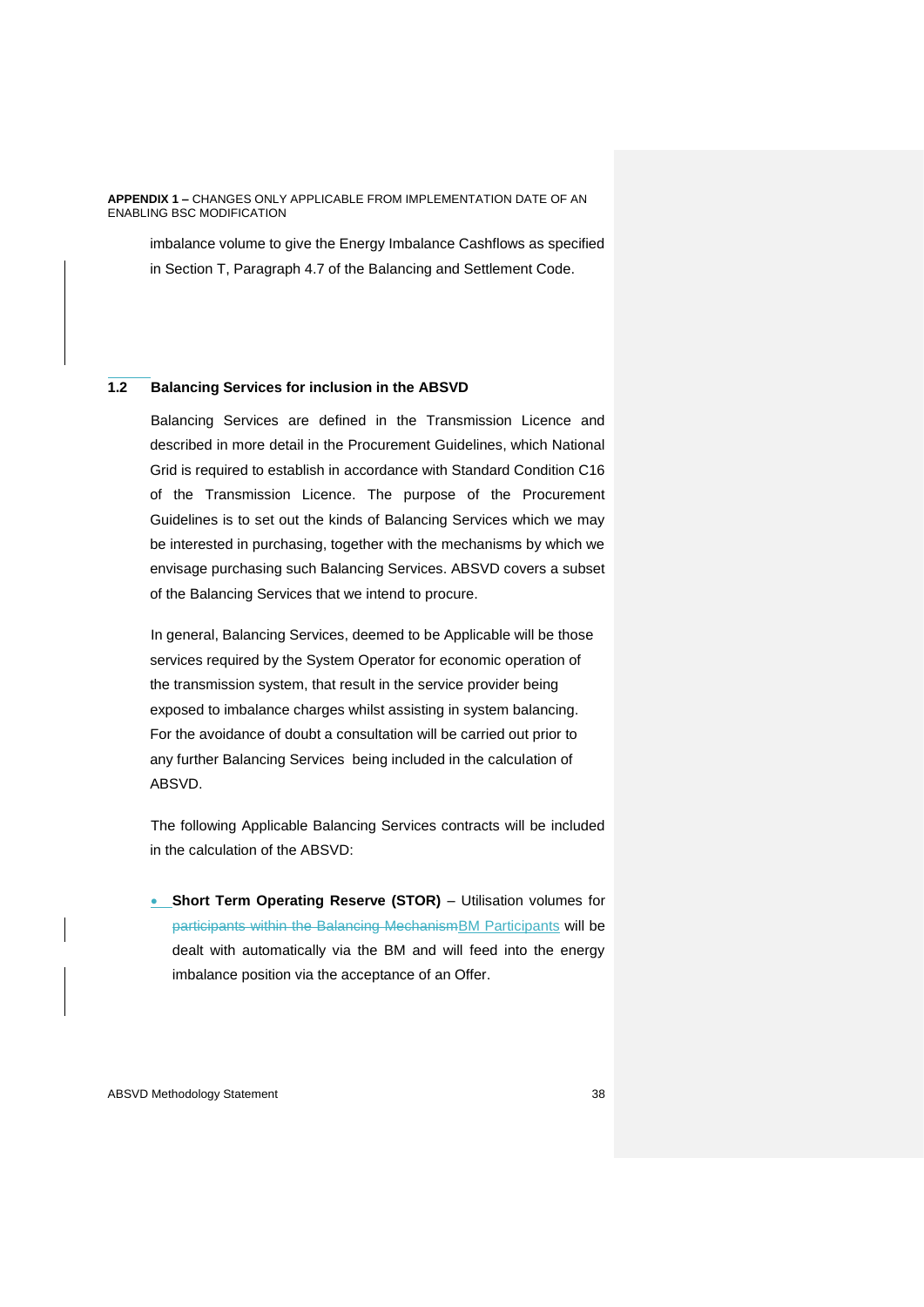> Utilisation volumes for non-BM participants will not be subject to the acceptance of an Offer.

> The calculation of ABSVD will not include the instructed volume from non-BM providers in relation to the utilisation of STOR.

- **Mode A Frequency Response**  Energy volumes will be determined in accordance with paragraph 4.1.3.9A of the Connection and Use of System Code.
- **Frequency Response other than Mode A Frequency Response** Utilisation volumes will be determined in accordance with system frequency and the characteristic of the response service.
- **Fast Reserve** Utilisation volumes for participants within the Balancing Mechanism will be dealt with automatically via the BM and will feed into the energy imbalance position via the acceptance of an Offer.

Utilisation volumes for non-BM participants will not be subject to the acceptance of an Offer.

The calculation of ABSVD will include the instructed volume from non-BM providers in relation to the utilisation of Fast Reserve.

- **Commercial Intertrips** Energy volumes as a result of the operation of the commercial intertrip will be calculated in accordance with the relevant Commercial Services Agreement.
- **Fast De-Load Service (a type of constraint management service)** – Energy volumes as a result of an instruction to fast de-load will be calculated in accordance with the relevant Commercial Services Agreement.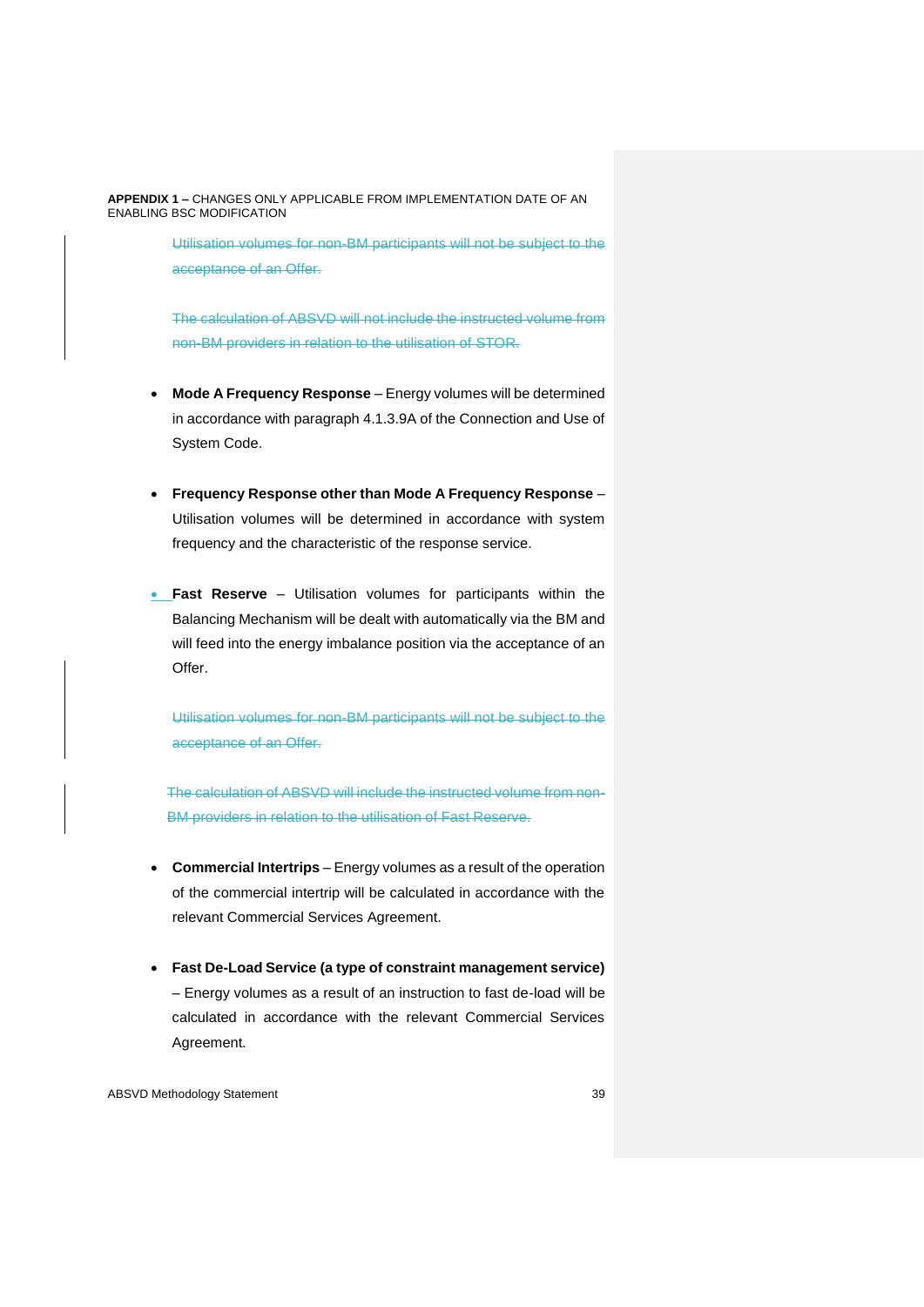- **Maximum Generation Service** Utilisation volumes will be calculated in accordance with the CUSC, the relevant Commercial Services Agreement and the methodology contained in Part C of this Statement.
- **System to Generator Operational Intertripping** Utilisation volumes will be calculated in accordance with Part C of this Statement. For the avoidance of doubt, where an intertripping scheme is a Category 1 Intertripping Scheme as defined in the CUSC and determined within a generator's Bilateral Connection Agreement, SFsm, will always be 0.

#### **1.31.3 ABSVD Provision**

ABSVD will be submitted in accordance with section Q, Paragraph 6.4 of the Balancing and Settlement Code. In outline this entails the submission of ABSVD within two Business Days following the relevant Settlement Day.

#### **1.45 Re-submission of ABSVD**

In the event that an error is identified in the ABSVD, the data will be resubmitted, as soon as reasonably practicable, once the corrected data is available.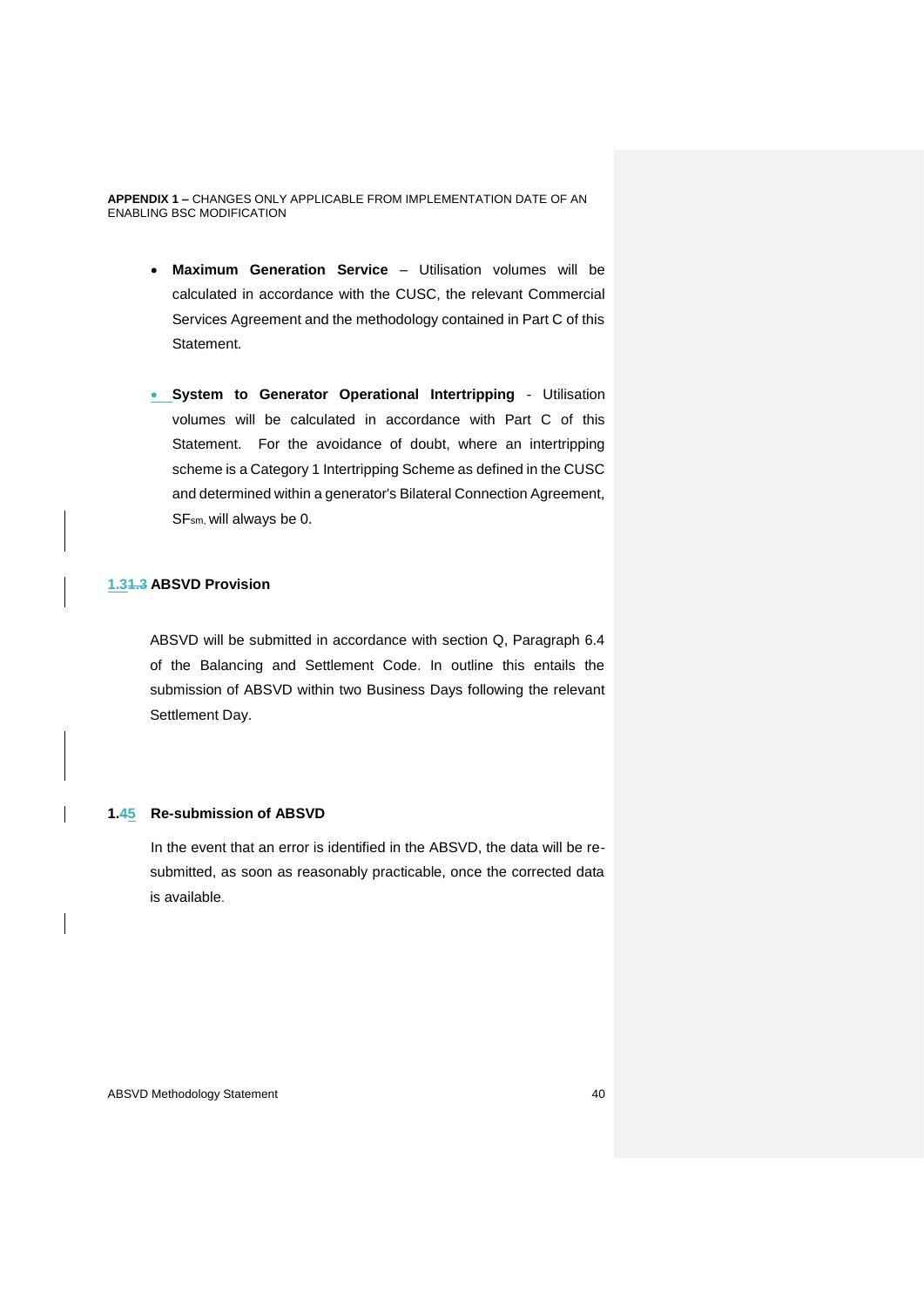## **PART C: APPLICABLE BALANCING SERVICES VOLUME DATA 'ABSVD' FOR NON-BM PROVIDERS**

#### **1. Balancing Services for inclusion in the ABSVD**

Balancing Services are defined in the Transmission Licence and described in more detail in the Procurement Guidelines, which National Grid is required to establish in accordance with Standard Condition C16 of the Transmission Licence. The purpose of the Procurement Guidelines is to set out the kinds of Balancing Services which we may be interested in purchasing, together with the mechanisms by which we envisage purchasing such Balancing Services. ABSVD covers a subset of the Balancing Services that we intend to procure.

The following Applicable Balancing Services contracts with Non-BM Providers will be included in the calculation of the ABSVD:

• Short Term Operating Reserve (STOR)

**Fast Reserve** 

**Demand Turn Up** 

ABSVD will not be calculated for Frequency Response services with Non-BM Providers under this methodology.

For the avoidance of doubt a consultation will be carried out prior to any further Balancing Services with Non-BM Providers being included in the calculation of ABSVD.

#### **2. ABSVD Calculation for Non-BM Providers**

The imbalances associated with an Applicable Balancing Service provided by a Non-BM Provider (the Balancing Service Provider (BSP) are attributed to the relevant Supplier (the Balancing Responsible Party (BRP)). An adjustment will be made to the BRP's imbalance account to ensure this takes into account the volumes provided to National Grid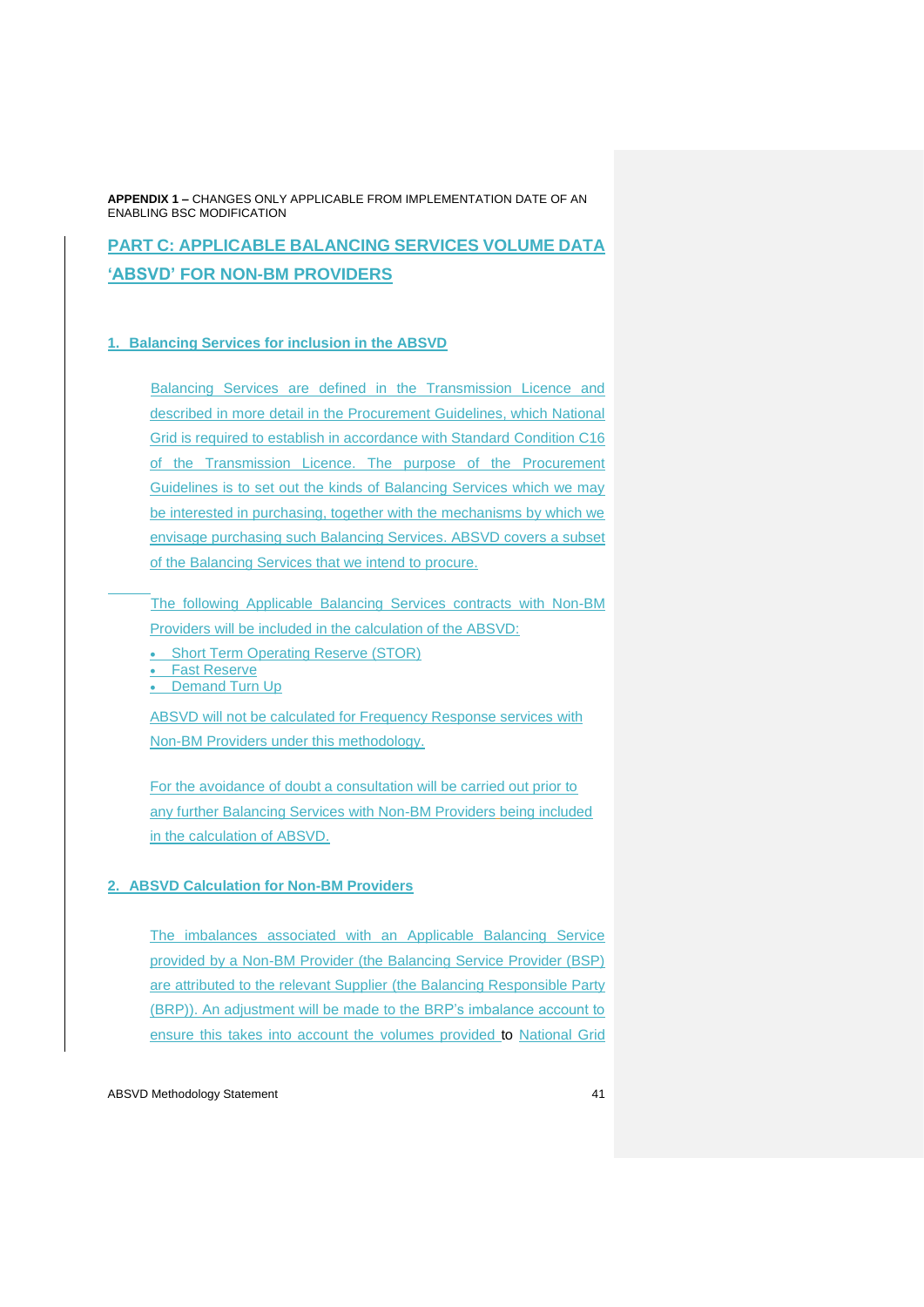under an Applicable Balancing Services contract with a Non-BM Provider. ELEXON will calculate Non BM Unit ABSVD for each impacted BRP in accordance with the BSC, which will be used to correct BRP imbalance positions.

The Non-BM ABSVD volumes will take the form of delivered volumes of Applicable Balancing Services, collared at the instructed amount, by MSID pair and by settlement period. This will be applied to all sites within the Applicable Balancing Services contract irrespective of the complexity. The requirement to provide the necessary data to meet these requirements will be part of the contract terms for each Applicable Balancing Service. For STOR, these collared delivered volumes will be based on metered delivered volumes known as "backing data" sent by National Grid to the provider.

When National Grid receives this data, they will validate the volumes by confirming that they do not exceed the total instructed volume. These will then be passed to Elexon who will then neutralise them against the relevant Supplier Energy Account Any volumes outside those relating to the Applicable Balancing Service (i.e. over-delivery) will not be part of this data pass-through and therefore these volumes will not be applied to the relevant Supplier's account for imbalance neutralisation.

### **3. ABSVD provision for Applicable Balancing Services from Non-BM Providers**

For Applicable Balancing Services delivered by Non-BM Providers, ABSVD data in the form of collared delivered volumes by MSID pairs will be submitted by National Grid to Elexon at the earliest date possible, by no later than 42 Business Days following the relevant Settlement Day.

**4. Re-submission of ABSVD**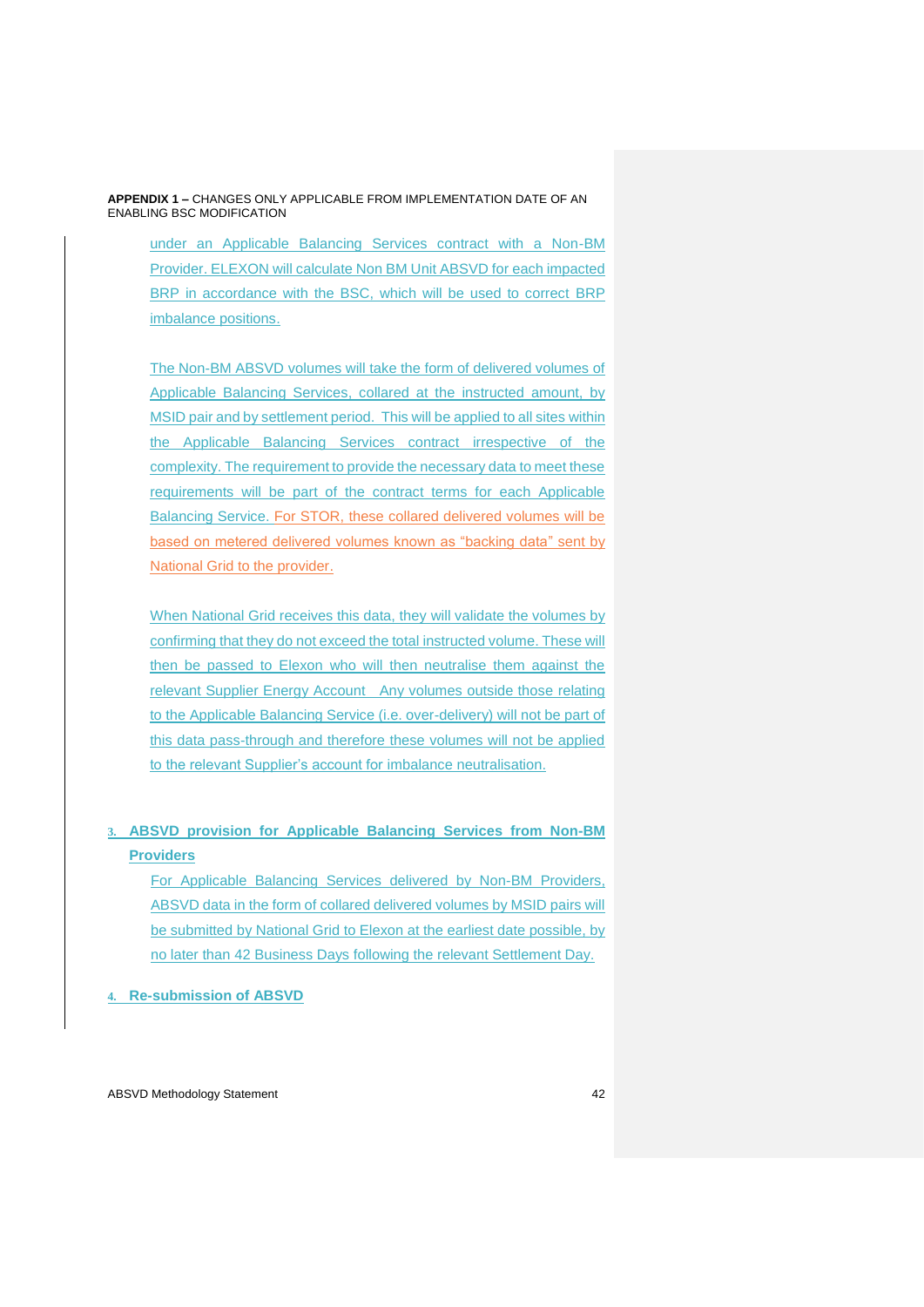In the event that an error is identified in this data, the data will be resubmitted and corrected, as soon as reasonably practicable, but not later than the Final Reconciliation Run, once the corrected data is available.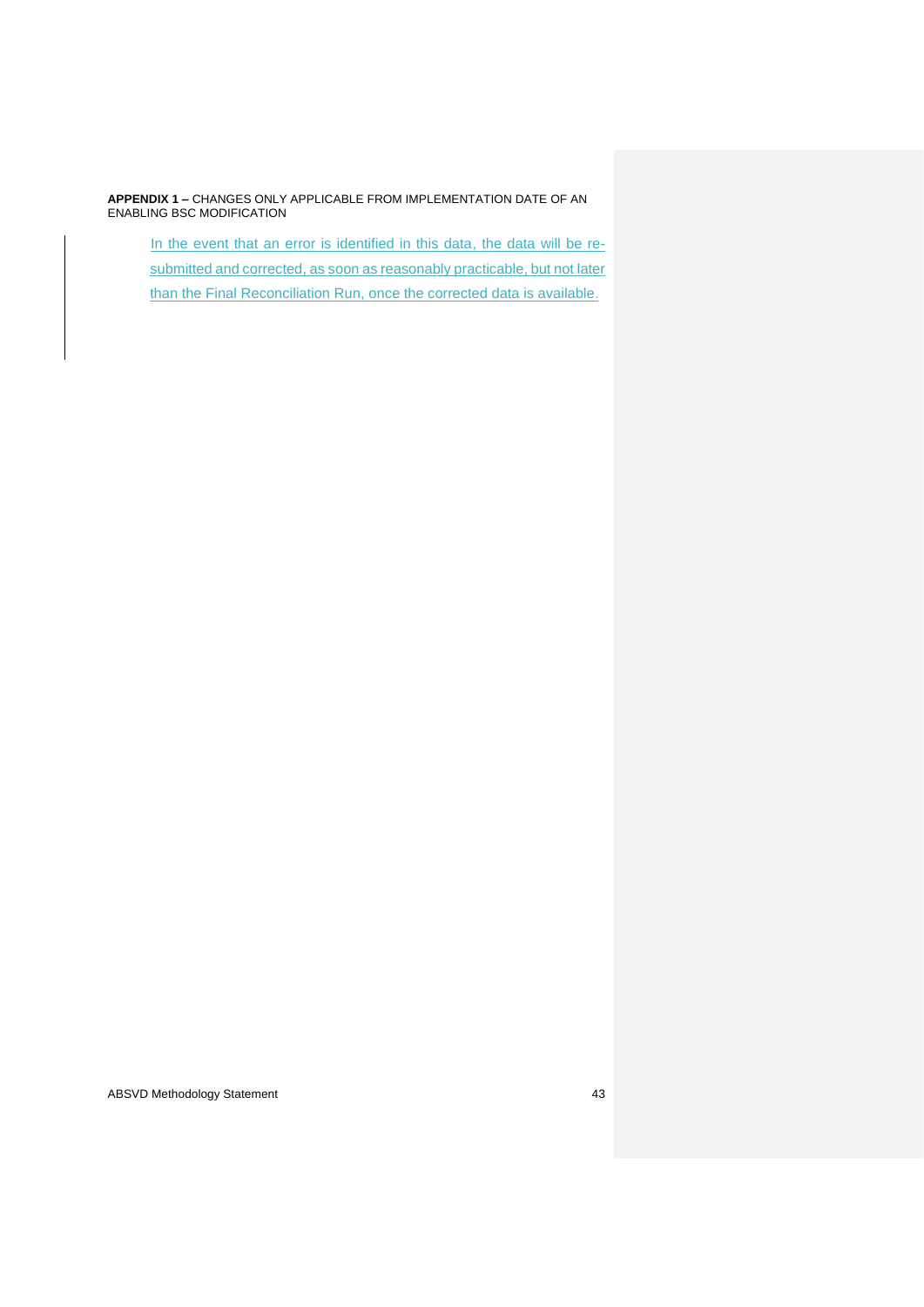## **PART CD: ABSVD METHODOLOGY FOR BM**

**PARTICIPANTS**

#### 5. **Principles**

QAS<sub>ij</sub> will be determined in accordance with the following formula:

$$
QAS_{ij} = \sum_{s \in i} (SE_{sj} \times SF_{sm})
$$

where:

- *si* is the summation across all Ancillary Service and Other Service provision (as referred to in the definition of Balancing Services within the Transmission Licence and described more fully in Parts B and C of the Procurement Guidelines), s, that contribute to the production or consumption of BM Unit i.
- m is the relevant calendar month
- is the number of a discreet Ancillary Service or Other Service provision.
- SE<sub>sj</sub> Is the expected energy delivered by Ancillary Service or Other Service, s, in Settlement Period j as indicated below.
- SFsm is the Service Flag for Service *s* in calendar month m. It takes a value of 0 or 1-as notified by the lead party of the BM Unit which incorporates service s, in accordance with the Notification Procedure.

Determination of **SFsm**

National Grid will allocate values as follows: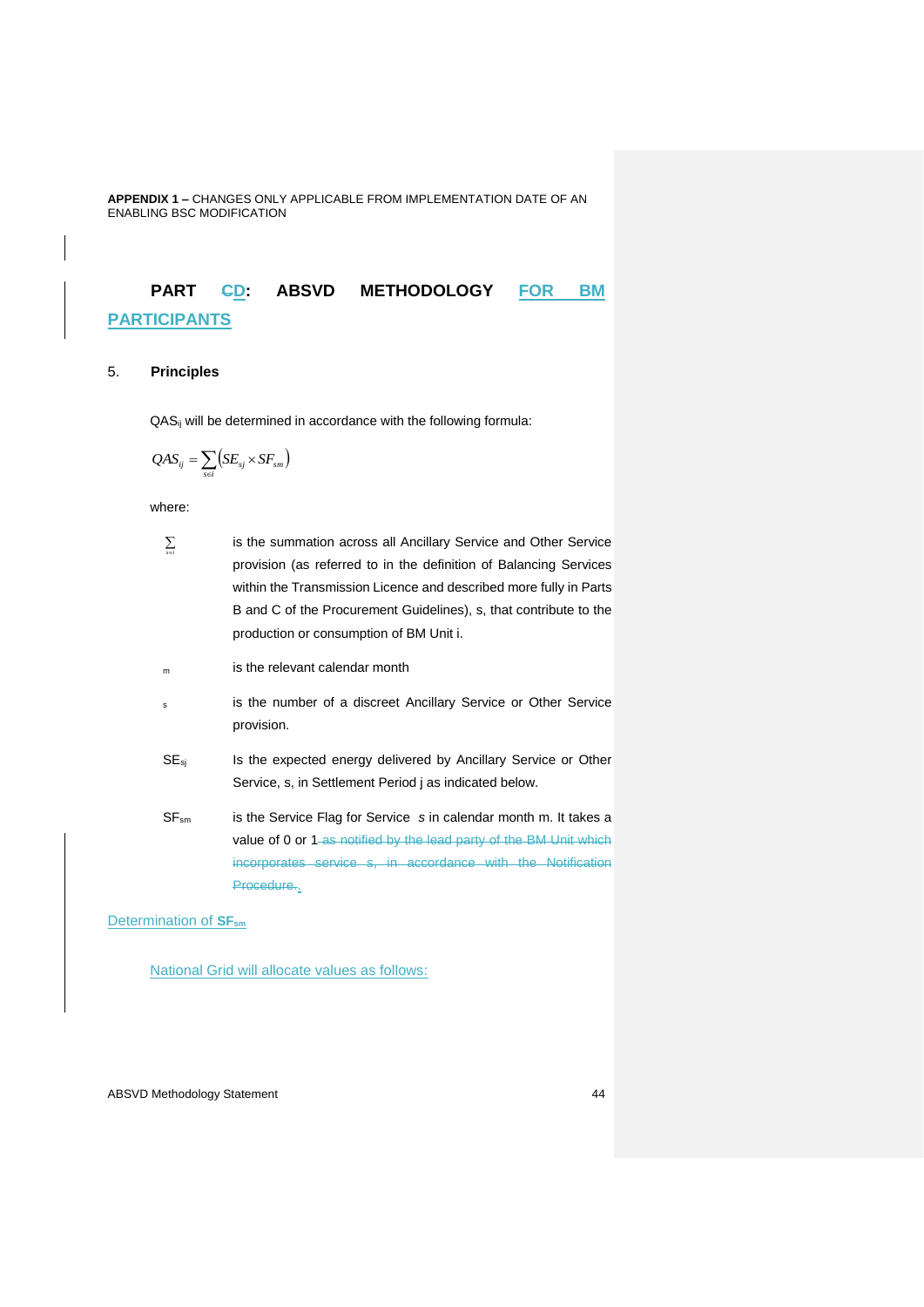- iii. In the case of Category 1 System to Generator Operational Intertripping,  $SF_{sm}$  will always = 0. This is in line with the requirements set out under the CUSC.
- iv. In all other cases,  $SF_{sm}$  will always =1

#### Determination of SEsj

Where service s is a Frequency Response service:

$$
SE_{sj} = \int_0^{SPD} FR_{ij}(t) dt
$$

where

- $FR_{ij}(t)$  is defined in accordance with section 4, sub section 1, paragraph 4.1.3.9A of CUSC, except that:
	- iv. Reference to i should be construed as referring to the relevant service, s;
	- v. Reference to the Mandatory Service Agreement should be construed as the relevant service agreement; and
	- vi. Reference to Mode A Frequency Response should be construed as the relevant frequency response.

Where service s is fast reserve, STOR, or occasional (non-dynamic) response (and a bid offer acceptance is not issued in respect of the service call off):

$$
SE_{sj} = \int_0^{SPD} E_{sj}(t) dt
$$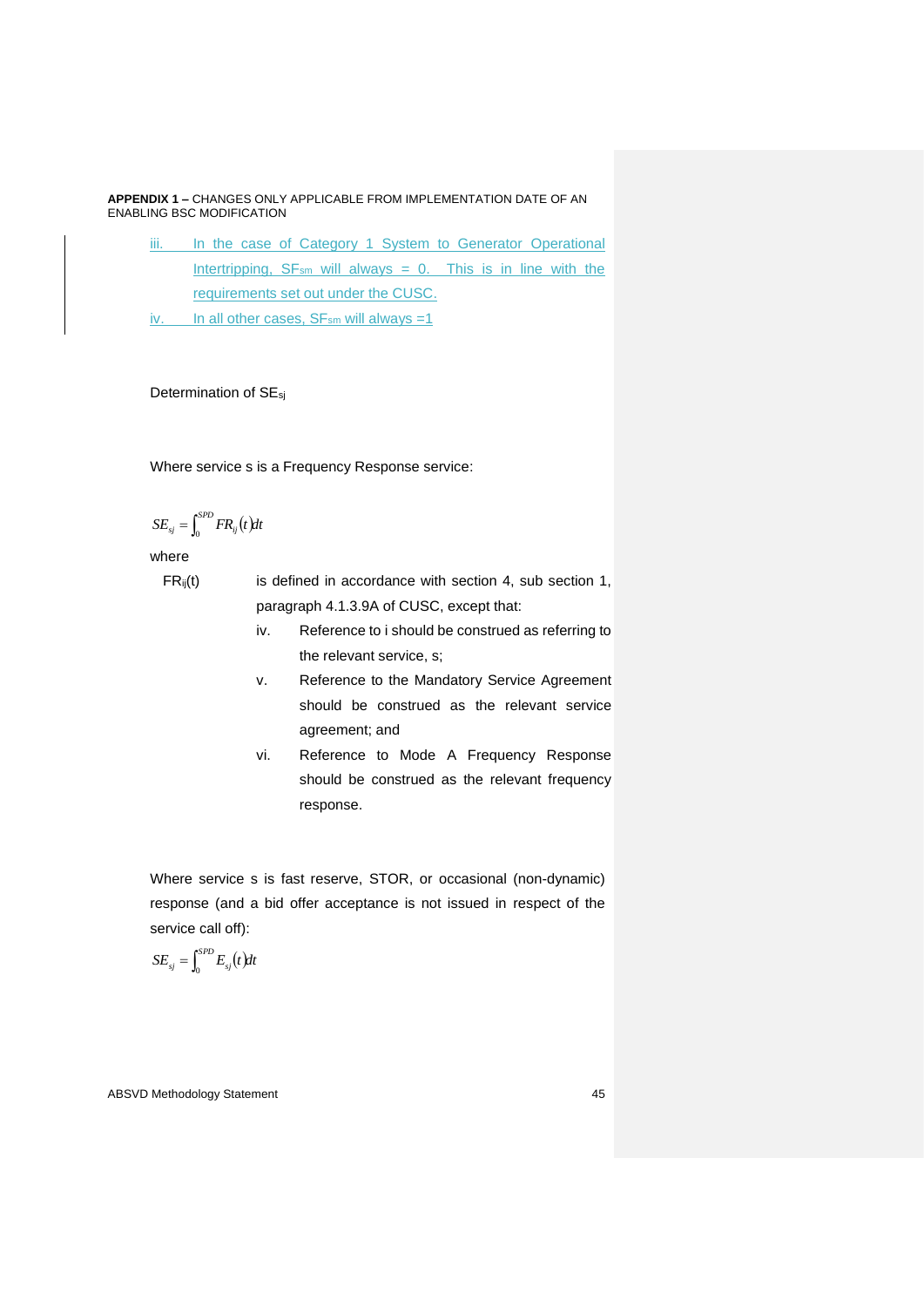Where

 $E_{si}(t)$  is the required energy from service s, time t from the start of settlement period j. The required energy is determined with reference to Figure 1 below.



**Figure 31 Graph showing determination of ESj(t)**

where

| Time start<br>instruction<br>issued | Is the time that National Grid issues an instruction to |  |  |  |  |
|-------------------------------------|---------------------------------------------------------|--|--|--|--|
|                                     | the service provider to start delivering the service.   |  |  |  |  |
|                                     | and the instruction is not subsequently rejected as     |  |  |  |  |
|                                     | being incorrectly issued. For the avoidance of doubt,   |  |  |  |  |
|                                     | instruction includes a signal from a relay (or other    |  |  |  |  |
|                                     | equipment) owned by National Grid to initiate the       |  |  |  |  |
|                                     | delivery of an occasional (non-dynamic) response        |  |  |  |  |
|                                     | service.                                                |  |  |  |  |
| Time cease                          | Is the time that National Grid issues an instruction to |  |  |  |  |
| instruction<br>issued               | the service provider to cease delivering the service.   |  |  |  |  |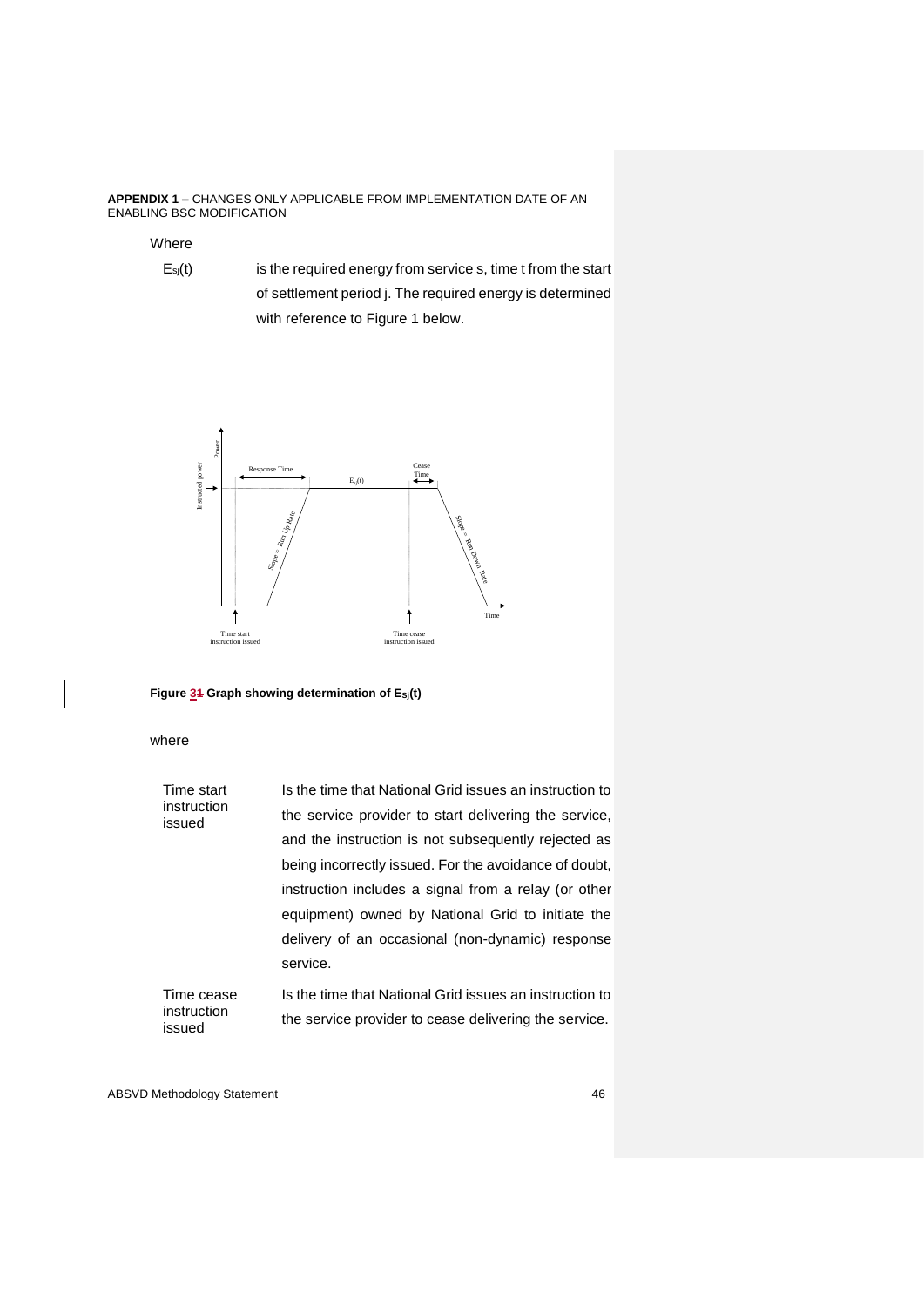| Response time Is the time agreed between the provider and |  |                      |  |                                                             |  |
|-----------------------------------------------------------|--|----------------------|--|-------------------------------------------------------------|--|
|                                                           |  |                      |  | National Grid that it will take for the service to be fully |  |
|                                                           |  |                      |  | delivered from the time the start instruction is issued.    |  |
|                                                           |  |                      |  | In the event that no time has been agreed, it will take     |  |
|                                                           |  | the value 0 seconds. |  |                                                             |  |

- Cease time Is the time agreed between the provider and National Grid that it will take between a cease instruction been issued and the provider starting to cease delivery. In the event that no time has been agreed, it will take the value 0 seconds.
- Run Up Rate Is the rate agreed between the provider and National Grid that the provider will change load at, in response to a start instruction. In the event that no value has been agreed, it will be deemed to be infinite.
- Run Down Rate Is the rate agreed between the provider and National Grid that the provider will change load at, in response to a cease instruction. In the event that no value has been agreed it will be deemed to be infinite.
- Instructed Power Is the change in power production or consumption instructed by National Grid in accordance with the agreement between the provider and National Grid.

Where service s is the Maximum Generation Service,

 $SE_{si}$  = Min (Qmax<sub>ii</sub>, X \*CEC/2)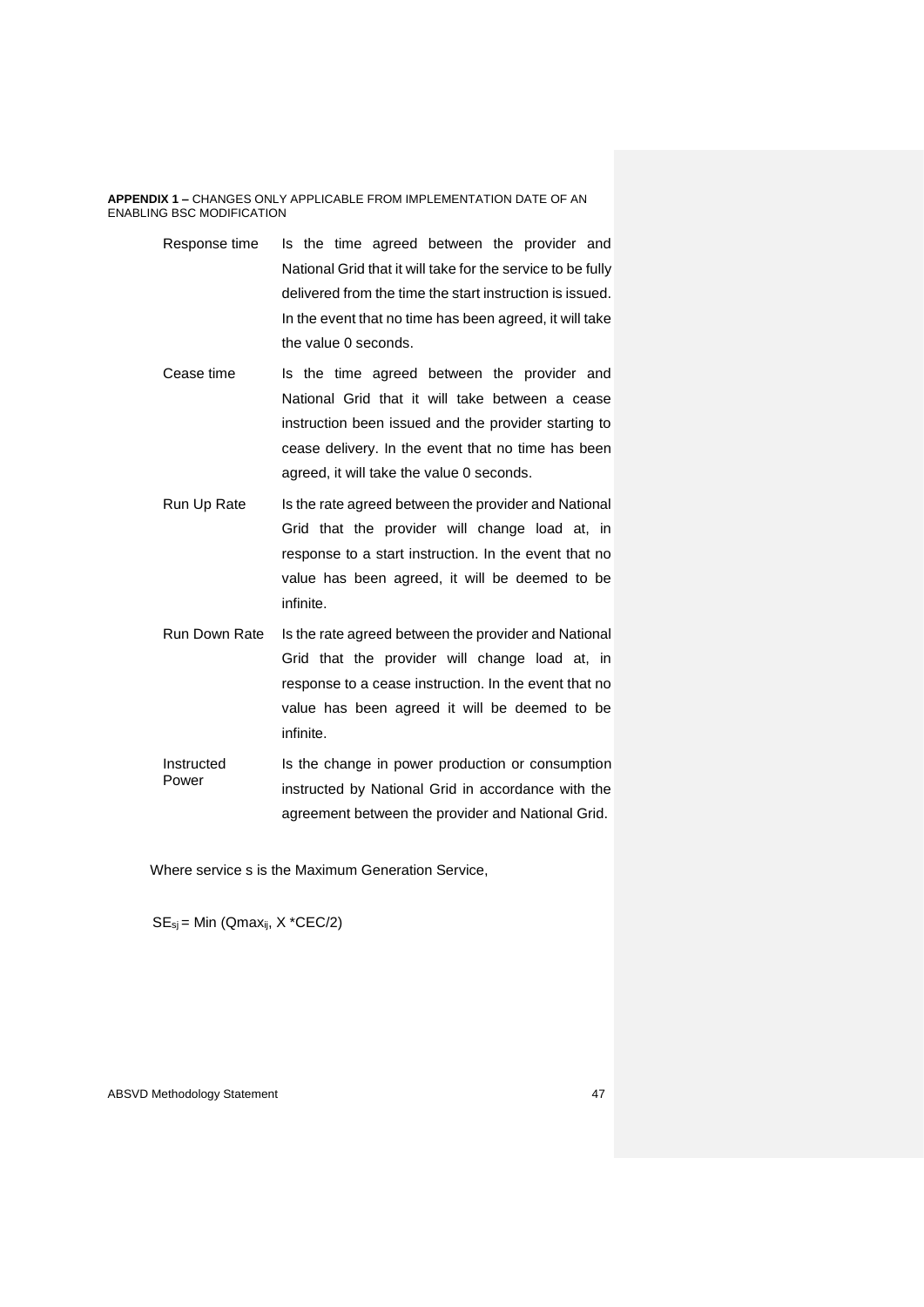| Qmax <sub>ii</sub>                                                           | Is the calculated Maximum Generation Service<br>volume as defined by                                                                                                                                                                                     |  |  |  |  |
|------------------------------------------------------------------------------|----------------------------------------------------------------------------------------------------------------------------------------------------------------------------------------------------------------------------------------------------------|--|--|--|--|
|                                                                              | Max (QM <sub>ij</sub> – (FPN <sub>ij</sub> + $\Sigma$ (QAB <sup>n</sup> ij + QAO <sup>n</sup> ij)), 0)                                                                                                                                                   |  |  |  |  |
| X                                                                            | is 0.03 or such figure as may be either:<br>set out in the Maximum Generation Service<br>(iii)<br>Agreement for the available BM Unit or<br>agreed or determined in accordance with<br>(iv)<br>Paragraphs 4.2.5.3 to 4.2.5.5 (inclusive) of the<br>CUSC. |  |  |  |  |
| CEC                                                                          | Connection Entry Capacity for the Available BM Unit<br>as defined in the CUSC                                                                                                                                                                            |  |  |  |  |
| QM <sub>ii</sub><br>QAB <sup>n</sup> ij,<br>$QAOn$ ij, FPN <sub>ij</sub> (t) | Have the meanings ascribed to them in the Balancing<br>and Settlement Code                                                                                                                                                                               |  |  |  |  |
| MEL                                                                          | Maximum Export Limit as defined in the Grid Code                                                                                                                                                                                                         |  |  |  |  |

For the avoidance of doubt, any Maximum Generation Service volume delivered in excess of X multiplied by CEC will be subject to the dispute provision set out in Paragraph 4.2.5 of CUSC. Any volume in excess of X multiplied by CEC will not be classed as an Applicable Balancing Services volume unless otherwise agreed or directed in accordance with the dispute provision set out in Paragraph 4.2.5 of CUSC.

The above calculation will be applied from the start of the settlement period during which the Maximum Generation Service Emergency Instruction has been issued until the end of the settlement period for which the Maximum Generation Service Emergency Instruction is ceased.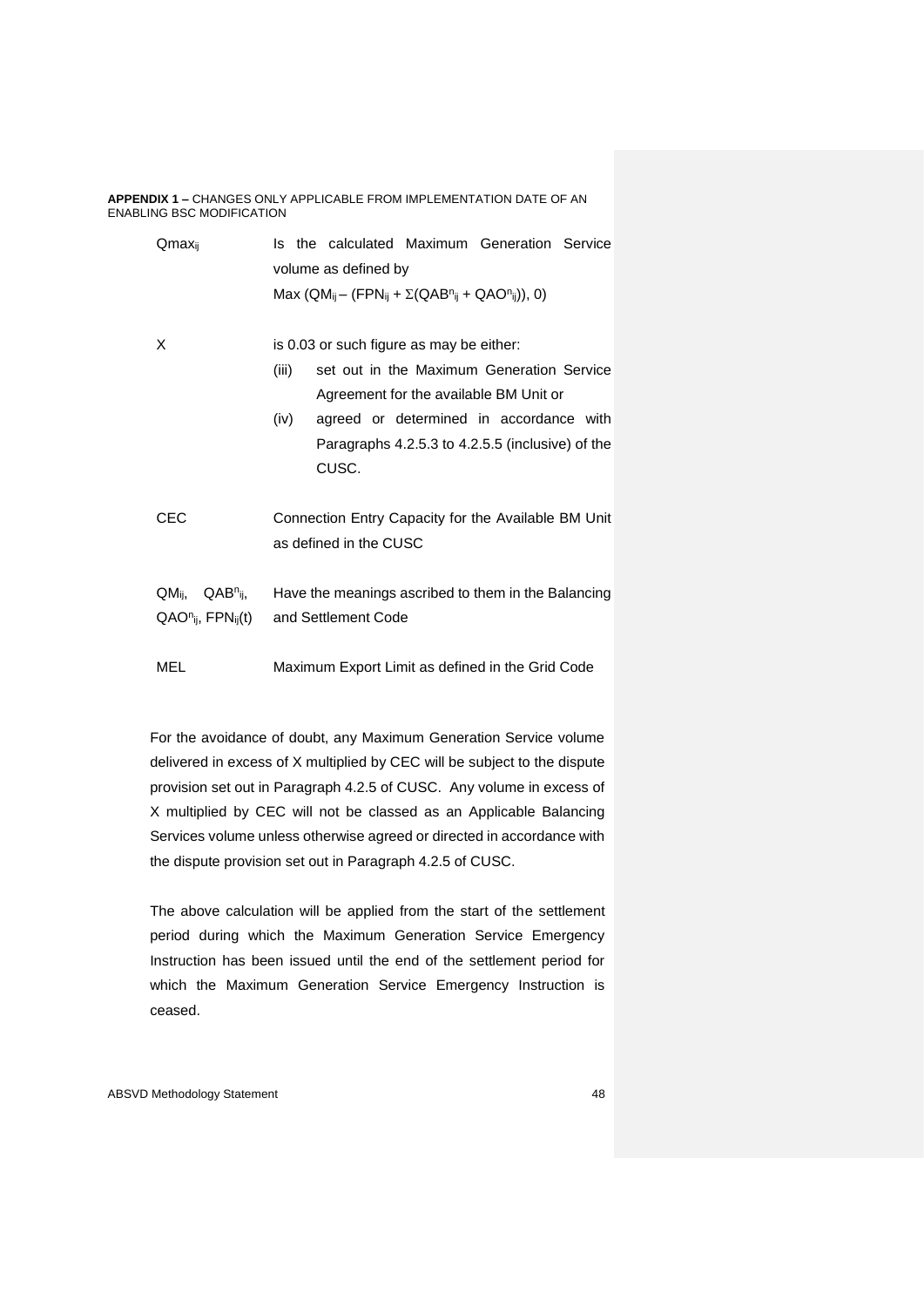The volume identified as Maximum Generation Service (assuming that a settlement period does not end following the issue of a 'cease' instruction, but prior to the return of output to MEL) using the above calculation is demonstrated in Fig 2 below.

BM Offers accepted



Figure 2 – Graph showing calculation of Qmaxij

Where Service s is System to Generator Operational Intertripping Scheme, Commercial Intertripping Scheme or Fast De-Load Service, SEsj will be equal to the reduction in output calculated from the time of the intertrip firing or the fast de-load instruction until the end of the Balancing Mechanism Window Period. The volume output reduction (in MWh) over this period is equal to the integral of spot (MW) Final Physical Notification (FPN), plus the sum of all accepted Bid and Offer spot (MW) values covered by the period. Where an intertrip or fast de-load occurs on a modular BMU and does not affect all generating units that make up that BMU, the output of the remaining generating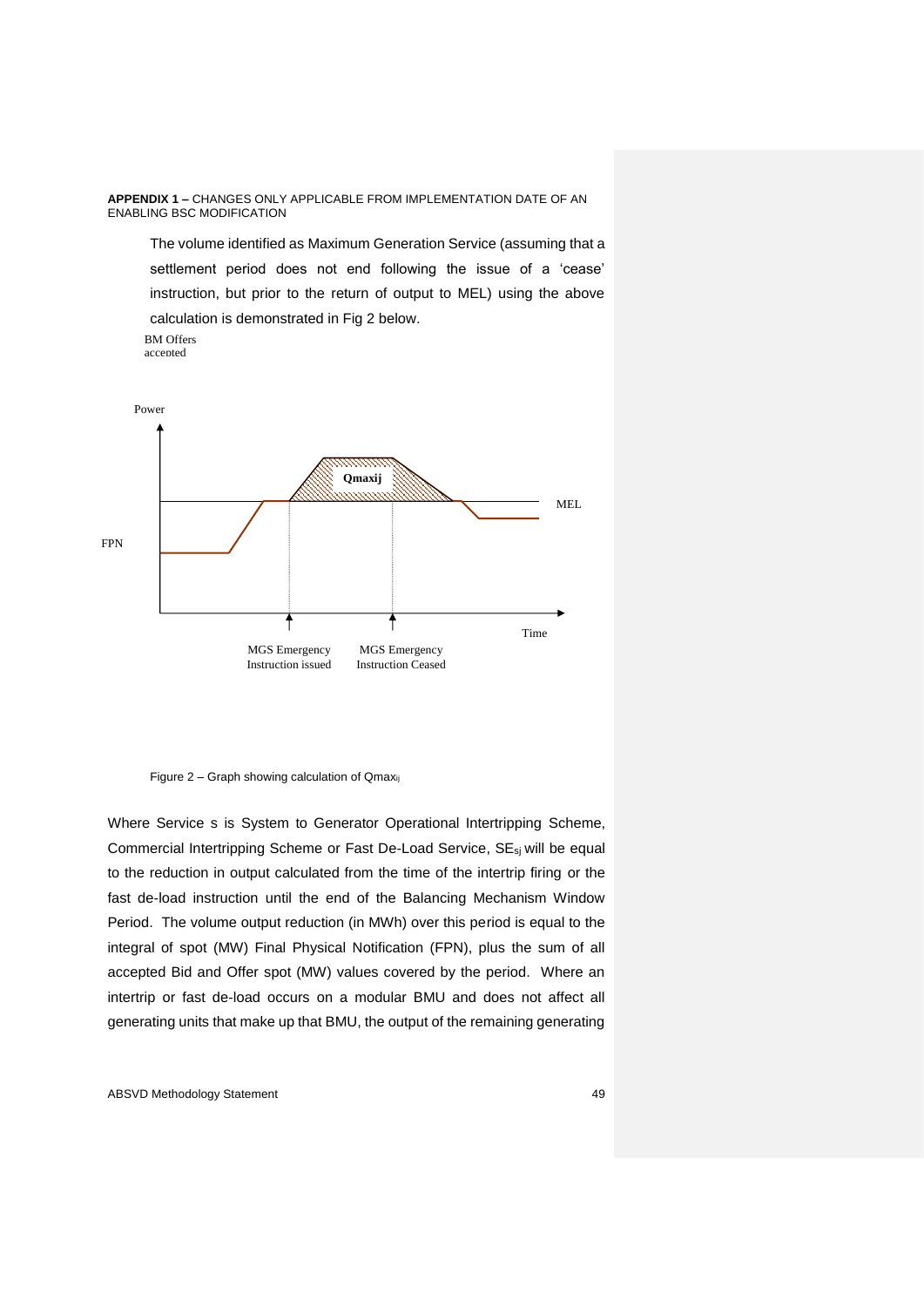units will be taken off the total volume such that SE<sub>sj</sub> reflects the volume (MWh) associated with the intertrip or fast de-load. This is shown algebraically below:

$$
\int\limits_{t_0}^{t_1}\Bigl(FPN_{ij}(t)+\sum\nolimits^k\Bigl(qABO^{kn}_{ij}(t)\Bigr)-QM_{ij}(t)\Bigr)d(t)
$$

#### **Where**

| to                         | $=$ time of intertrip firing or fast de-load instruction           |
|----------------------------|--------------------------------------------------------------------|
| t1                         | = time at end of Balancing Mechanism Window Period                 |
| $FPN_{ij}(t)$              | $=$ Final Physical Notification as defined within the BSC          |
| $qABOkn$ <sub>ii</sub> (t) | = Accepted Bid-Offer Volume as defined within the BSC              |
| $\Sigma^k$                 | = Sum over each separate Bid Offer Acceptance                      |
| $QM_{ij}(t)$               | = Metered output of BM Unit i in settlement period j for spot time |
|                            | t, where Active Energy volumes are estimated from operational      |
|                            | metering data held by the Transmission Company                     |

An example of the volume calculated for a given set of circumstances, using the above calculation is demonstrated in Fig 3 below. For the avoidance of doubt, the 'wall' is the end of the Balancing Mechanism Window.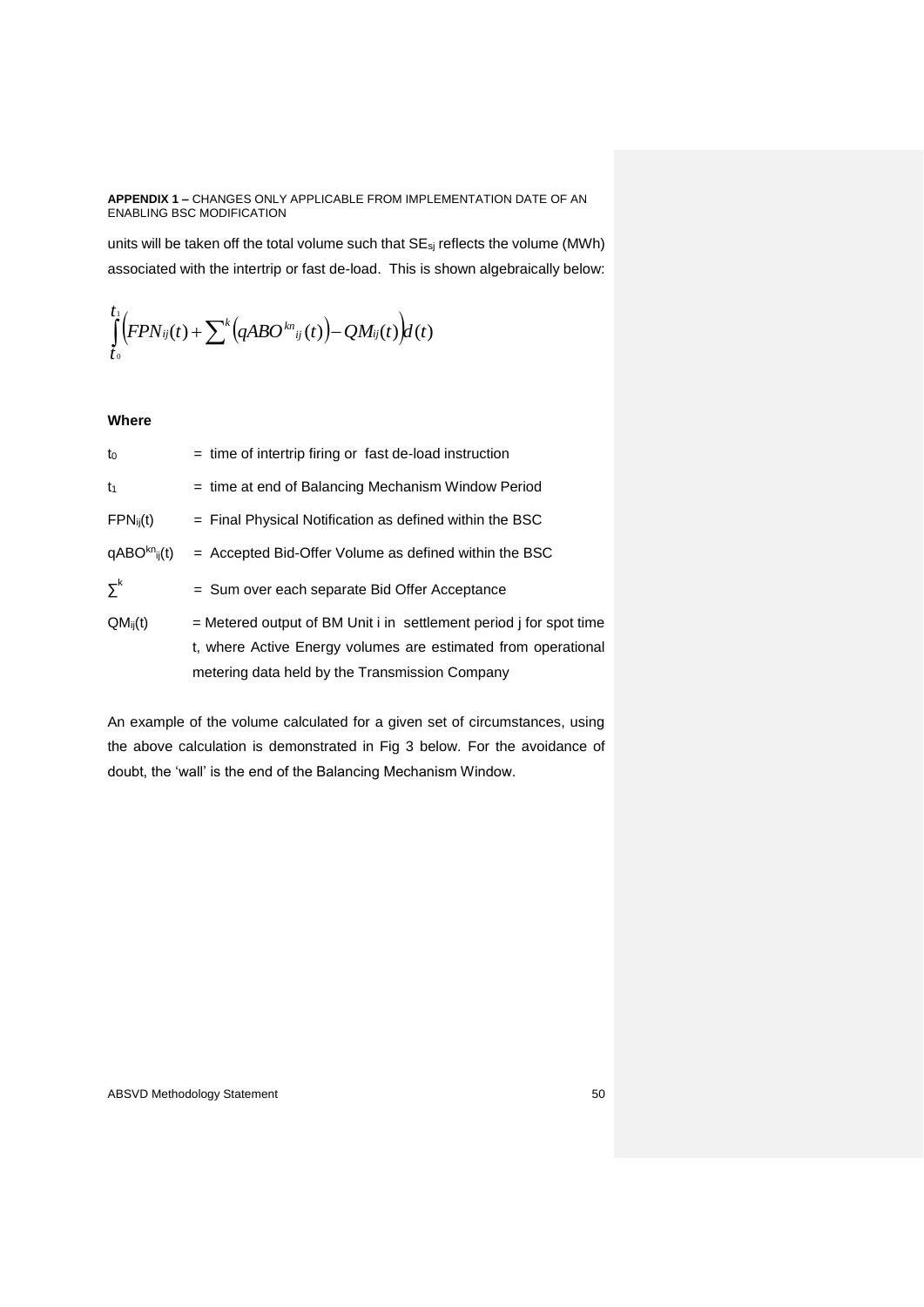

**Fig 3 - Graph showing example of SEsj for System to Generator Operational intertripping Scheme or a Commercial Intertripping Scheme (instantaneous trip)**



**Fig 3a – Graph showing example of SEsj for System to Generator Operational Intertripping Scheme or a Commercial Intertripping Scheme (time delayed) or a**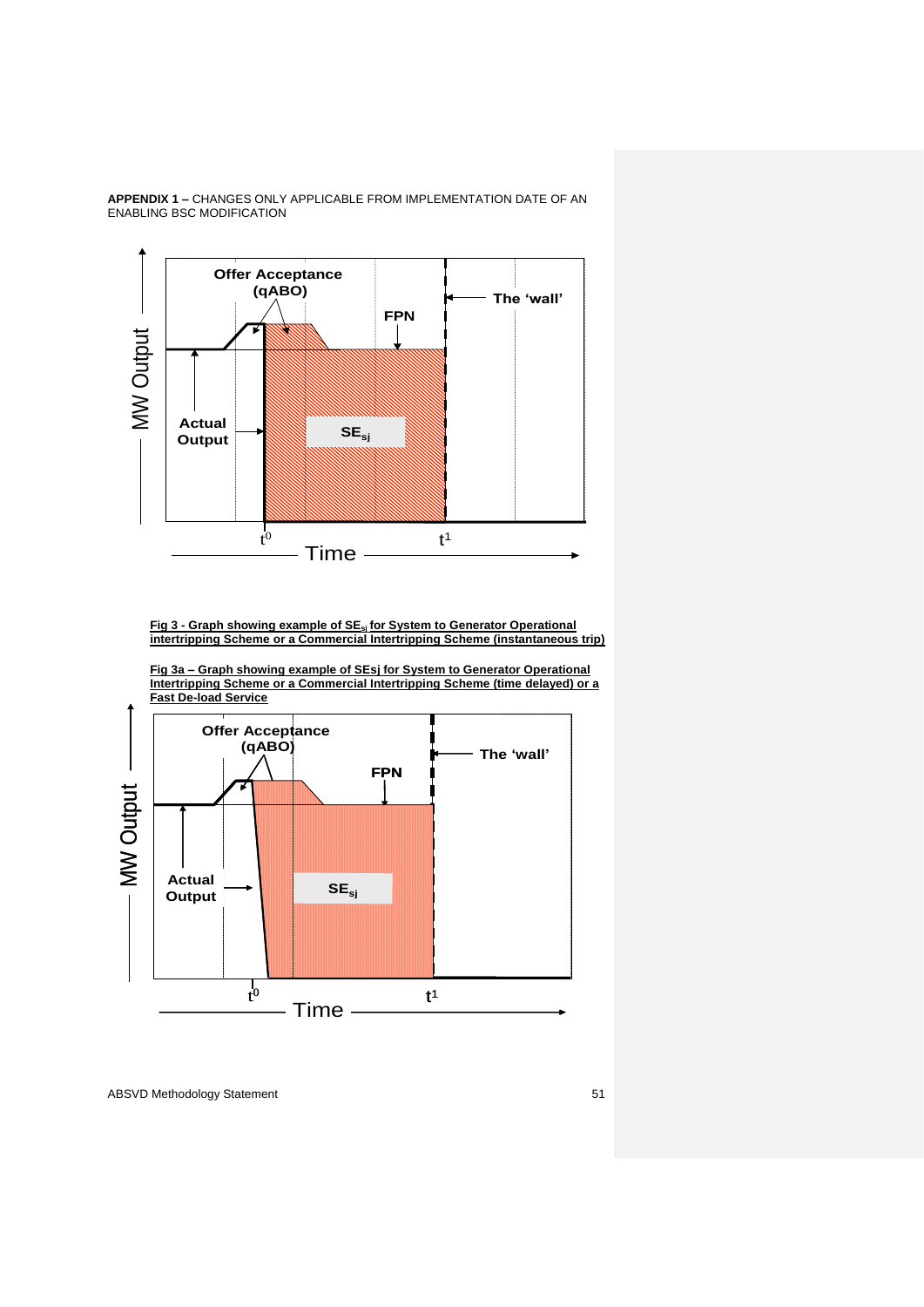For all other services:

 $SE_{sj} = 0$ 

6. **Notification Procedure**

This procedure allows the Lead Party of a BM unit to notify National Grid, monthly in advance, which (if any) services should be included in the determination of QAS<sub>ij</sub> unless otherwise directed within the CUSC for the BM unit(s) in respect of which they are the Lead Party.

The Lead Party of the BM Unit that incorporates service s may notify National Grid that the value of SF<sub>sm</sub> to be 1 or 0.

The notification must be made in writing to:

The Settlement Manager National Grid National Grid House Warwick Technology Park Gallows Hill Warwick CV34 6DA

For the notification to be valid, it must either:

- iii. be received by National Grid more that 10 business days before the start of calendar month m; or
- iv. be received by National Grid prior to the commencement of the contract for service s.

In the case of Category 1 System to Generator Operational Intertripping,  $SF<sub>sm</sub> will always = 0. This is in line with the requirements set out under$ the CUSC.

In the event that no notification is received for the initial value of  $SF_{\text{sm}}$ . National Grid will allocate values as follows: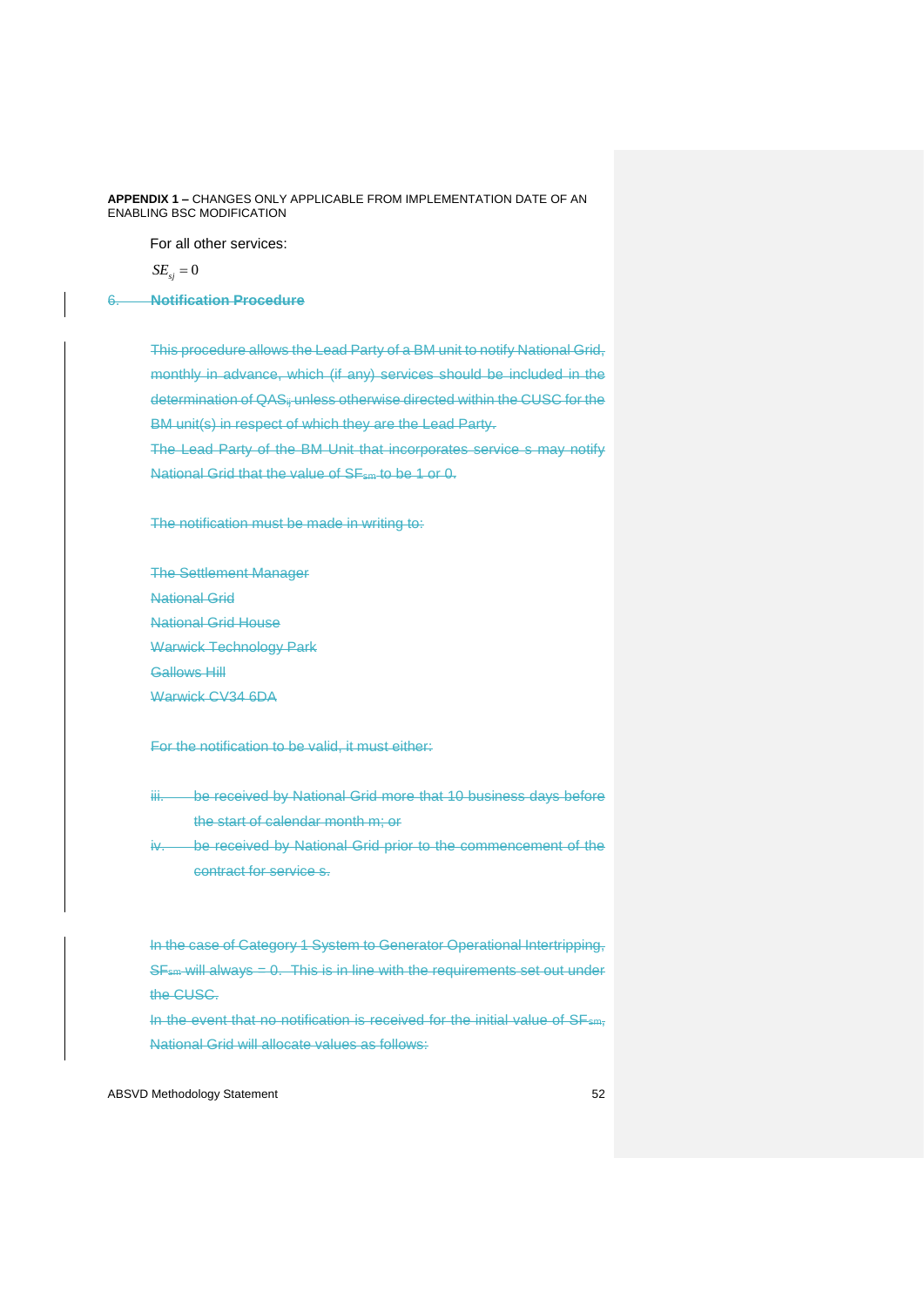In the event that service 's' is Mode A Frequency Response, or

Category 2, 3 or 4 System to Generator Operational Intertripping **Scheme** 

SFsm=1; otherwise

 $SF<sub>sm</sub>=0.$ 

For subsequent months where a notification is not received, National Grid will allocate a value to SF<sub>sm</sub>, such that SF<sub>sm</sub>=SF<sub>s(m-1)</sub>.

These rules imply default initial notification of 'opt-in' for Mode A Frequency Response, and 'opt-out' for all other types of Balancing Services.

#### 7.6. **Disputes**

A dispute arises where the Lead Party of the relevant BM Unit disagrees with the value of QAS<sub>ij</sub> notified by National Grid. Where such a dispute arises, a representative of National Grid and each BSC Party concerned who has authority to resolve the dispute shall meet (including by agreement by telephone) within 10 Business Days of a request by either party (or within such longer period as may be agreed, acting reasonably) and seek to resolve it. If the parties to the dispute are unable to resolve it within 10 Business Days of the meeting (or within such longer period as they may agree within that initial 10 Business Day period, both parties acting reasonably as to the length of the period), then the parties' obligations under this paragraph to undertake such discussions shall no longer apply in relation to that dispute. Either party may then refer the dispute to arbitration pursuant to the rules of the Electricity Arbitration Association in force from time to time.

The laws of England shall be the proper law of reference to arbitration under this paragraph and in particular (but not so as to derogate from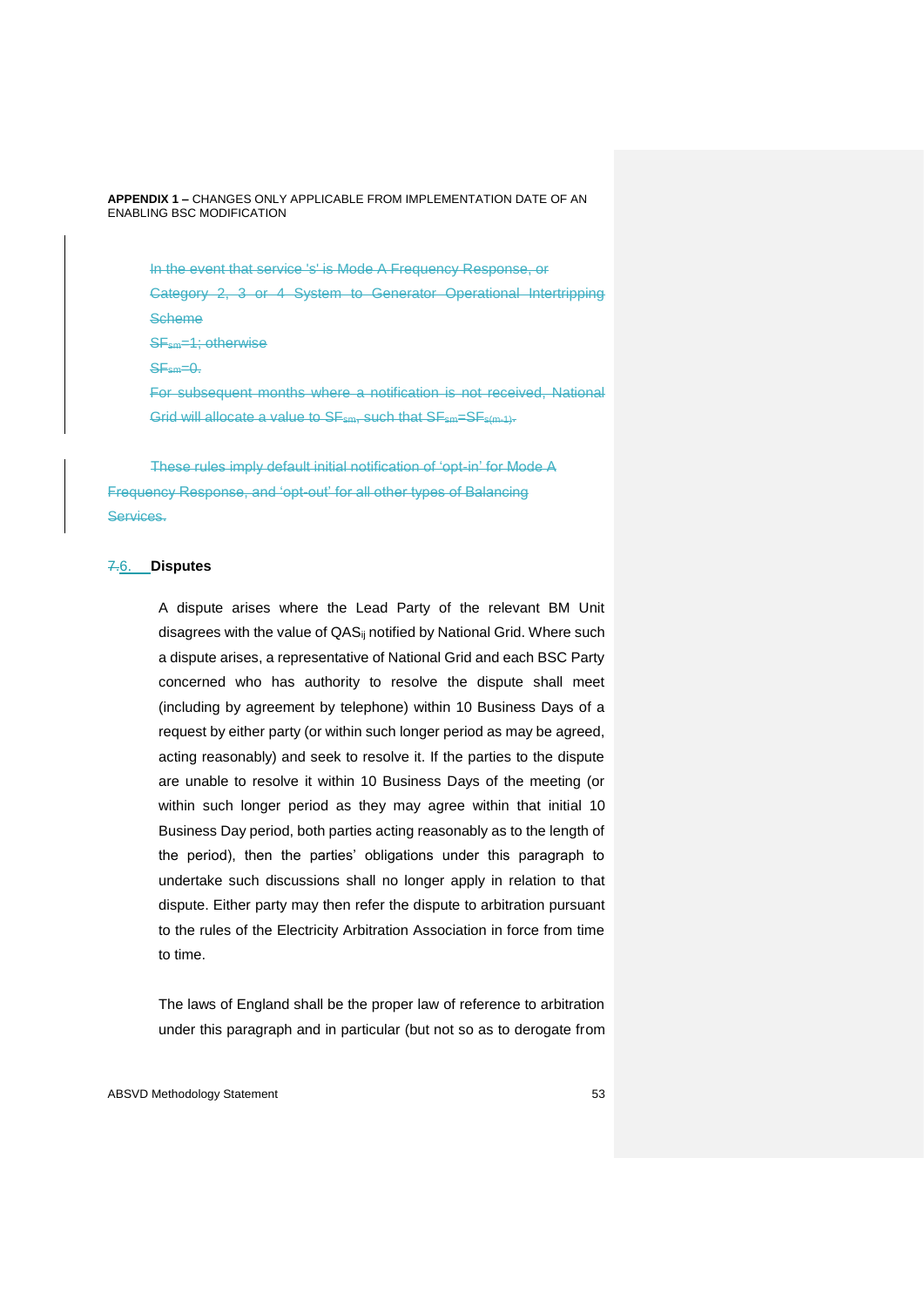> the generality of the foregoing) the provisions of the Arbitration Act 1996 shall apply to any such arbitration wherever it or any part of it shall be conducted.

> Any arbitrator or panel of arbitrators appointed under this Paragraph 3 shall determine such issues as are referred to him or them consistently with any determination by the Authority, whether or not relating to the same or different facts.

For the avoidance of doubt, a party may only raise a dispute in respect of QAS<sub>ij</sub> where they are Lead Party of the relevant BM Unit.

#### 8.7. **Worked Examples**

#### **8.17.1 Provision of Mode A Frequency Response**

Note that this example would apply equally to other commercial frequency response services

A generator delivers response as illustrated in Figure 2.



**Figure 2 Example of Response Delivery**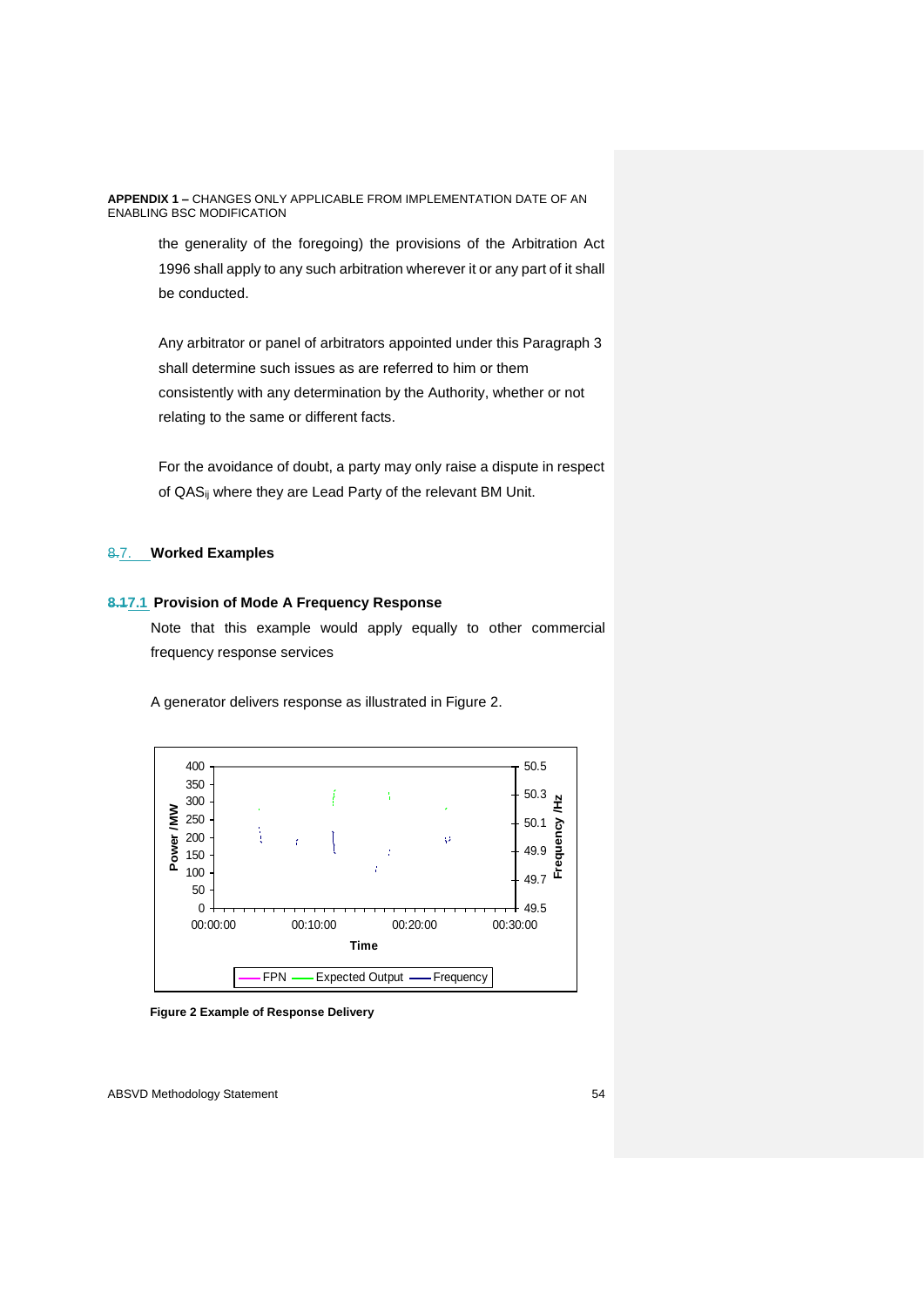In accordance with this methodology and the provisions in section 4, sub section 1, paragraph 4.1.3.9A described in CUSC, QAS<sub>ij</sub> is determined to be 2.5 MWh (meaning that in the relevant half hour, as a result of providing response, an additional 2.5 MWh of energy was required to be produced).

If this party operated a single BM Unit with the following parameters for this settlement period, the impact on central settlement would be as follows:

| <b>Contracted Position</b><br>$(QABC_{ai})$                 | 137 MWh   |
|-------------------------------------------------------------|-----------|
| Final Physical<br>Notification (FPN <sub>ii</sub> )         | 145 MWh   |
| Metered Production<br>$(QM_{ii})$                           | 147.5 MWh |
| Applicable Balancing<br>Services Volume<br>$(QAS_{ii})$     | 2.5 MWh   |
| <b>Transmission Loss</b><br>Multiplier (TLM <sub>ii</sub> ) | 0.95      |
| <b>Bid Offer</b><br>Acceptances                             | 0 MWh     |

The credited energy volume QCEaij is determined in accordance with the Balancing and Settlement Code, section T, paragraph 4.5.1(b):

 $\mathsf{QCE}_{\mathsf{iajj}} = \mathsf{QM}_{\mathsf{ij}} \times \mathsf{TLM}_{\mathsf{ij}}$  -  $\Sigma_{\mathsf{a}} \mathsf{QCE}_{\mathsf{iajj}}$ 

 $= 147.5$  MWh  $\times$  0.95 – 0 MWh

 $= 140.13$  MWh

(where  $\Sigma_a$  is the sum over Energy Accounts of Subsidiary Parties – in this example it is assumed that all energy is credited to the lead party.)

The account credited energy volume QACEaj, would be calculated in accordance with the Balancing and Settlement Code, section T, paragraph 4.6.1: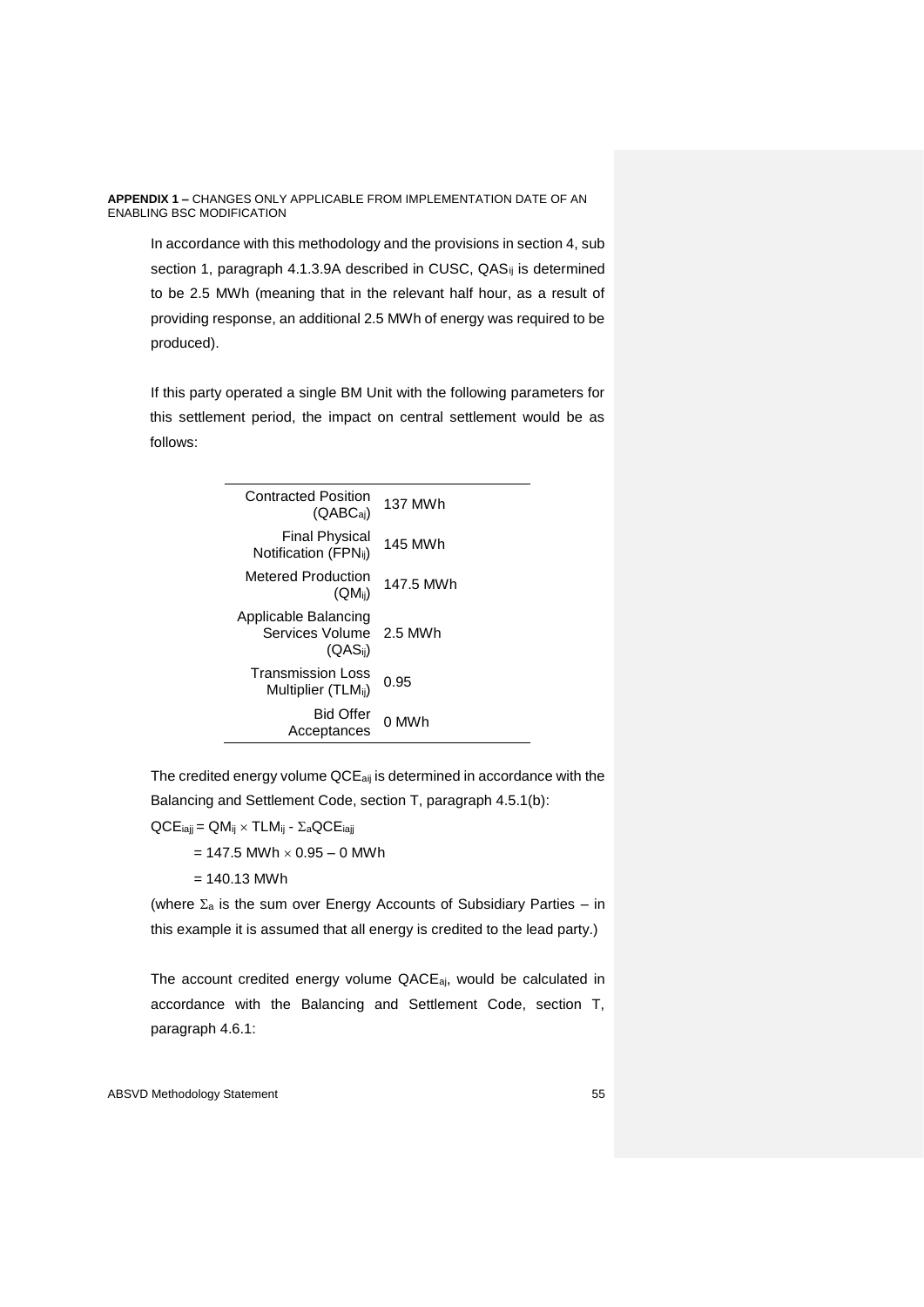$QACE_{ai} = \Sigma_iQCE_{iaj}$ 

 $= 140.13$  MWh

The Balancing Services Volume is determined in accordance with the Balancing and Settlement Code, section T, paragraph 4.3.2:

 $\text{QBS}_{ij} = \Sigma^{n}(\text{QAO}^{n}_{ij} + \text{QAB}^{n}_{ij}) + \text{QAS}_{ij}$ 

 $= 0 + 2.5$  MWh

The Account Period Balancing Services volume is determined in accordance with the Balancing and Settlement Code, section T, paragraph 4.6.2:

 $QABS_{aj} = \Sigma_iQBS_{ij} \times TLM_{ij}$ 

 $= 2.5$  MWh  $\times$  0.95  $= 2.38$  MWh

The Account Energy Imbalance Volume (QAEIaj) is determined in accordance with the Balancing and Settlement Code, section T, paragraph 4.6.3:

QAEIaj = QACEaj – QABSaj – QABCaj QAEIaj = 140.13 MWh – 2.38 MWh – 137 MWh  $= 0.75$  MWh

In this example, the account would receive a payment for 0.75 MWh at System Sell Price, in accordance with the Balancing and Settlement code, section T, paragraph 4.7.1.

#### **8.27.2 Provision of Short Term Operating Reserve (STOR)**

Note that this example would apply equally to Fast Reserve or Occasional (non-dynamic) Response.

Consider a STOR provider with the following parameters: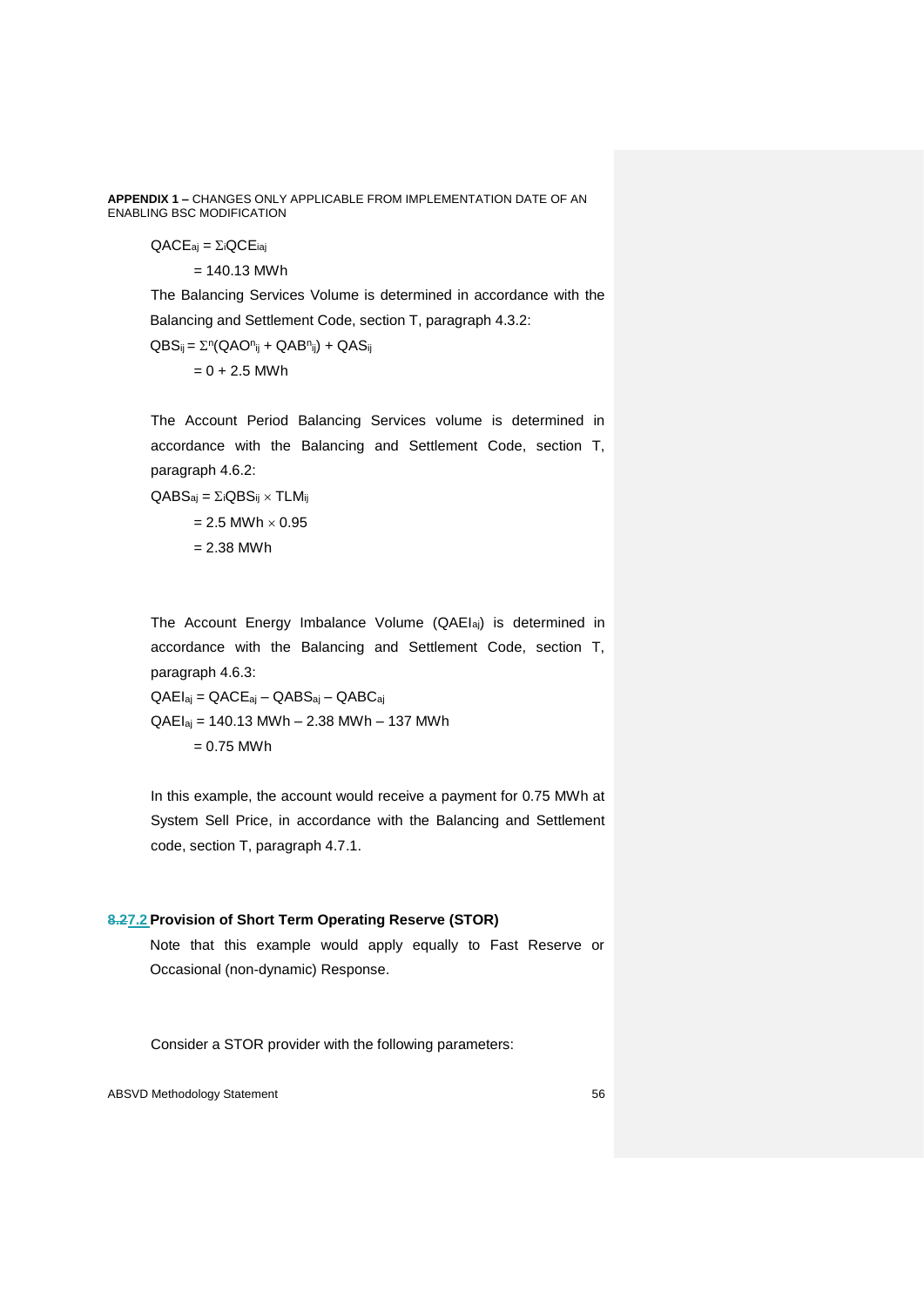| Response Time 15 minutes     |                          |
|------------------------------|--------------------------|
|                              | Run Up Rate 10 MW/minute |
| Run Down Rate $-5$ MW/minute |                          |
| Cease Time 5 minutes         |                          |

At 00:00 National Grid instructs 50 MW of STOR from the provider.

At 01:00 National Grid instructs the provider to cease delivery.



This leads to the delivery profile shown in figure 3:

**Figure 42 Example STOR Delivery**

| Settlement<br>Period<br>(Start time) | 00:00 | 00:30 | 01:00 | 01:30 |
|--------------------------------------|-------|-------|-------|-------|
| SE <sub>si</sub> /MWh                | 14.58 | 25    | 8.33  |       |

If this were the only Applicable Balancing Service provision within the BM unit with the service flag set to 1, then  $QAS_{ij}$  would take the same values.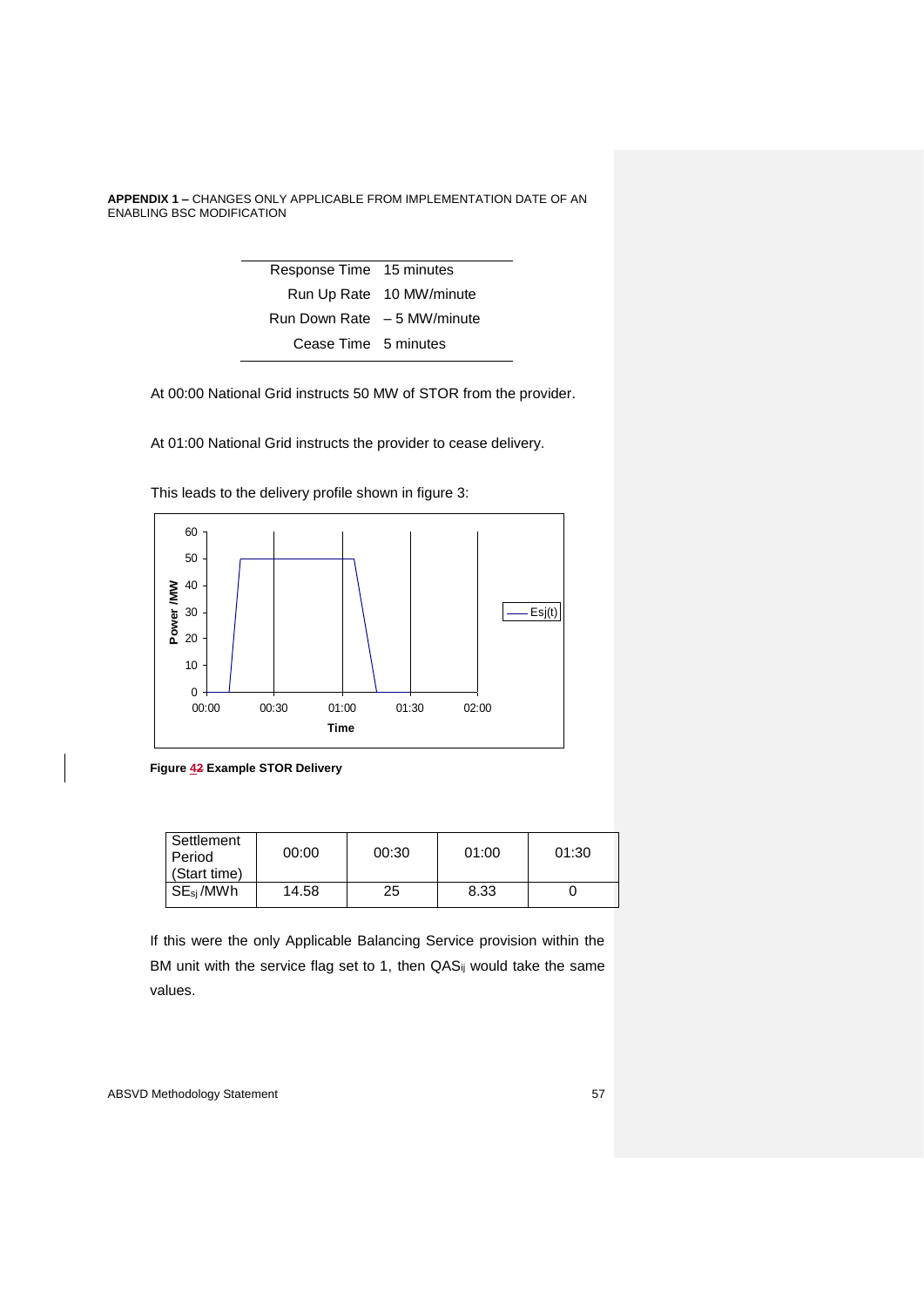If this party operated a single BM Unit with the following parameters for the settlement period starting 00:30, then the impact on central settlement would be as follows:

| <b>Contracted Position</b><br>$(QABC_{ai})$                 | –200 MWh |
|-------------------------------------------------------------|----------|
| <b>Final Physical</b><br>Notification (FPN <sub>ii</sub> )  | –190 MWh |
| Metered<br>Consumption (QM <sub>ii</sub> )                  | –165 MWh |
| Applicable Balancing<br>Services Volume<br>$(QAS_{ii})$     | 25 MWh   |
| <b>Transmission Loss</b><br>Multiplier (TLM <sub>ii</sub> ) | 1.05     |
| <b>Bid Offer</b><br>Acceptances                             | 0 MWh    |

The credited energy volume QCEiajj is determined in accordance with the Balancing and Settlement Code, section T, paragraph 4.5.1(b):

 $QCE_{\text{iajj}} = QM_{ij} \times TLM_{ij} - \Sigma_a QCE_{\text{iajj}}$ 

 $=$  – 165 MWh  $\times$  1.05 – 0 MWh

 $= - 173.25$  MWh

(where  $\Sigma_a$  is the sum over Energy Accounts of Subsidiary Parties – in this example it is assumed that all energy is credited to the lead party.)

The account credited energy volume QACEaj, would be calculated in accordance with the Balancing and Settlement Code, section T, paragraph 4.6.1:

 $QACE<sub>aj</sub> = \Sigma<sub>i</sub>QCE<sub>iaji</sub>$ 

 $=-173.25$  MWh

The Balancing Services Volume is determined in accordance with the Balancing and Settlement Code, section T, paragraph 4.3.2: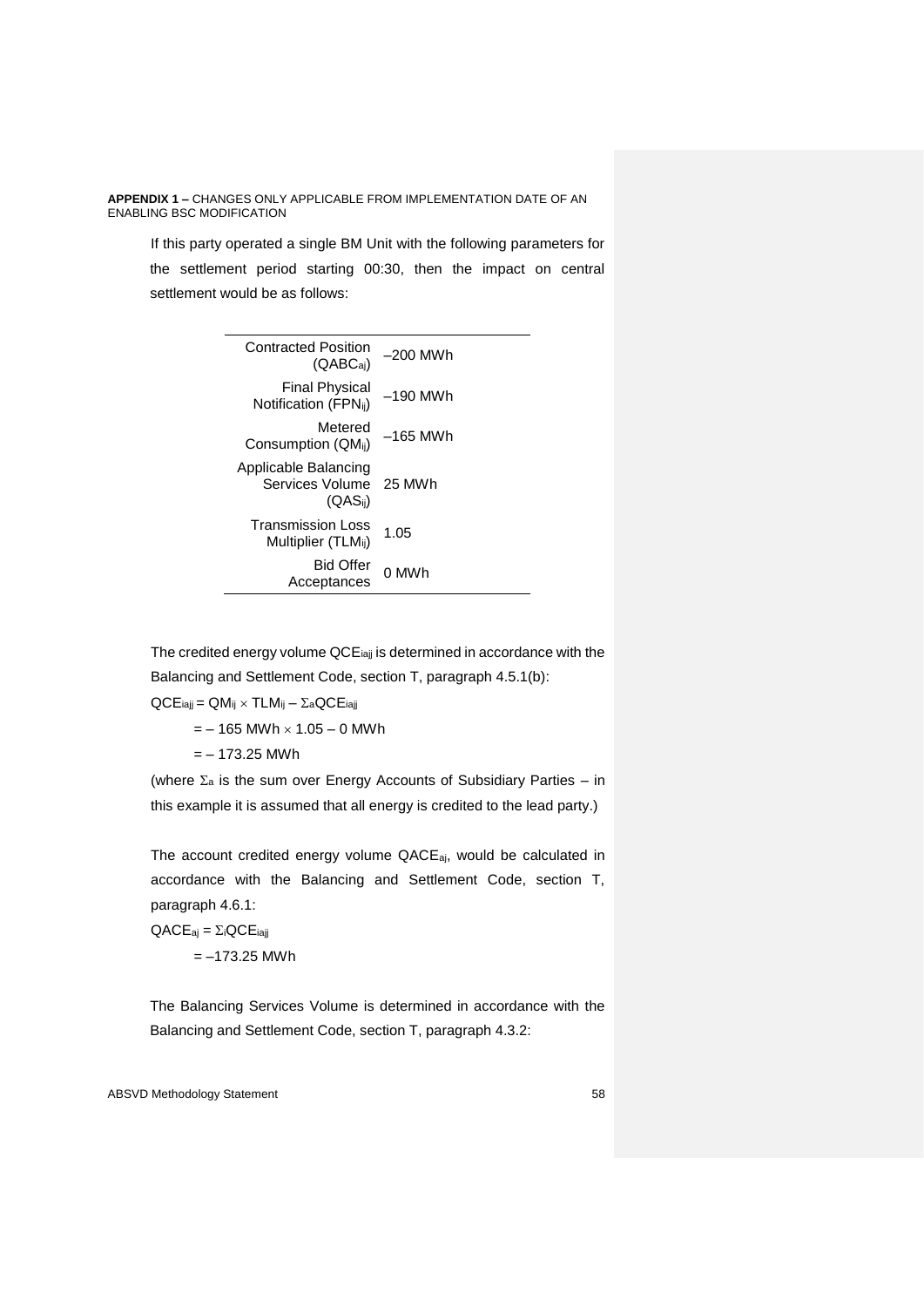$\text{QBS}_{ij} = \Sigma^{n}(\text{QAO}^{n}_{ij} + \text{QAB}^{n}_{ij}) + \text{QAS}_{ij}$  $= 0 + 25$  MWh

The Account Period Balancing Services volume is determined in accordance with the Balancing and Settlement Code, section T, paragraph 4.6.2:

 $QABS_{aj} = \Sigma_iQBS_{ij} \times TLM_{ij}$  $= 25$  MWh  $\times$  1.05

 $= 26.25$  MWh

The Account Energy Imbalance Volume (QAEIaj) is determined in accordance with the Balancing and Settlement Code, section T, paragraph 4.6.3: QAEIaj = QACEaj – QABSaj – QABCaj  $QAEI_{aj} = -173.25$  MWh – 26.25 MWh – (– 200 MWh)  $= 0.5$  MWh

In this example, the account would receive a payment for 0.5 MWh at System Sell Price, in accordance with the Balancing and Settlement code, section T, paragraph 4.7.1.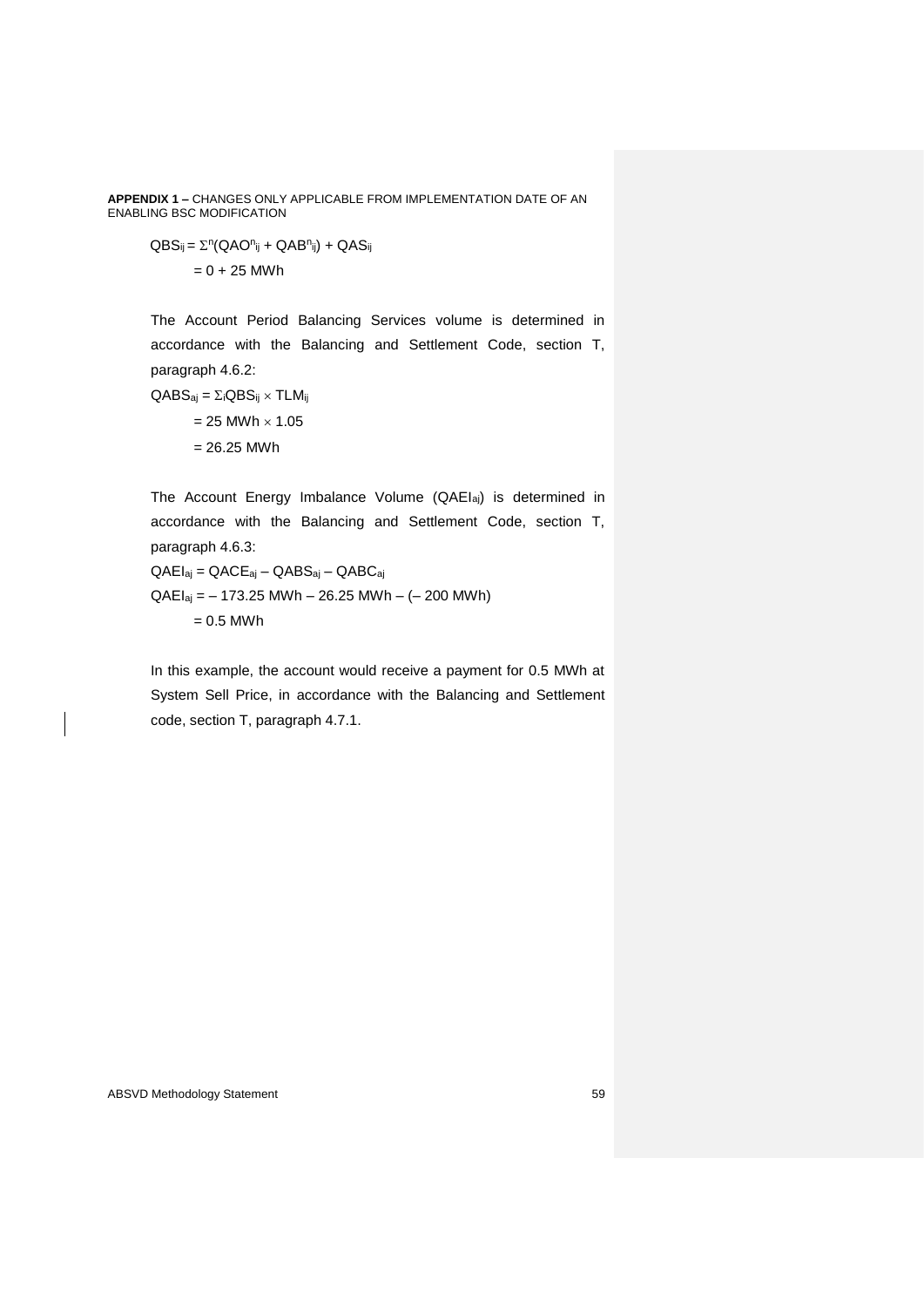## **PART E: ABSVD METHODOLOGY FOR NON-BM PROVIDERS**

#### **1. Principles**

ABSVD for Non-BM Providers is not calculated by National Grid. ABSVD for Non-BM Providers, as per Part B of this document, is based on the pass through of collared delivered volumes by MSID pair to Elexon.

ELEXON will calculate Non-BM Unit ABSVD for each impacted BRP in accordance with the BSC, which will be used to correct BRP imbalance positions.

#### **2. Disputes**

#### **2.1.Disputes relating to Non-BM Provider volumes passed to Elexon**

A dispute may arise relating to Non-BM Provider volumes passed to Elexon. Where such a dispute arises, a representative of National Grid and the BSP concerned who has authority to resolve the dispute shall meet (including by agreement by telephone) within 10 Business Days of a request by either party (or within such longer period as may be agreed, acting reasonably) and seek to resolve it. If the parties to the dispute are unable to resolve it within 10 Business Days of the meeting (or within such longer period as they may agree within that initial 10 Business Day period, both parties acting reasonably as to the length of the period), then the parties' obligations under this paragraph to undertake such discussions shall no longer apply in relation to that dispute. Either party may then refer the dispute to arbitration pursuant to the rules of the Electricity Arbitration Association in force from time to time.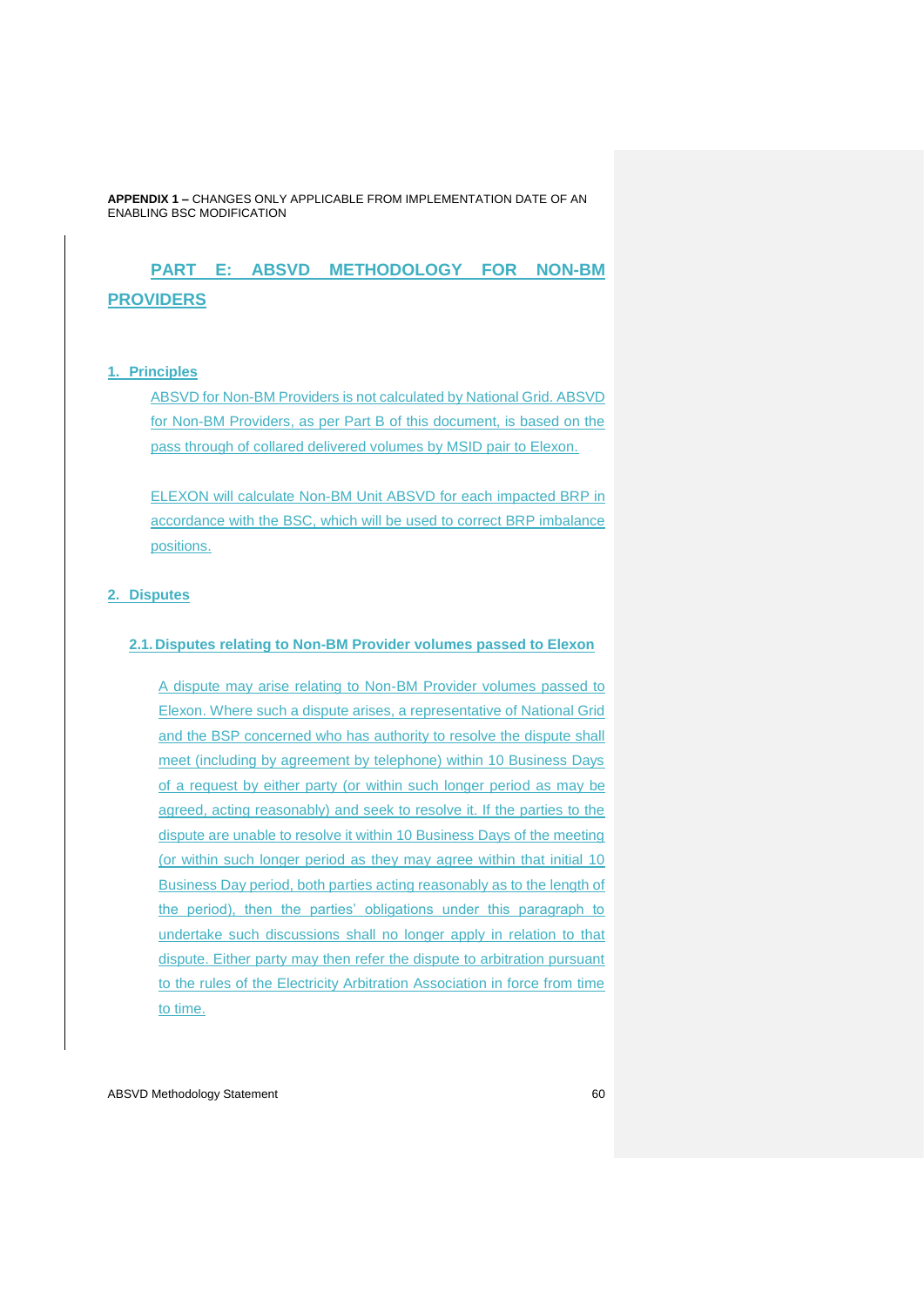> The laws of England shall be the proper law of reference to arbitration under this paragraph and in particular (but not so as to derogate from the generality of the foregoing) the provisions of the Arbitration Act 1996 shall apply to any such arbitration wherever it or any part of it shall be conducted.

> Any arbitrator or panel of arbitrators appointed under this Paragraph 3 shall determine such issues as are referred to him or them consistently with any determination by the Authority, whether or not relating to the same or different facts.

> For the avoidance of doubt, a party may only raise a dispute in respect of non-BM ABSVD where they are the contracted BSP for the service.

In the event that an error is identified in the ABSVD, the data will be resubmitted and corrected, as soon as reasonably practicable, but not later than the Final Reconciliation Run, once the corrected data is available.

## **2.2.Disputes relating to ABSVD volumes applied to Supplier Energy Accounts**

These will be dealt with via Elexon through BSC Trading Disputes processes ( BSCP11). Where the dispute requires investigation into the source data provided to Elexon, National Grid will seek to provide supporting information to resolve this matter.

In the event that an error is identified in the ABSVD, the data will be resubmitted and corrected, as soon as reasonably practicable, but usually not later than the Final Reconciliation Run, once the corrected data is available.

If a Trading Dispute relating to ABSVD is upheld, National Grid may be required to resubmit ABSVD after Reconciliation Final (up to DF at D+28